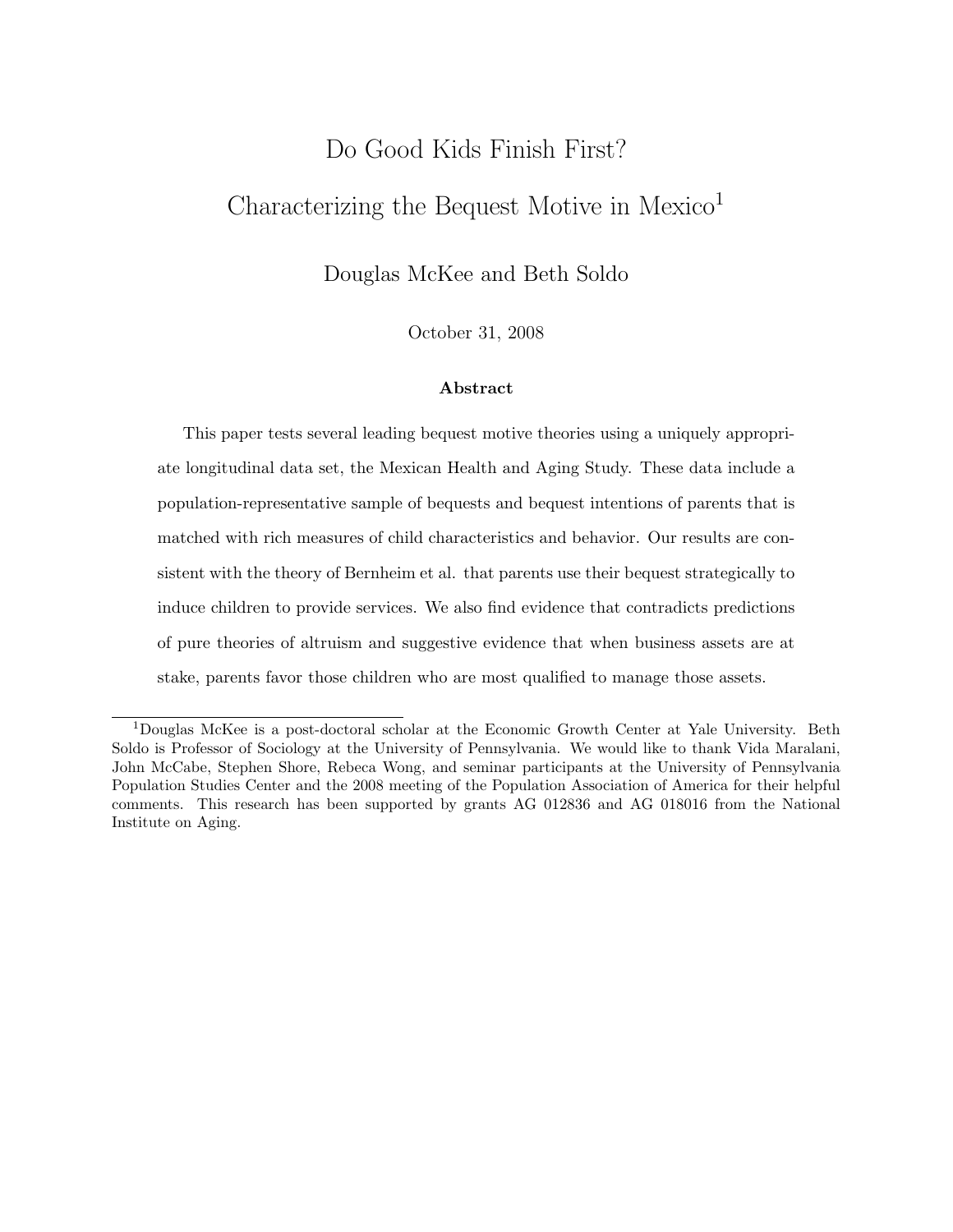# 1 Introduction

For the past several decades, bequests have played a central role in economic models of life cycle saving and intergenerational wealth transfer. The amount of money bequeathed each year is considerable. In the United States, most estimates of the annual flow of bequests are in the hundreds of billions of dollars (Gale and Scholz 1994; Wilhelm 1996). In Mexico, we estimate the mean value of an estate to be over 250,000 pesos (about 26,000 USD in 2002) which was more than five times the per capita Mexican GNI in 2000 (World Bank 2008). While there is widespread agreement about the importance of bequests, there is little consensus on why people leave assets when they die or how they decide how these assets should be distributed.

There are several competing theories of bequest motives in the literature, and most yield testable predictions about either the total amounts that people leave or the distribution of those assets or both. The strategic bequest motive, first proposed in Bernheim et al. (1985), posits that parents leave assets to children to compensate them for help, care, or other services. This theory does not always have strong predictions about the equilibrium bequest allocation, but some types of variation among children do imply a positive correlation of services rendered and bequest shares within the household. These services might be physical assistance with daily activities or simply more frequent phone calls and visits than the children would otherwise provide. The altruistic theory of bequests espoused in Barro (1974) and Becker (1974) says that parents leave money to their children because they care about their children's well-being. This theory implies that children, even if they are selfish, will try to maximize the total utility of the family and that parents will leave more assets to the most needy children to equalize consumption across all children.

A third major theory of bequests is the so-called accidental theory that was first proposed by Yaari (1965) and has been more recently championed by Hurd (e.g., Hurd 1987, 1989).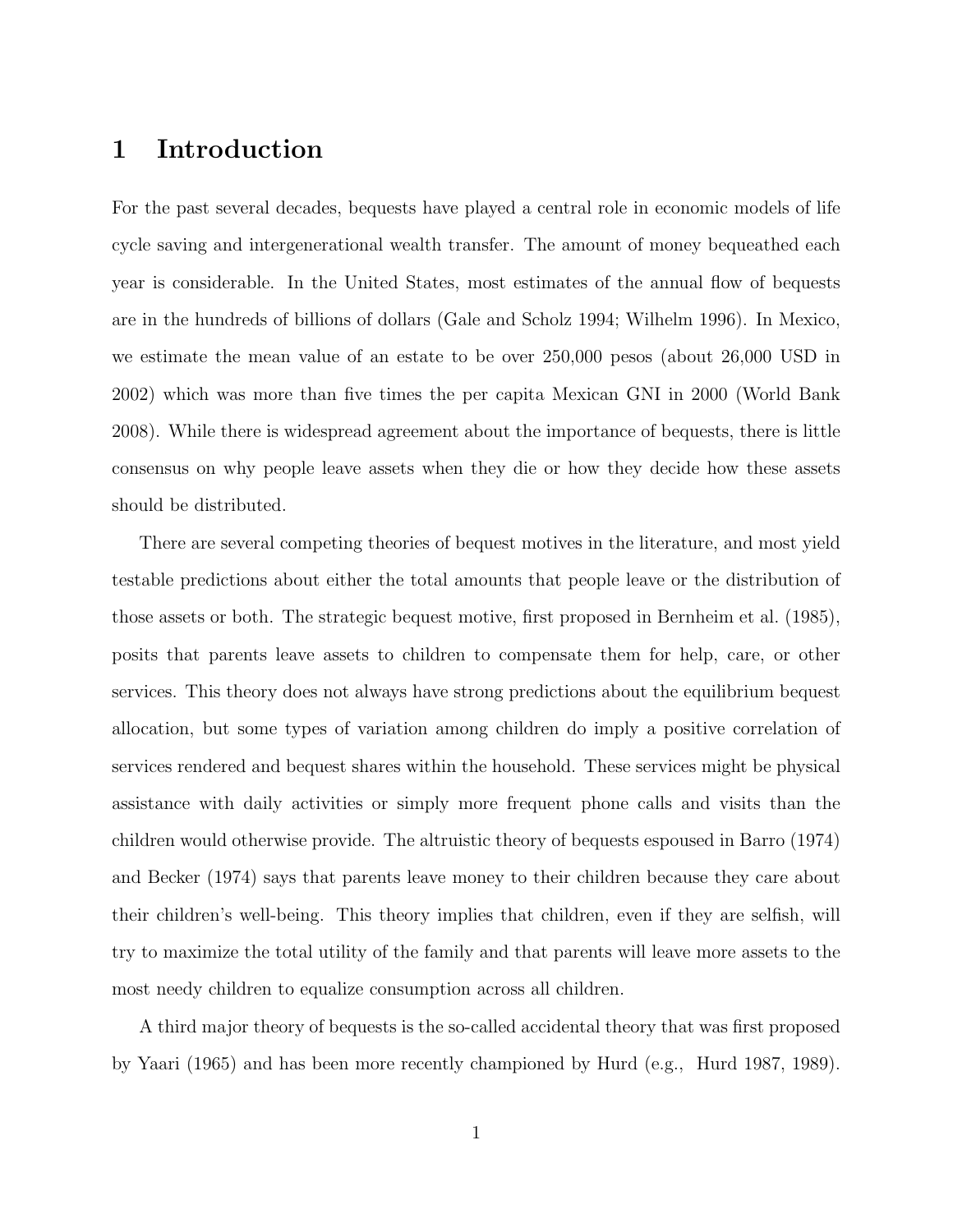This theory states that individuals are risk-averse and that they die with assets that were saved in case they lived longer than expected or had large unforeseen expenses. Most individuals would get little or no utility from the actual bequest. This theory is not necessarily incompatible with either the strategic bequest motive or the altruistic theory. Because an individual's expected bequest is positive, the individual can still credibly use these assets to induce children to provide services or compensate those that are less well-off. In this paper we also present (and test) three alternative theories of bequest distribution (McGarry 1999; Baker and Miceli 2005; Cox 2003).

To this point, empirical tests of these theories have been inconclusive and mostly confined to developed countries. Most of the existing research that looks at actual bequests is not generalizable to the whole population as it uses tax records that are only collected for very large estates.<sup>2</sup> In this paper we use a uniquely appropriate longitudinal data set, the Mexican Health and Aging Study (MHAS), to test these theories in a developing country context. More than 500 of the 15,000 individuals interviewed in the first wave of the survey had died by the second wave and interviews that collected data about the actual bequest were conducted with next-of-kin. In addition, both waves of MHAS collected comprehensive measures of assets, characteristics of all coresident and non-coresident children, relationships between children and parents, and any bequest plans held by living parents. These data allow us to evaluate a variety of potential determinants of the distribution of bequests at the child level.

In our analysis, we find strong new evidence that is consistent with the strategic bequest motive and evidence that is difficult to reconcile with Becker's theory of altruism. Children that have more schooling than their siblings are more likely to be favored by parents in the bequest as are children who physically assisted them in the last three months of their life. The relative financial situation of each child has no predictive power over the distribution of the

 $2$ Two exceptions are Behrman and Rosenzweig (2004), which looks at self-reported bequests of twins, and Hurd and Smith (2007) which analyzes next-of-kin interviews in the Health and Retirement Study.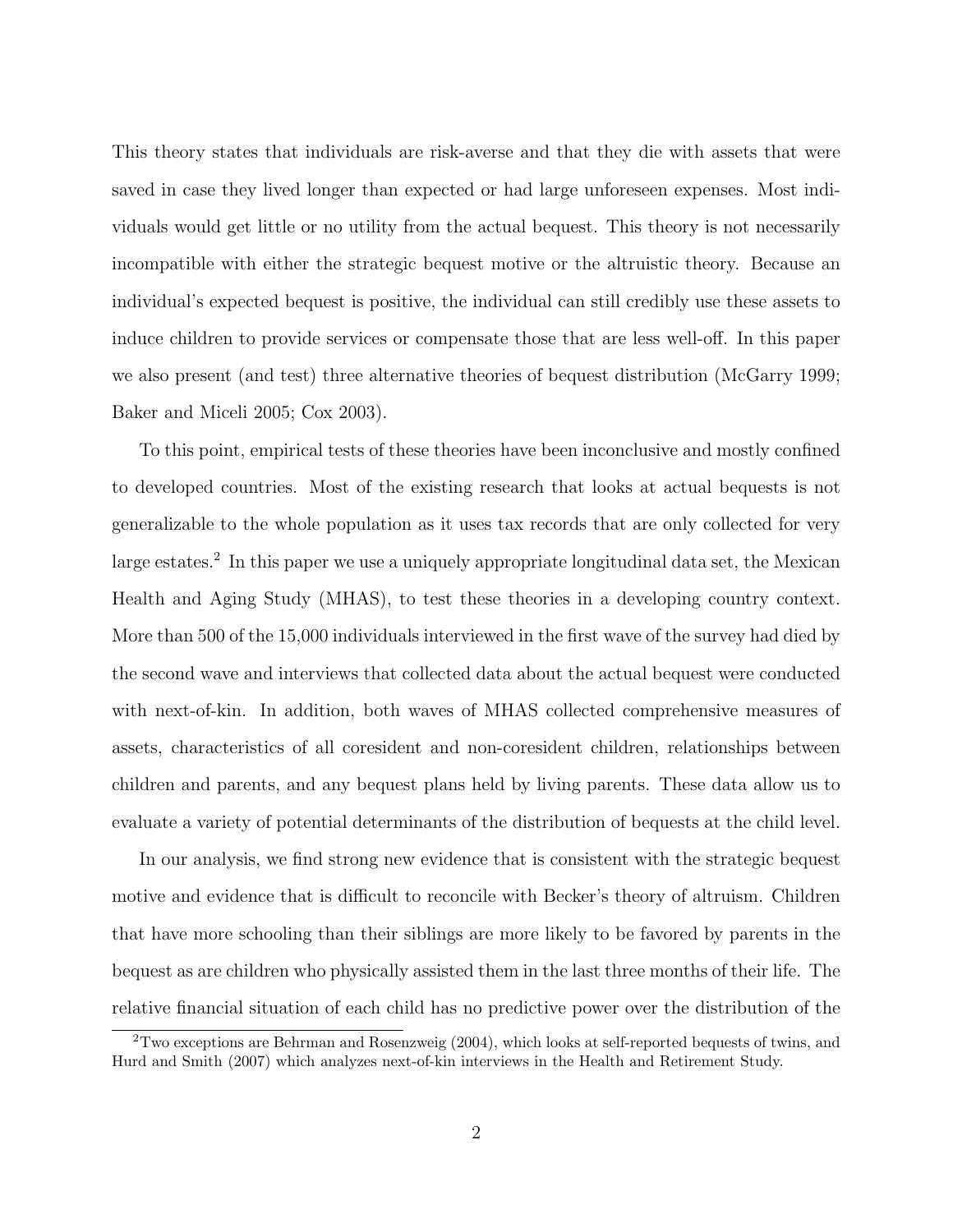bequest. This pattern of results remains largely the same when we analyze the determinants of the bequest plans of surviving parents with the additional robust finding that children who provide financial assistance are also more likely to receive a greater than equal share of the parent's planned bequest. We find no evidence of evolutionary motives and the data suggest that when business assets are at stake, parents may favor those children who are most qualified to manage those assets.

The remainder of the paper proceeds as follows. Section 2 defines and describes the leading theories of bequest motives and summarizes the existing evidence for and against each one. Section 2 also discusses the implications of these theories for observed relationships between child behavior and characteristics, and bequest shares. Section 3 discusses the Mexican context and Section 4 describes the relevant features of the MHAS data. Section 5 describes our research design, Section 6 presents our empirical results and Section 7 concludes.

# 2 Theoretical Background

#### 2.1 The Accidental Bequest Motive

The accidental bequest theory is derived from a simple life cycle model of saving. Individuals choose their consumption path  $(c_t)$  over the life course to maximize the sum of their expected discounted utility from consumption and any utility they get from leaving wealth as a bequest. More formally, they solve the following optimization problem:

$$
V(w_s) = \max_{c_s, ..., c_T} \sum_{t=s}^{T} \beta^{t-s} (a_t u(c_t) + m_t b(w_t))
$$
  

$$
w_{t+1} = (1+r)w_t + y_t - c_t
$$
 (1)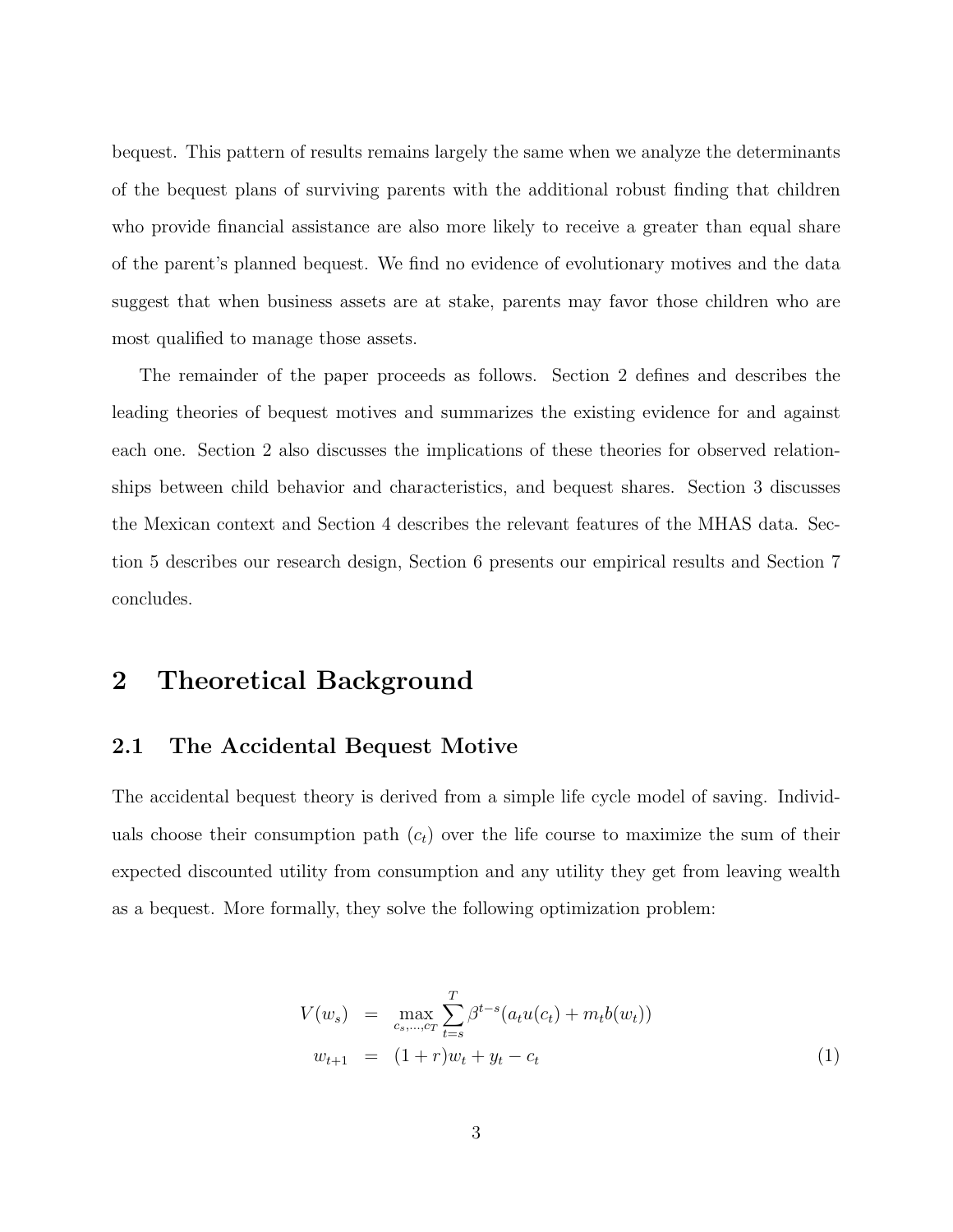$$
u(c) = (1 - \gamma)^{-1} c^{1 - \gamma}
$$

$$
b(w_t) = \alpha w_t
$$

 $y_t$  is income,  $w_t$  is wealth,  $a_t$  is the probability of being alive in period  $t, m_t$  is probability of dying in period t, and  $b(w_t)$  is the utility received from leaving a bequest of  $w_t$ .

If individuals know exactly when they are going to die (i.e.,  $a_t$  and  $m_t$  are 0 or 1 for all t) and they get no explicit utility from leaving a bequest  $(b(w_t) = 0$  for all  $w_t$ ) then they will choose to die with exactly zero assets. However, if individuals face mortality uncertainty and are sufficiently risk-averse, Yaari (1965) shows that they will always die with positive assets even when they have no explicit bequest motive. Hurd (1989) goes on to show that observed individual saving behavior is consistent with a life cycle model containing actual mortality risk, reasonable amounts of risk aversion, and no explicit bequest motive.

Hurd's conclusions are fairly controversial and some recent research has found evidence of an explicit bequest motive. Kopczuk and Lupton (2007) estimate a life cycle model using data from the U.S. Health and Retirement Study (HRS) that allows for heterogeneity in bequest motive. Their findings are consistent with more than three quarters of their sample receiving direct utility from leaving a bequest. Other researchers (Poterba 2001; Page 2003) have found that individuals increase their inter vivos giving when estate taxes are increased; a response that is only consistent with an explicit bequest motive. Finally, it is important to note that the accidental bequest theory takes no stand on how individuals will distribute their sometimes sizable estates. That is, these estates can serve as insurance for a longer than expected life at the same time as they provide assets to reward or compensate heirs.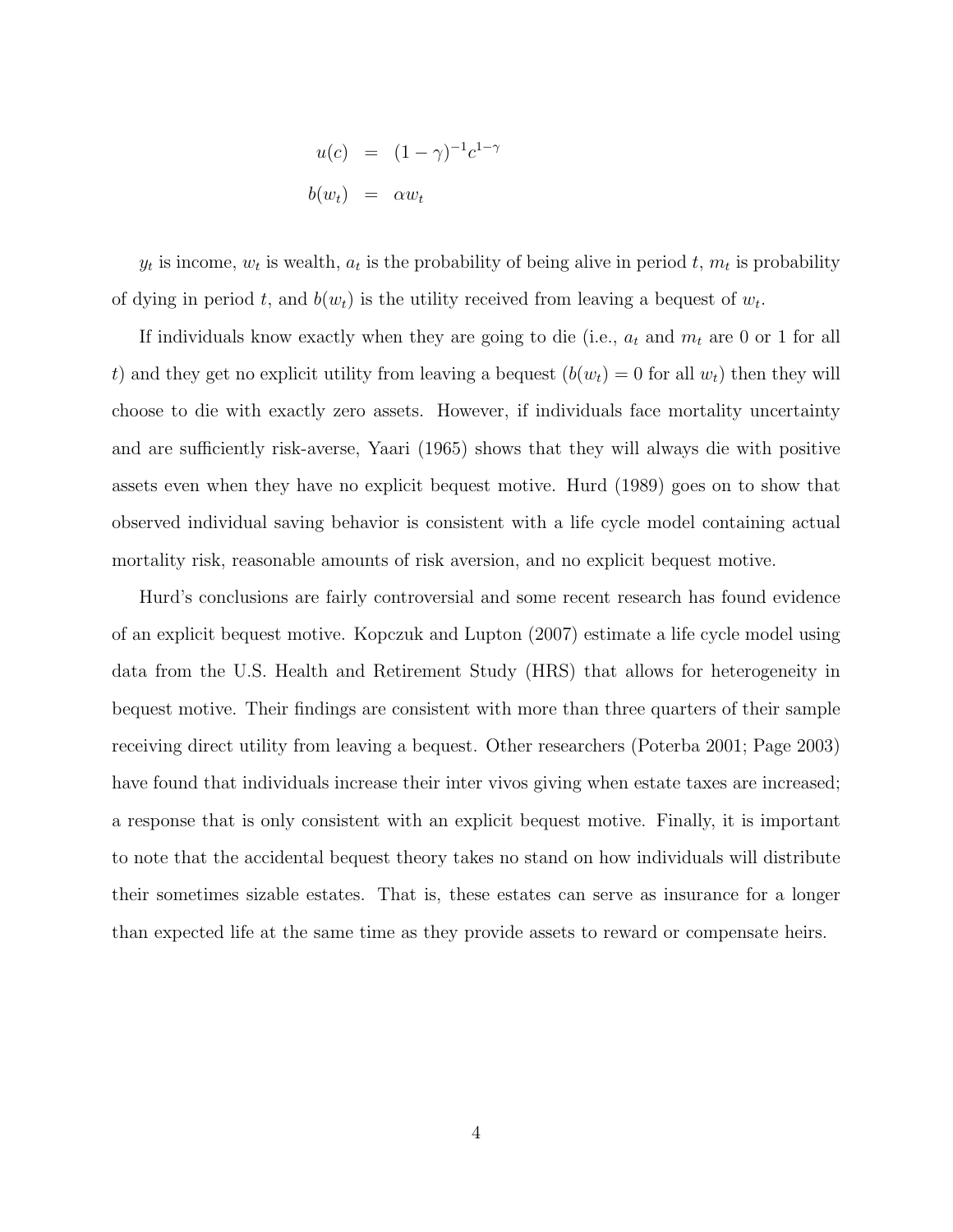### 2.2 Altruism

Altruism was first presented formally as a motivation for bequests in Barro (1974) and Becker (1974). In this model, parents and children play a two stage game. In the first stage, children take actions  $(a_k)$  that influence their own income  $(y_k)$  as well as the income of their parent  $(y_P)$ . In the second stage parents make transfer payments to each child through their bequest. Parents value their own consumption and the utility of their children while children are selfish and value only their own consumption:

Child k solves: 
$$
\max_{a_k} U_K(c_k)
$$
  
s.t.  $y_k = f^k(a_k), y_P = f^P(a_1, ..., a_K)$   
Parent solves: 
$$
\max_{c_1, ..., c_K, c_P} U_P(c_P, U_K(c_1), ..., U_K(c_K))
$$
  
s.t.  $c_P + \sum_k c_k = y_P + \sum_k y_k$  (2)

Because the parent plays second, he or she is able to adjust the consumption of each child using the bequest and each child's consumption will be increasing in the total income for the household. Thus each child will choose an action that maximizes total income in order to maximize his or her own consumption. This will always lead to a Pareto optimum. In addition, if parents value their children equally, they will use bequests to equalize the consumption of each child by giving more to those children who earn less. There is no need for the parent to use the bequest strategically (i.e., reward particular actions) to get exactly what they want.

The main prediction of this theory is that children who are more needy should receive larger shares of the bequest than children who are better off, but empirical research to date has found very little evidence of this. Wilhelm (1996) examines U.S. estate tax data and finds little correlation between a child's earnings and his or her share of the total inheritance. This result does not generalize to the whole population because estate tax is only reported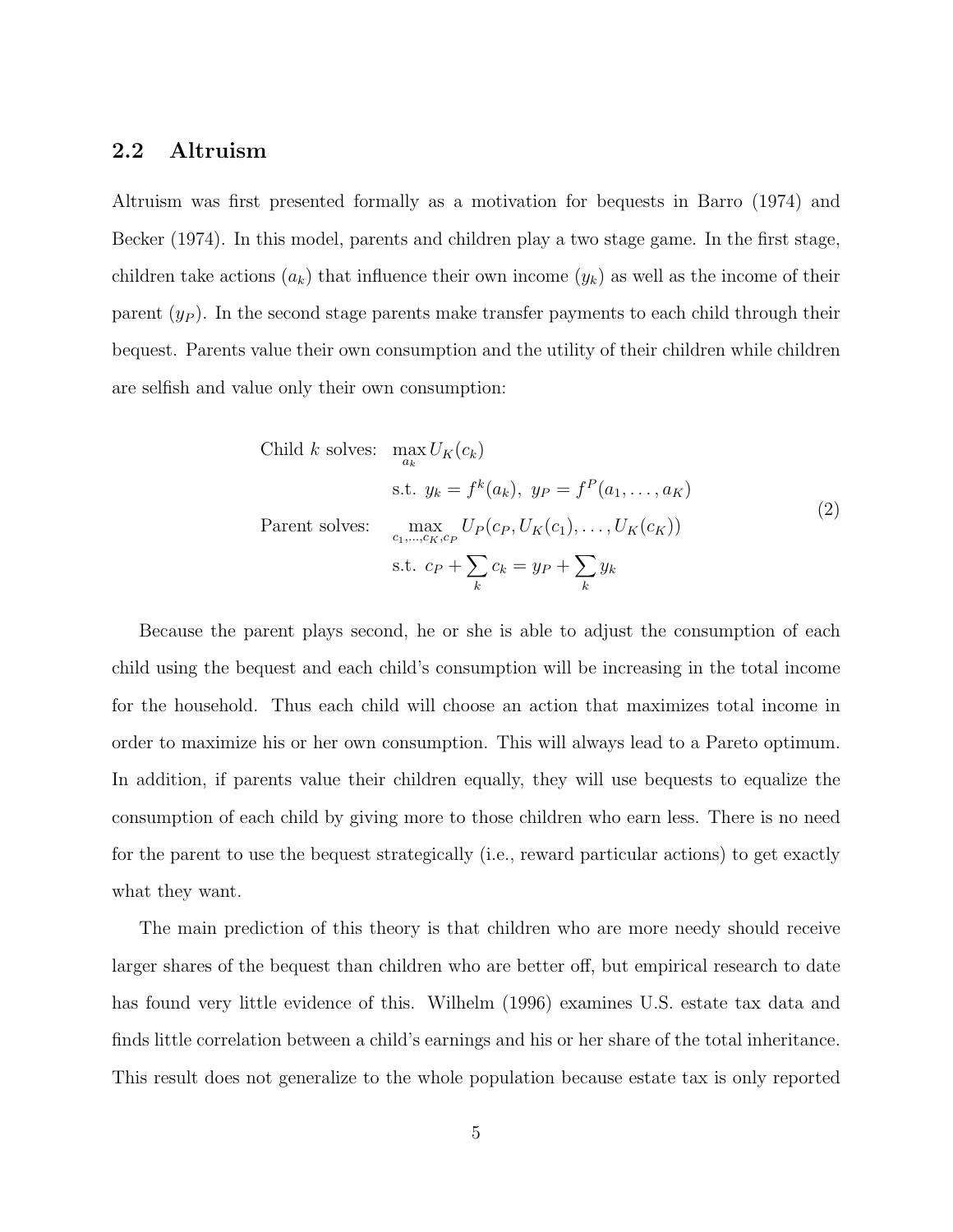for very high value estates. Researchers have had some success finding support for parental altruism in inter vivos transfers (McGarry and Schoeni 1995, 1997), but even here, other researchers have found inconsistent behavior (Cox 1987; Cox and Rank 1992; Altonji et al. 1997).

### 2.3 The Strategic Bequest Motive

While the theory of altruism has some intuitive appeal, its prediction of Pareto optimal outcomes relies on the strong assumption of transferable utility. That is, if parents and children value something in addition to consumption that is not losslessly transferable then parents have an incentive to act strategically. Bernheim et al. (1985) use the example of simple contact or visits between parents and children as something that parents might value more highly and want to induce their children to provide more than the children might otherwise choose.

Bernheim et al. augment the Becker model in two ways. First, they allow the children's actions to enter the utility function of both parents and children. While not explicitly stated by Bernheim et al., the incorporation of transferable utility does not change the fact that needier children receive larger bequests and the amount of service provided by children is not correlated with their share of the bequest in equilibrium. The reason is that parents are unable to incentivize children to provide more service than they selfishly want to provide. The second modification introduced by Bernheim et al. addresses this by allowing parents to precommit to a bequest schedule that ties child actions to estate shares. Parents in poor health might want to induce their children to provide physical assistance, and in the same way, parents who own property but are liquidity constrained might value financial transfers from a child while they are alive and reward that child with a share of the bequest when they die.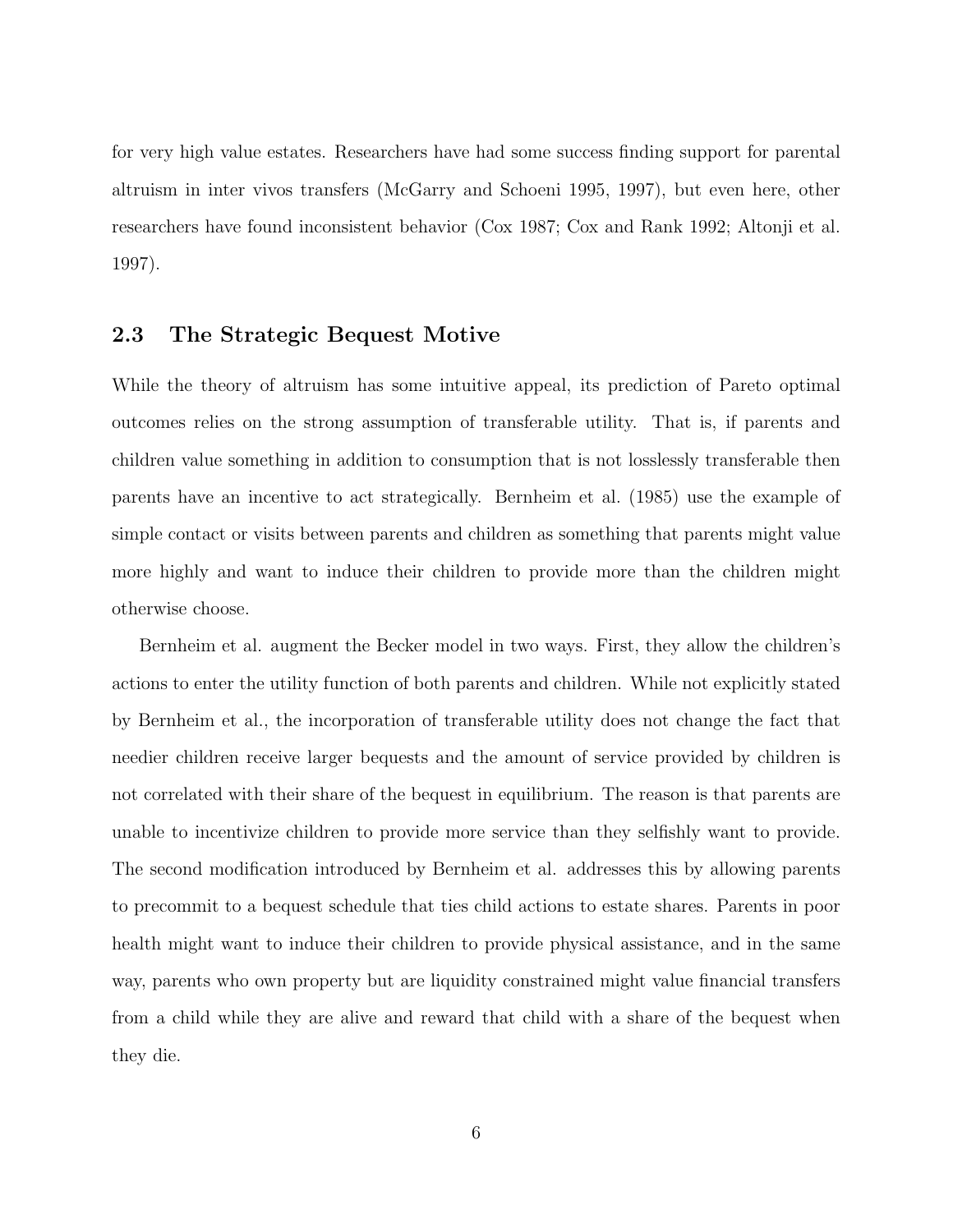Because large representative samples of bequests and the characteristics and behavior of the parents and children involved in these bequests are rare, researchers have used more indirect methods to test the strategic bequest theory. In their original paper, Bernheim et al. (1985) find that parents who have more bequeathable assets get more attention from their children than poorer parents, presumably because these parents have more bargaining power. However, when Perozek (1998) used different data and a richer set of controls, she did not find this correlation. Hurd and Smith (2007) find some direct support for the strategic bequest motive in the HRS as children who help their parents with activities of daily living tend to get larger shares of the bequest.

While it may seem obvious that the strategic bequest theory would predict a positive correlation of services provided and bequest share in the household in equilibrium, this is not always the case. For example, if parent and child utility functions are separable and children only differ in their financial situation, parents will sometimes bequeath more to the wealthier child and receive less service from this child. Intuitively, this happens because the price of services from the wealthier child is higher. Similarly, if a parent just happens to prefer one child to the rest, that child may be rewarded by having to provide less service and receiving a higher bequest. On the other hand, if parents have a preference for service from a particular child, this will induce a positive correlation of services and bequests. The theory is silent when parents prefer one child *and* prefer service from that child. These results are presented formally and proven in Appendix A, but the main point is that the strategic bequest theory makes weak predictions about the within family relationship of services and bequests while the competing theories predict a zero correlation of services and bequests after controlling for differences in wealth.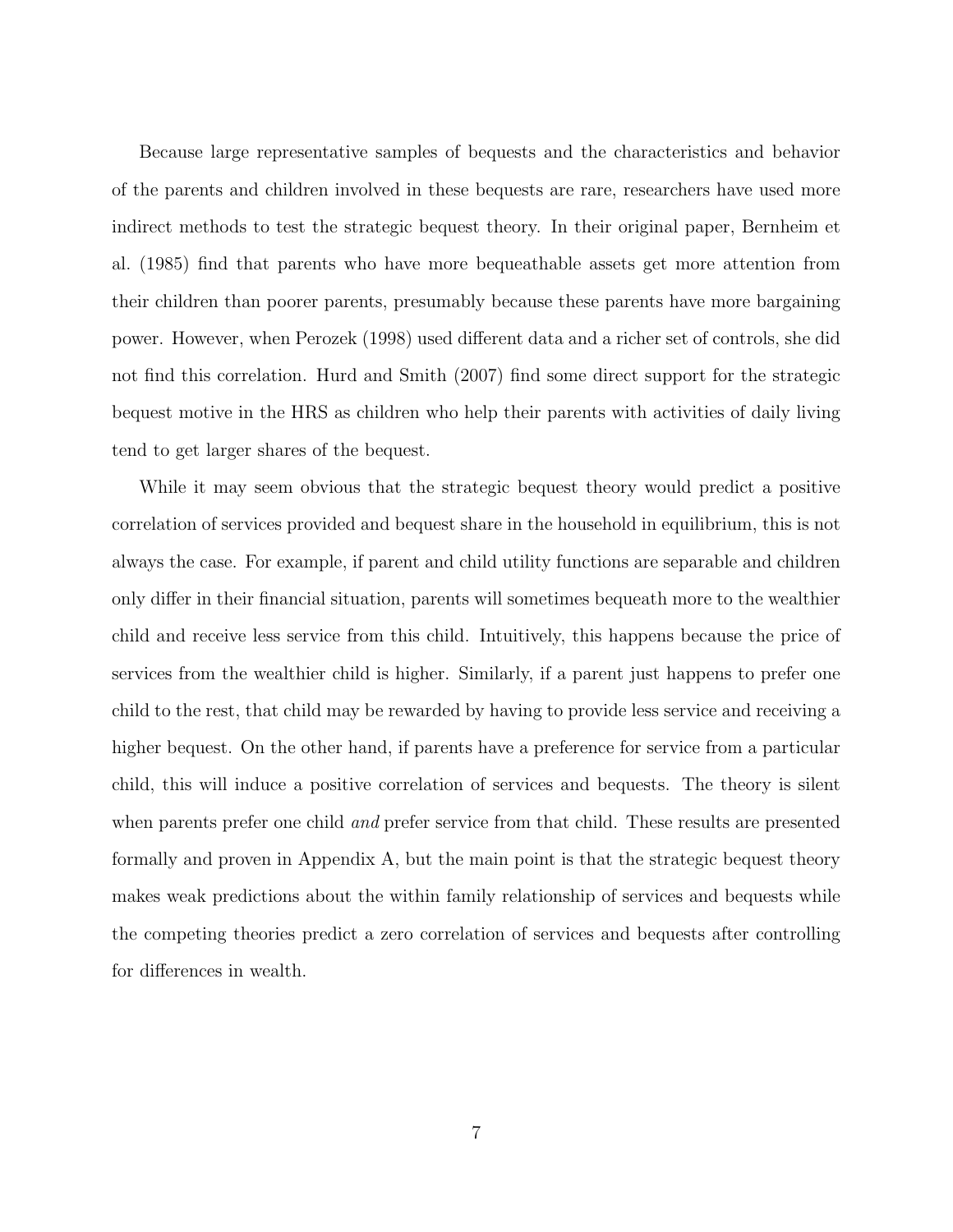### 2.4 Alternative Theories

In addition to the three major theories elaborated above, three additional theories that have testable implications have recently been proposed. Baker and Miceli (2005) suggests that in some societies, when business assets such as arable land are at stake, owners will leave such assets to the child that is most qualified to use them. They show that this behavior is rational in the absence of well-functioning asset markets, but that if there are returns to children of rent-seeking, then fixed inheritance rules such as primogeniture or equal division may predominate. Mexico, especially in rural areas, has thin markets for land, so one might expect parents to leave farm businesses to their most able children. This theory is difficult to test because ability is difficult to measure. If the level of formal schooling is a valid proxy for this ability or if children who are coresident have more experience working in the business, then the theory predicts a positive correlation between these characteristics and the bequest share when the parent owns a business.

Cox (2003) suggests that evolutionary biology plays a role in the bequest process as parents should leave more assets to those children that are most likely to propagate their genes. Cox draws out several testable implications of the theory, but the clearest is that parents will favor full biological children over step-children or adopted children. Empirical support thus far has been mixed. Judge and Hrdy (1992) find no linkage using historical estate data from Sacramento, California, but Light and McGarry (2004) find that mothers with only biological children are significantly more likely to plan equal bequests than mothers with stepchildren or adopted children. Hurd and Smith (2007) find further evidence in support of this theory in that step children seem to receive a smaller share of the bequest than fully biological children in the HRS.

While bequests and inter vivos transfers are both ways in which parents transfer resources to children, the observed patterns are quite different. In particular, parents are somewhat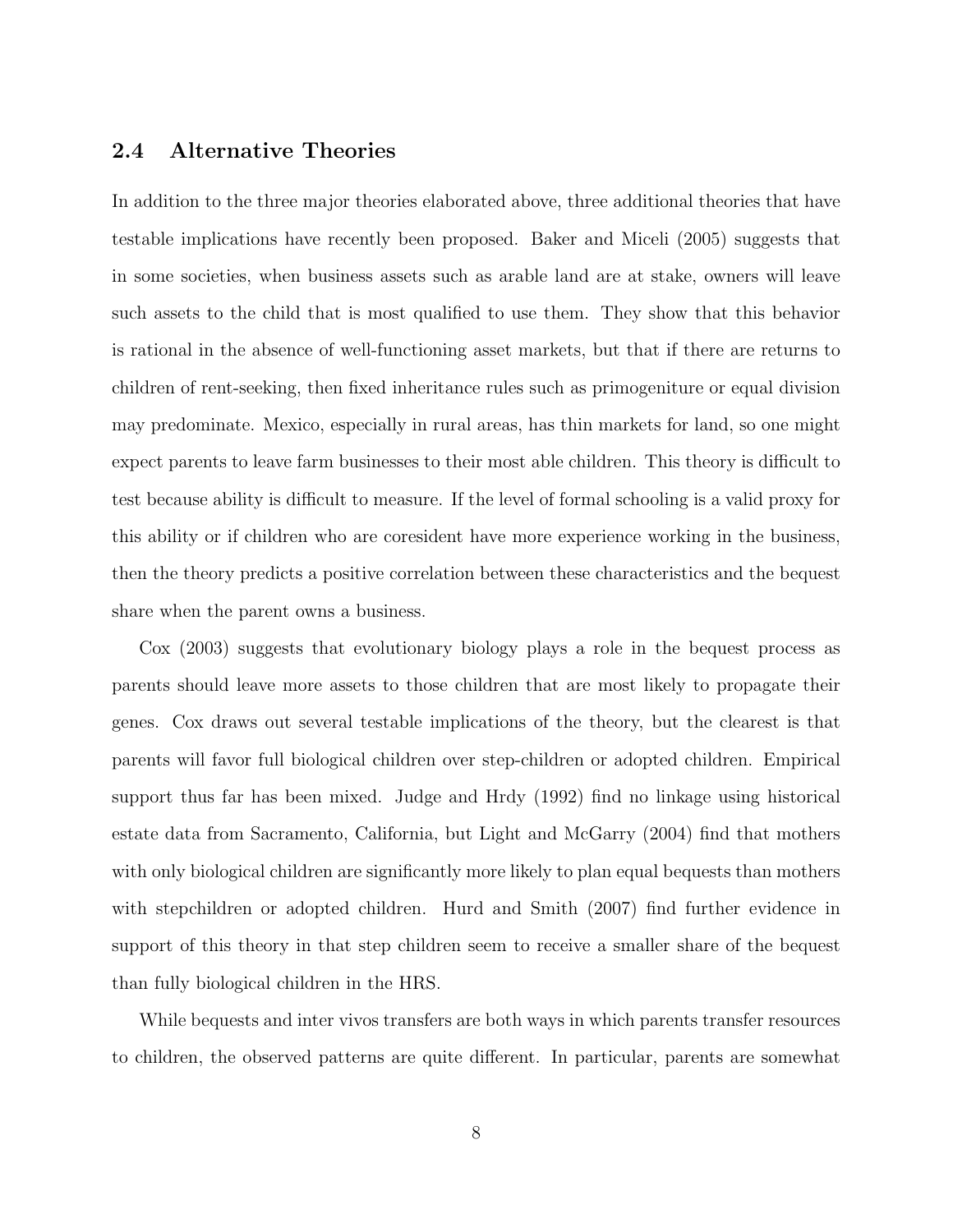more likely to give money to children that experience a decline in their income while no one has yet found any correlation of current income and bequest share. McGarry (1999) proposes that parents use inter vivos transfers to compensate children for negative shocks, and that they use bequests to equalize permanent income. The theory predicts the observed correlation of current income and inter vivos transfers, and if schooling is used as a proxy for permanent income, it also predicts a negative relationship between a child's schooling and their share of the estate. McGarry's empirical work using HRS data finds no correlation of current income and the likelihood of a child being named in the will, but it also finds a positive correlation of schooling and this likelihood which contradicts her theory.

# 3 Mexican Context

In Mexico, inheritance is generally governed by the local laws of the state in which a person lived at the time of death but local laws often emulate the federal laws. Under the federal law, if an individual has a will she or he must leave support for any children age 18 and younger and children who are unable to work. The will must also make allowances for a surviving spouse if the spouse is unable to work, has not remarried, and lacks sufficient assets to support herself or himself. Finally, the will must also make allowances for any surviving parents or siblings who are age 18 and younger or unable to work (Zamora et al. 2004).

It is very common for individuals to die without a formal will in Mexico. In these cases, relatives of the same degree inherit property that was owned solely in equal parts. A surviving spouse has inheritance rights equal to those of the deceased children. Joint or communally owned property remains owned by the living owner(s). Property accumulated during the marriage is owned jointly unless prenuptial agreements were made. Property owned separately before marriage remains separately owned during the marriage (Zamora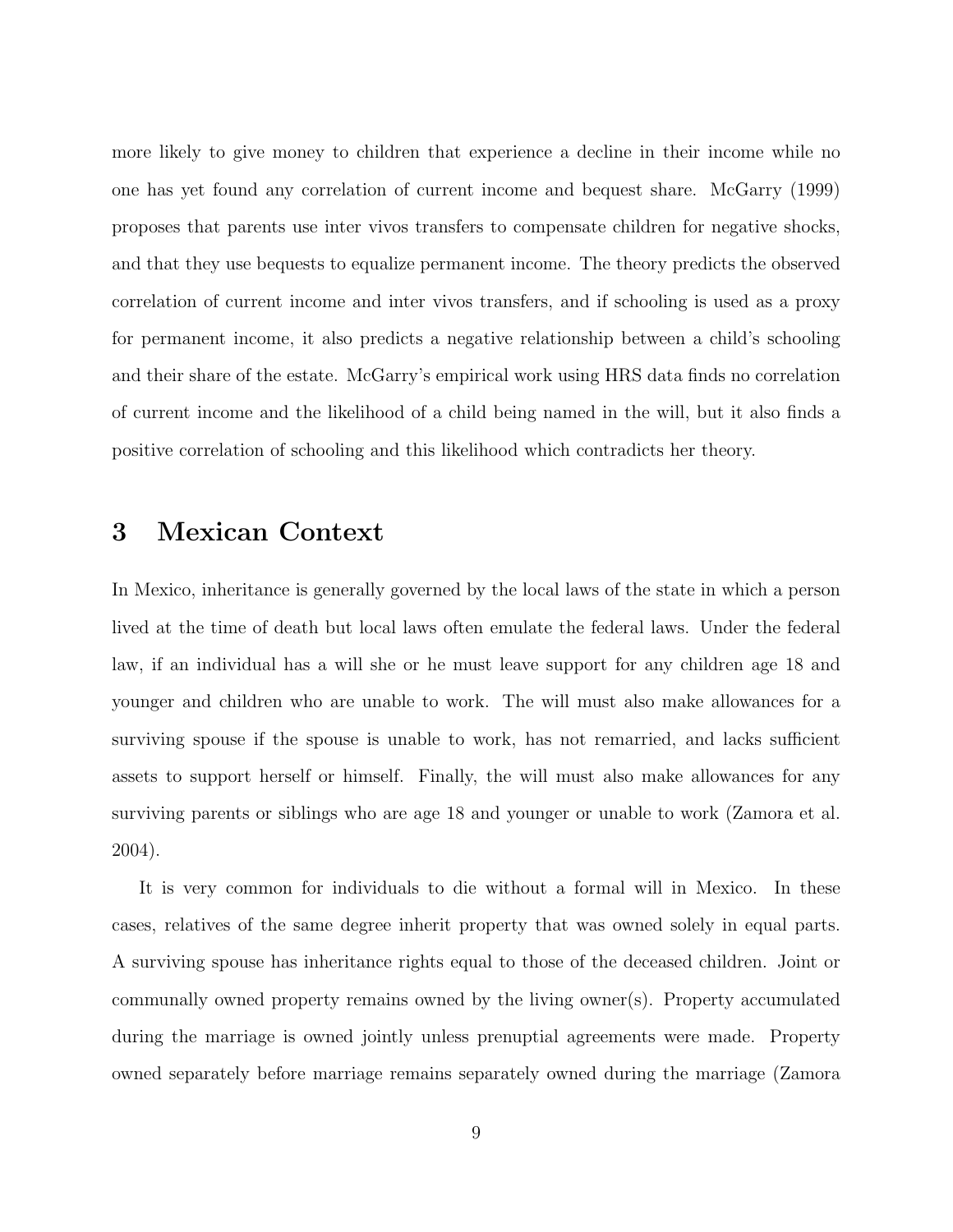et al. 2004).

Beyond the nation's laws, however, there are numerous reasons why developing countries such as Mexico might have different inheritance patterns than those we observe in more developed countries.<sup>3</sup> First, there is much less institutional support for people in old age, which means that many older individuals rely on family support once they leave the labor force. Although government and private sector jobs do provide pension plans, many individuals in Mexico are in the informal or self-employed sector where there are no formal means of old-age support. Overall, only about 30% of men and 15% of women age 60 and older receive any pension support although sex differences disappear if one considers receiving one's own or spouse's pension (30% for women versus 32% for men (Wong and Parker 1999). In addition, there are far fewer market services for elder care such as nursing home facilities or home nursing care. As a result, many older individuals, especially older women, rely on family members in old age.

Families in Mexico are large, especially for those cohorts studied here. In the analytic sample described below, individuals have an average of six children. As individuals age, they become more likely to live in extended households. About 45% of women and 36% of men age 60 and older live with other family members (Wong and Parker 1999). Larger families and coresidence with older members allow for more opportunities for sharing elder care, for bargaining among family members, as well as more opportunities for parents to act strategically towards their children. Of course, these family exchanges might also be constrained by cultural norms about inheritance and property rights. This is particularly relevant in rural areas where inheritances are complicated by land rights (Hamilton 2002).

<sup>3</sup>Fafchamps and Quisumbing (2005) find that in Ethiopia, a much poorer developing country, asset transfers that occur around marriage are larger and more important than bequests, but this does not seem to be the case in Mexico.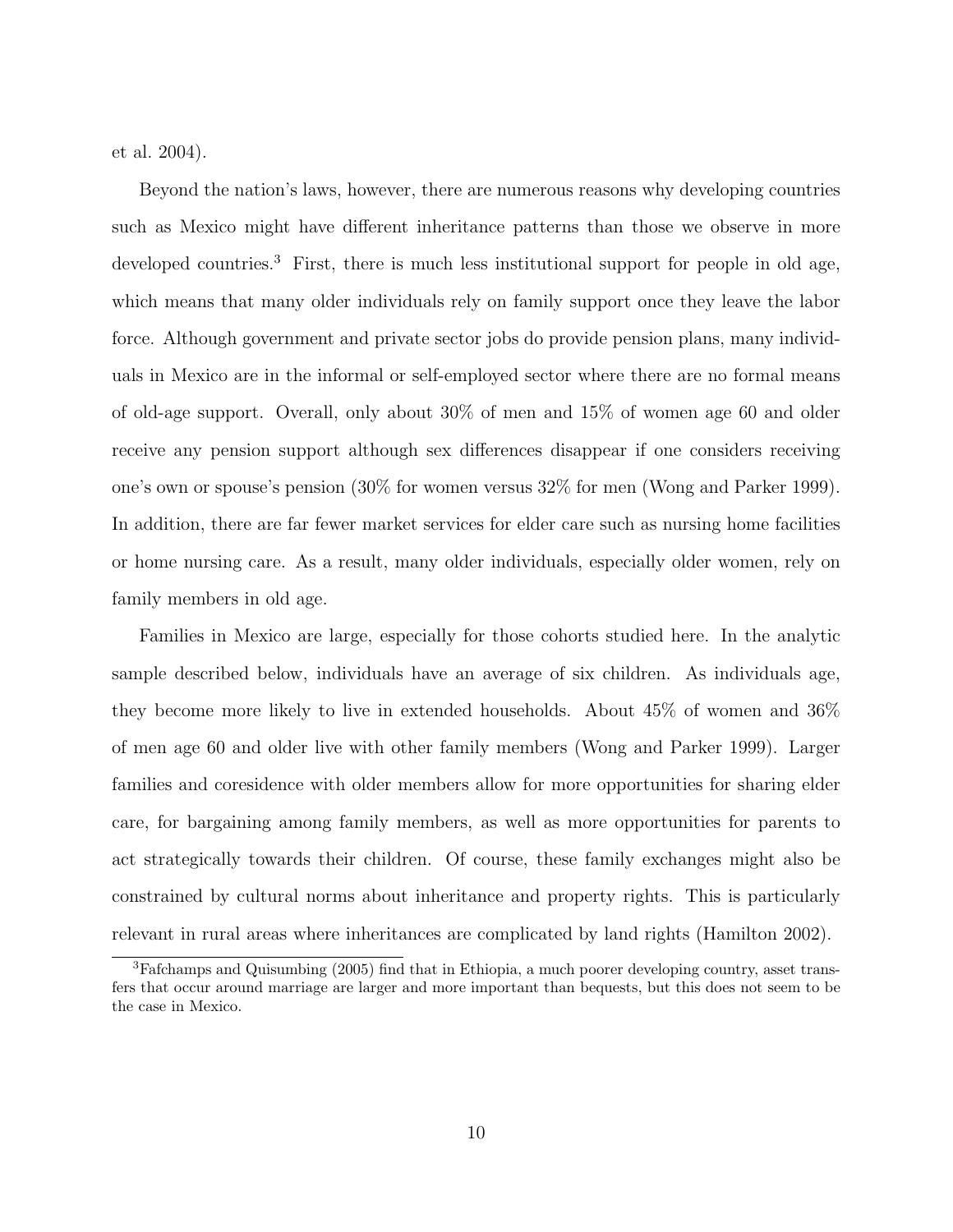## 4 Data

The analyses presented here use data from two waves of the Mexican Health and Aging Study (MHAS), a longitudinal survey conducted in 2001 and 2003. The sample includes 9,862 households containing at least one person age 50 or older, providing a nationally representative sample of individuals age 50 and older in Mexico. The study interviewed both age-eligible individuals and their partners or spouses if present, for a total sample size of 15,402 respondents.

Similar in design to the Health and Retirement Study in the United States, the survey contains detailed measures of health, assets, labor force participation, and family structure. In both waves, the survey includes information on all coresident and non-coresident children and financial transfers and other assistance exchanges between family members. These measures include the amount of monetary transfers between parents and children and which (if any) children may have assisted with any activities of daily living. In this paper we use the term ADL to mean an activity from the following list: Walking across a room, bathing or showering, eating, getting into or out of bed, and using the toilet. IADL (Instrumental Activity of Daily Living) refers to more complex activities including preparing hot meals, shopping for groceries, taking medications, and managing money.

In 2003, 92% of the original respondents were confirmed to be alive and reinterviewed if possible. An additional 4% (568) were confirmed deceased and 546 next-of-kin interviews were conducted. In these interviews, each next-of-kin was asked about the deceased individual's health in the three months before death and whether the individual received any assistance with ADL's or IADL's from their children during this time. The survey also collected information about financial transfers between the individual and his or her children from 2001 to the time of death.

Most critical to this paper, the next-of-kin reported whether the deceased had made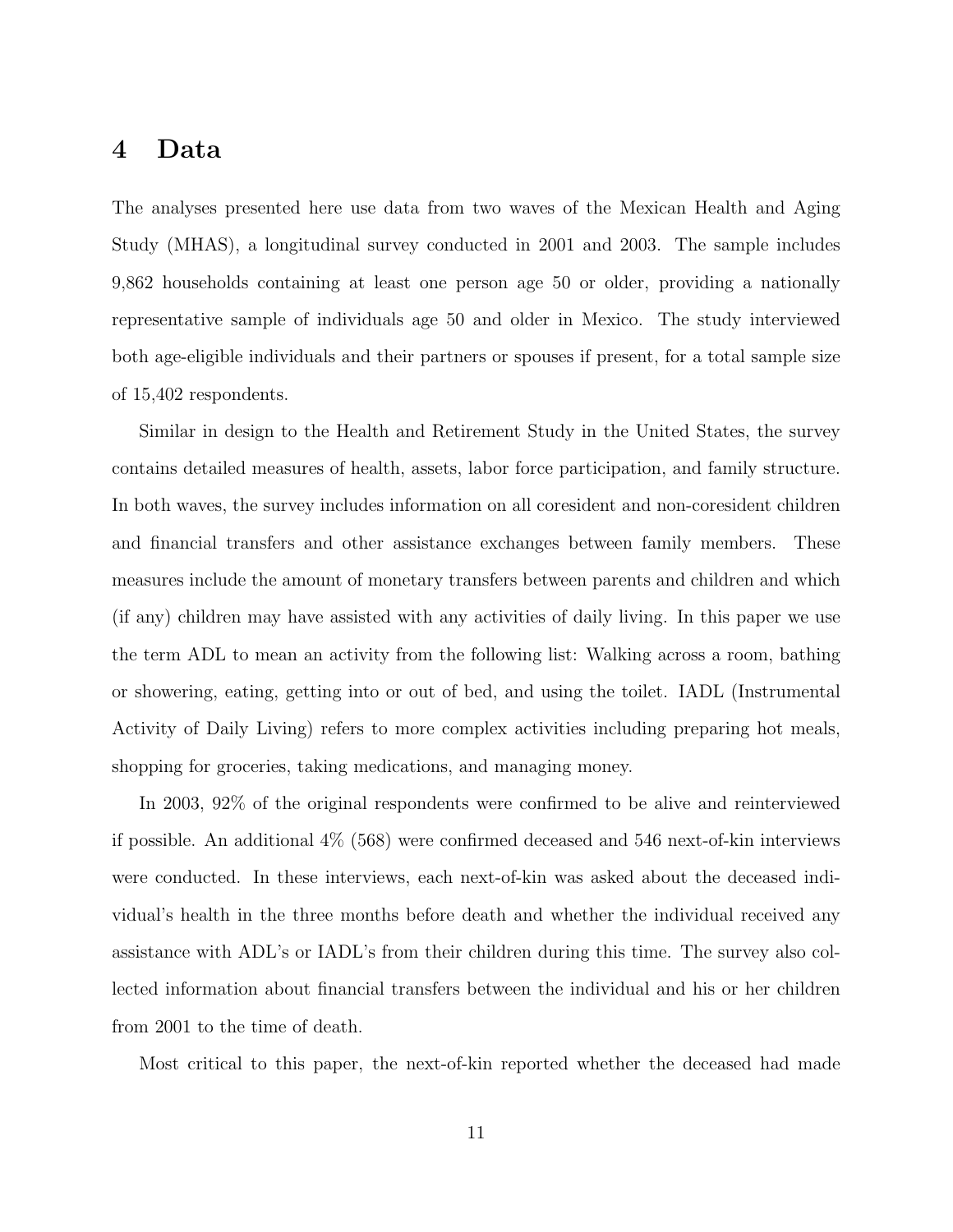arrangements for the division of his or her assets and which (if any) children received a more than equal share. Up to three different children could be listed. This way of asking about the distribution of the bequest suffers from far less measurement error than if next-of-kin were asked for a detailed accounting of how much each child received. One disadvantage of this approach is that it does not allow respondents to distinguish between a mildly unequal and a very unequal distribution. In addition, it is not possible to represent a a large family that explicitly dis-inherits a small number of children. The favored children are linked back to the appropriate lines in the household roster or the non-coresident child roster. All questions about division of the bequest were only asked when the deceased individual did not leave a surviving spouse.

Living respondents in both waves also reported whether they had plans for the future division of their estates. These plans need not have been written as formal wills. If they had such plans, individuals were asked which (if any) children would receive a more than equal share. If the individual was in a union, one of the partners answered these questions for the couple. This level of detail is unique to MHAS. Even the leading survey of older people in the United States, the Health and Retirement Study, asks respondents whether they have wills and which children appear in the will, but does not ask about less formal bequest plans or which children might be favored in the will.

# 5 Research Design

The theories of altruism discussed above and some formulations of the strategic bequest theory have strong predictions about the relationship between the characteristics and behavior of children on the one hand and the bequests and bequest plans of parents on the other. In the analyses that follow, we develop econometric models of bequest behavior using the MHAS data to test these predictions.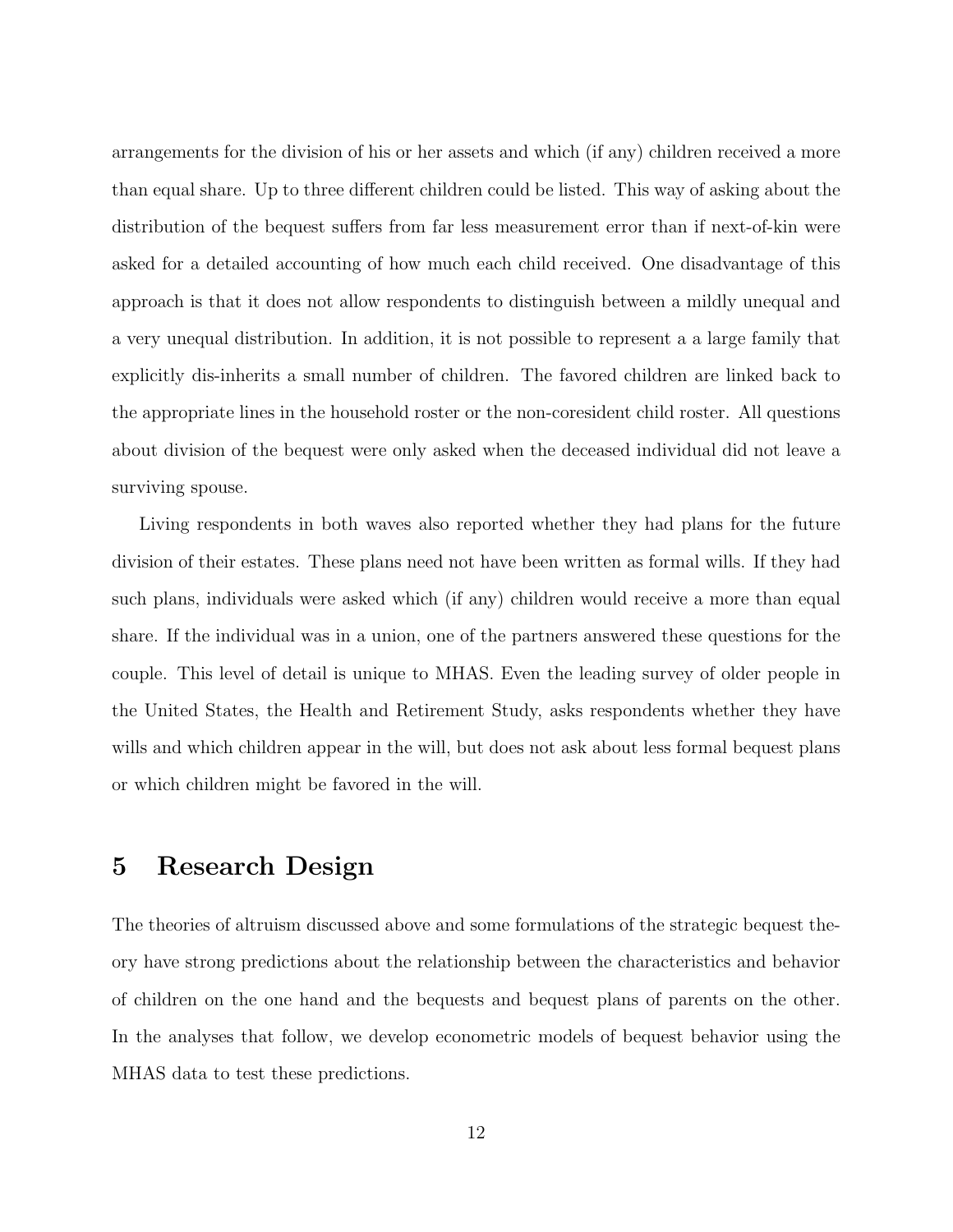The analysis uses two samples. The first is a sample of individuals who die between the first and second survey wave and their children. This sample provides information about the observed bequest behavior of parents and their children's characteristics and behavior. The second sample includes individuals who survive the two survey waves and their children. This much larger sample provides information about parents' bequest plans and their children's characteristics and behavior. Both samples allow one to consider recent child behaviors (those in the period before death or in 2003) versus more distal ones (those in 2001).

Most research in this area to date analyzes behavior at the parent level, and often the dependent variable is an indicator for whether the estate was (or is intended to be) divided equally and the independent variables are characteristics of the parent or aggregate characteristics of the set of children. We estimate this type of model for comparison to the existing literature, but the primary contribution of this paper is to analyze bequests at the child-level where individual characteristics of children can be correlated with an indicator for whether a particular child gets a larger than equal share of the bequest. This approach allows much finer-grained hypotheses to be tested.

The theory of altruism predicts that children with higher needs get larger bequests. We measure needs using two variables, education and current financial situation, and test the hypothesis that those with lower education or in a worse financial situation relative to their siblings are actually given a larger than equal bequest (using the deceased sample) or that parents intend to leave these children such a bequest (using the surviving sample). McGarry's integrated theory of inter vivos transfers and bequests has the somewhat different prediction that lower education will predict a larger share but current financial situation will not.

The strategic bequest motive predicts that in the vast majority of families there will be a non-zero correlation of services provided by children and their bequest share. These services might include assistance with daily activities, more frequent contact, or financial transfers if the parent is liquidity constrained. We test these predictions by assessing whether helping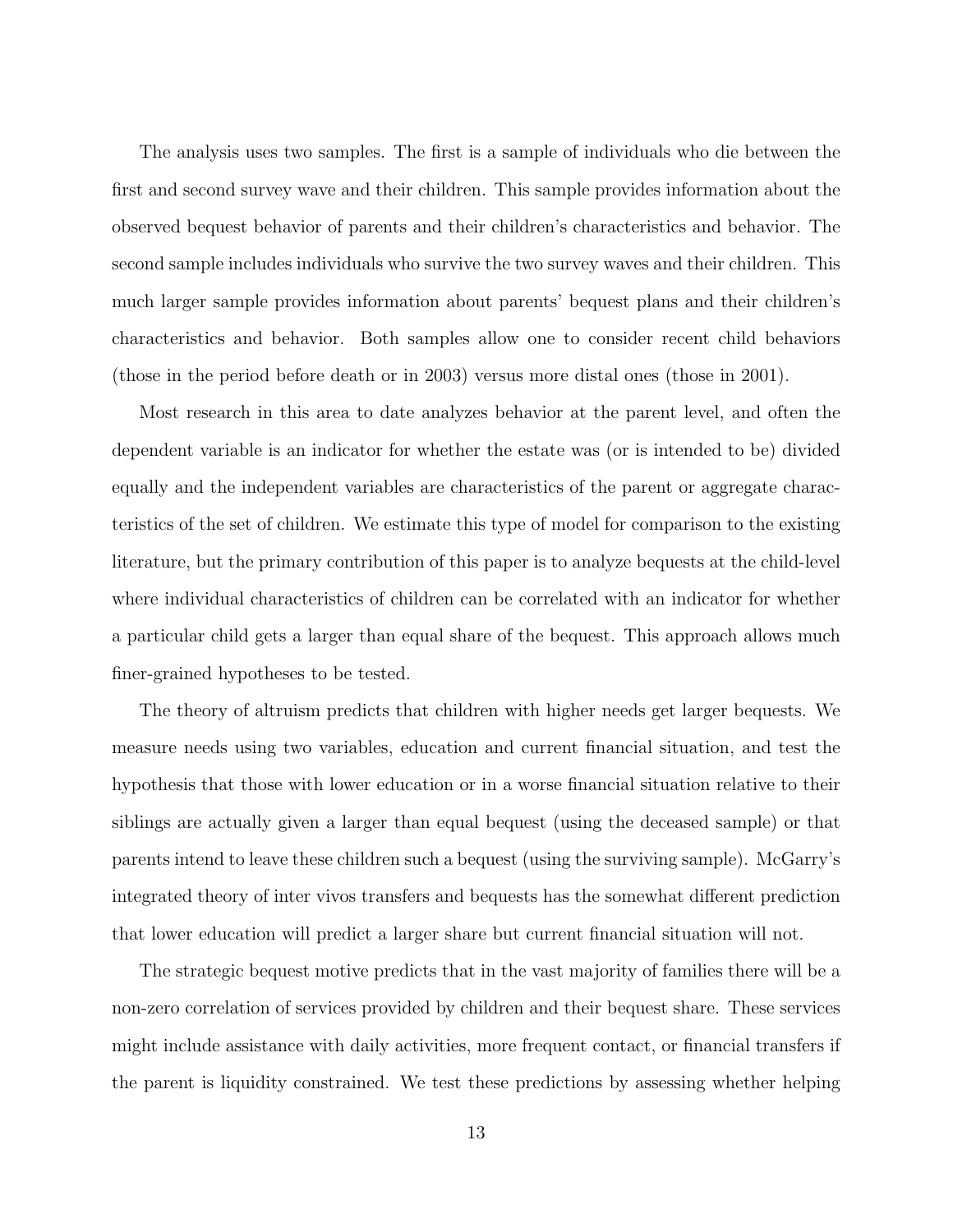with activities of daily living, having very frequent or very infrequent contact and providing financial transfers predict either an actual or planned larger (or smaller) than equal share of the bequest.

While a positive correlation of schooling or coresidence and bequest share could be explained by the most qualified heir theory (Baker and Miceli 2005), these gross relationships have several other potential explanations. A better test of the theory is to compare bequest patterns when the parent does and does not own a business. In particular, this theory predicts higher correlations of these variables when a business is part of the estate. The evolutionary theory posited by Cox (2003) has the strong prediction that step-children or adopted children are less likely to be favored in a bequest than full biological children.

One important concern in these analyses is that unobserved differences across families, for example generosity or vindictiveness, might confound the results. We address this concern by estimating within family fixed effects models that sweep out all observed and unobserved characteristics that are constant within families—an approach that is made possible by analyzing the behavior at the child level.

All of the analyses described to this point use bequest and bequest plan data gathered in 2003, but respondents were also asked about bequest plans in 2001. This enables two additional analyses. First, we estimate a "between" individual variation model using the two year means of all the variables. While this conflates the effects of contemporaneous and lagged characteristics, it provides a measure of the average correlation between child characteristics and how the child is treated in the planned bequest. Second, we net out each child's unobserved fixed attributes by estimating a "within" variation model. That is, we use the differences in variables between the two years in the regressions. Here the coefficient estimates can be interpreted as the effect of a change in behavior or characteristics on the likelihood of receiving a more favorable share of the bequest.

Most economic analyses address the problem of missing data using casewise deletion.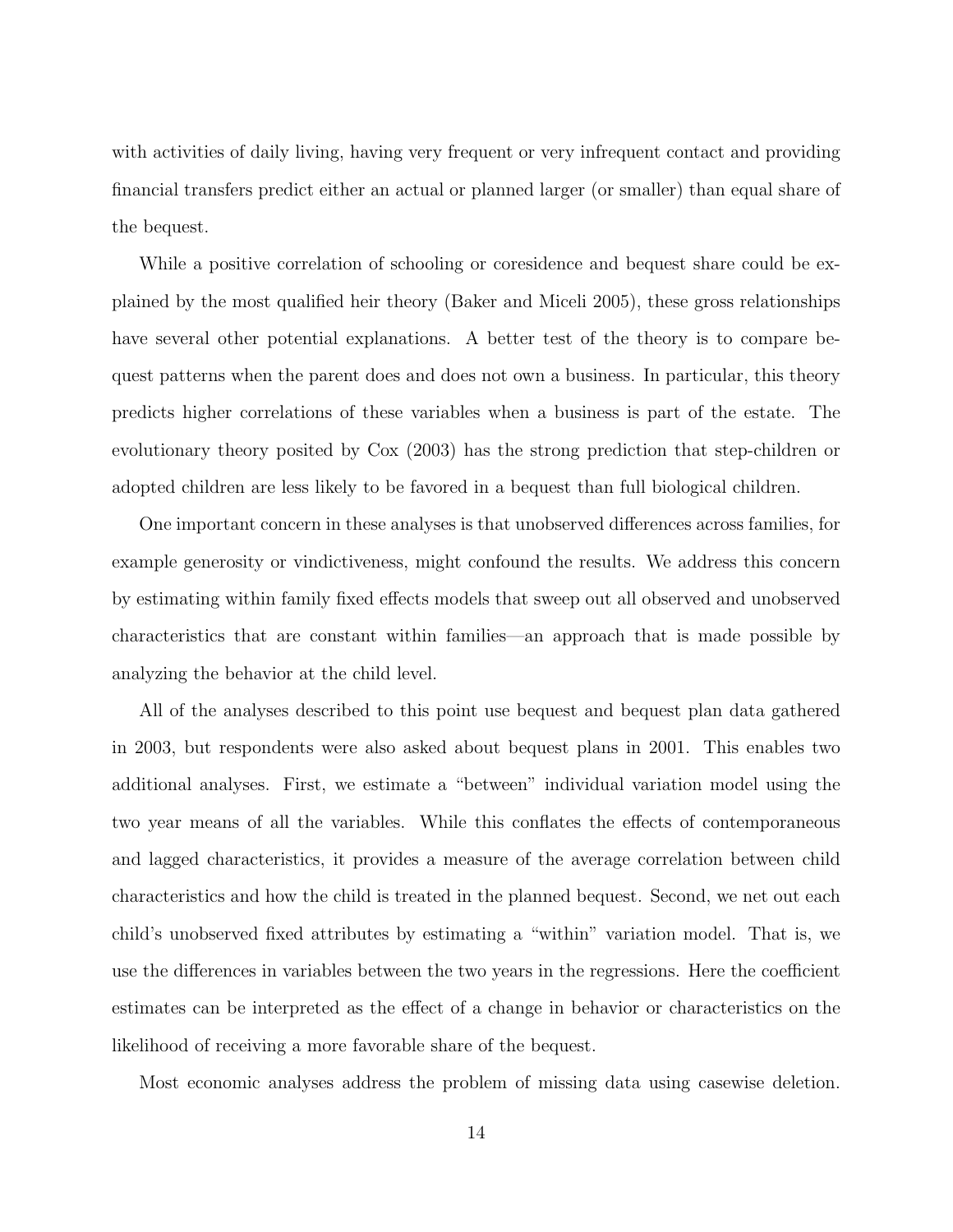That is, observations that contain any missing variables are removed from the sample. While this method technically requires data to be missing completely at random (MCAR), in practice it is quite robust when data satisfies the weaker missing at random (MAR) assumption (Rubin 1976; Allison 2002). Because the number of MHAS respondents who died between 2001 and 2003 is relatively small (544), we use the method of multiple imputation to increase efficiency by exploiting the information in partial observations. Specifically, we use multiple imputation by chained equations (van Buuren et al. 1999) with ten imputation samples. Like casewise deletion, this method has been shown to perform well when data satisfies the MAR assumption (van Buuren et al. 2005). In addition, all analyses have been performed using casewise deletion and the results are qualitatively and quantitatively nearly identical with the expected slightly larger standard errors. These results are available upon request.

# 6 Results

### 6.1 Determinants of Bequests

#### Parent-level Analysis

Table 1 summarizes the characteristics of 2001 respondents who died before 2003 and had a next-of-kin interview. Multiply imputed descriptive statistics for all variables of interest are shown in the first column.<sup>4</sup> The main analysis sample, shown in the second column, is restricted to the 192 individuals who did not leave a surviving spouse, had at least two living children, and were reported to have left at least some assets when they died.

Because most men in Mexico marry younger women and have a lower life expectancy than their spouses, the analysis sample contains about twice as many women as men. Family sizes

<sup>&</sup>lt;sup>4</sup>The variables for incidence of IADL's and assistance with them in 2001 are missing in 20% of cases because proxy respondants were not asked about IADL's in 2001. No other variables are missing for more than 10% of the sample.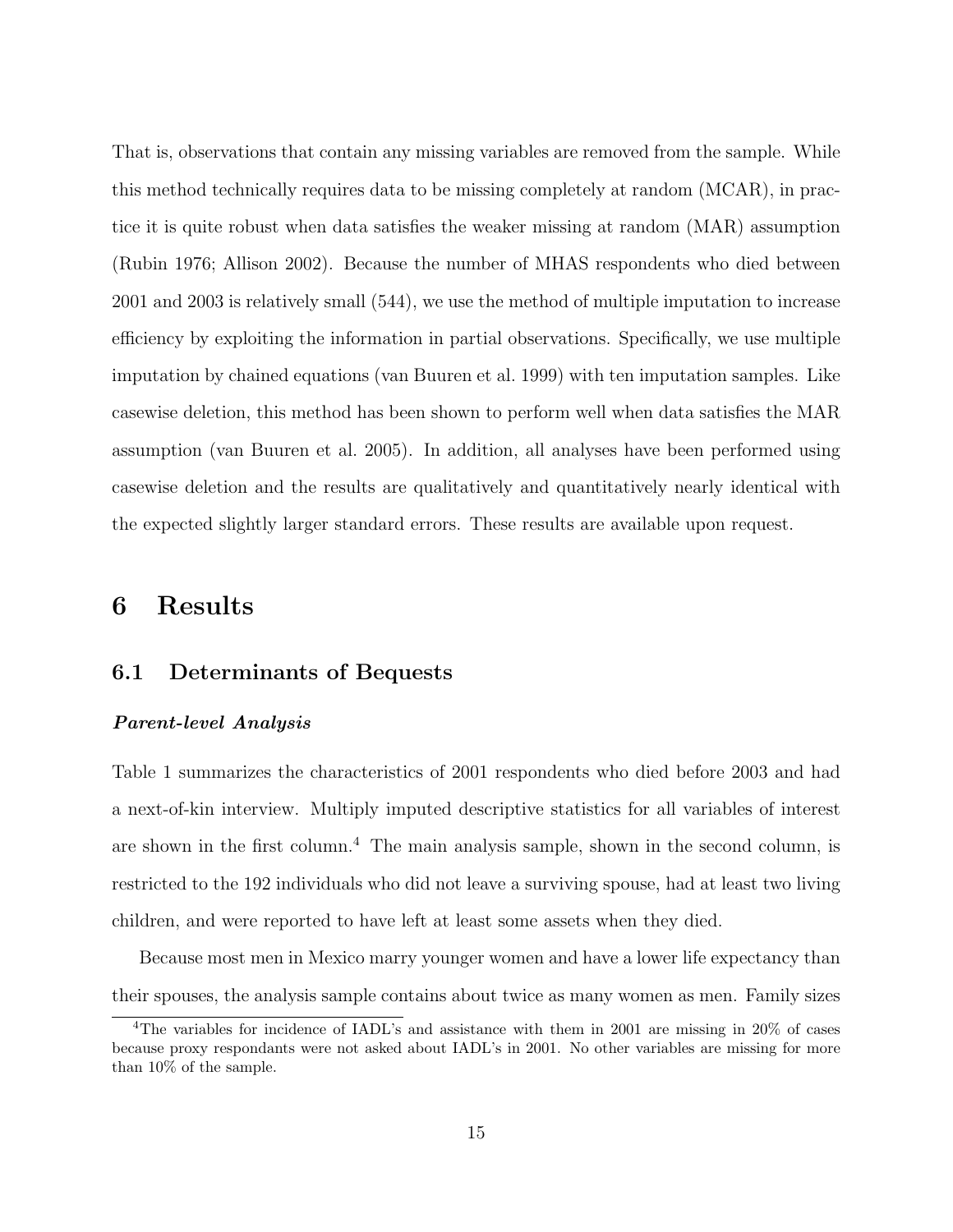for this cohort are large—on average about 5.5 children—and 85% of deceased respondents had at least two children. Coresidence of adult children with elderly parents is quite common and 60% of the analysis sample lived with at least one child in 2001. 6% of children are either step-children or adopted children.

MHAS did not collect the value of the deceased's estate in 2003, but the asset measures recorded in 2001 when the individual was alive are comprehensive and serve as a good proxy.<sup>5</sup> Mexico is not considered a rich country, but the estates at stake are sizable. 58% of the analysis sample owned a house, 12% owned a business, and 32% had at least 10,000 pesos of other assets as well. The mean level of total assets is over 250,000 pesos (about 26,000 USD in 2002) and even the median level is over 80,000 pesos (about 8,000 USD in 2002) These amounts would be considered low in the United States, but relative to median monthly earnings of prime age Mexican men in 2002 (about 3,000 pesos or 310 USD; McKee and Todd (2007)) or Mexican GNI in 2000 (about 4,300 2002 USD; World Bank (2008)), they are substantial.

Many of the deceased individuals were in poor health before they died. 44% of the analysis sample reported having difficulty with at least one ADL in 2001 and 57% had difficulty with an IADL. A third received help with an ADL from a child in 2001 and about half received help with an IADL. About two thirds (66%) of the sample received help with an ADL during the three months before they died and about the same fraction  $(64%)$  received help in this period with an IADL. Parents received significant financial assistance from children as well with  $28\%$  of the analysis sample receiving at least 5,000p from a child between 1999 and 2001. Financial transfers from parents to children are very rare with just one respondent giving 5,000p or more to a child during this period.

According to the next-of-kin, 39% of the deceased respondents in the analysis sample

<sup>5</sup>Hurd and Smith (2007) use HRS data to compare estate values with wealth measures from the wave preceding death and find they are very similar.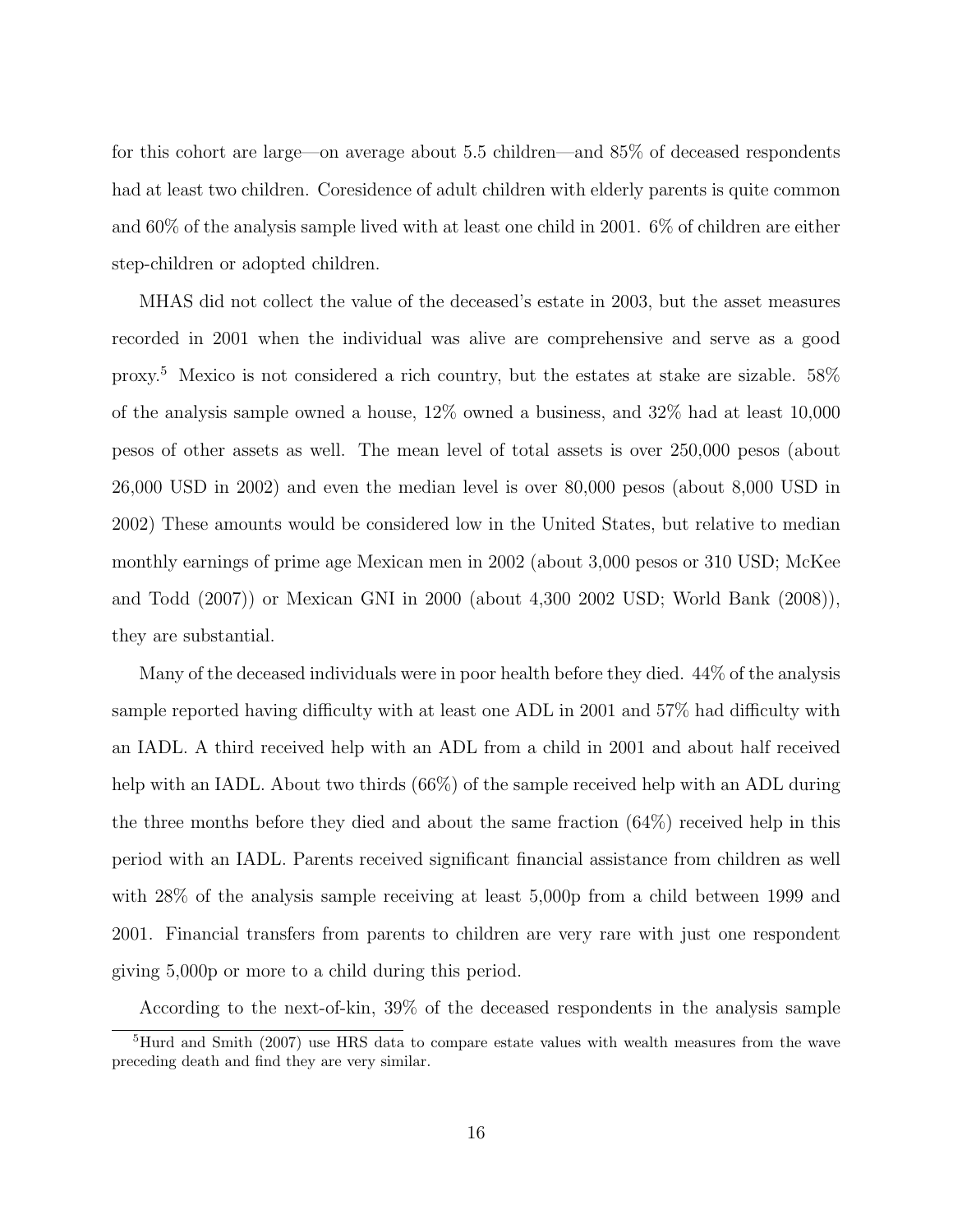made arrangements ahead of time for the division of their estate, and 85% of these individuals left their entire estate their children.  $21\%$  (41) of the analysis sample chose to divide their estate unequally between their children.<sup>6</sup> It is possible that the next-of-kin may have been unaware of or misreported the actual division of bequests, but we find no evidence of bias in their reports. Children, who might be expected to have more information and represent two thirds of the next-of-kin, report that the deceased had bequest plans in 42% of cases while next-of-kin who were not children report plans in a not significantly different 33% of cases. Children might also under-report their own share of the bequest but this is not testable because the identity of the child who is next-of-kin is not revealed in the data. What is clear is that next-of-kin who were children and next-of-kin who were not children report similar fractions of unequal bequests (23% vs. 18%).

Table 2 presents the results of three regressions where the observations are deceased parents and the dependent variable is an indicator for whether the parent favored at least one child in the bequest. Some of the theories discussed above predict that families with higher variance in particular child characteristics are more likely to divide their bequest unequally. These tests are weaker than those that compare each child's individual characteristics to their bequest share, but we include them for comparison the the rest of the literature. The models we estimate are linear probability models with state-level fixed effects. The first model contains only characteristics of the parents and the second adds variables for the number, biology, coresidence, and schooling of the children. The third model adds variables describing health and assistance received from or given to children. The initial estimated coefficients are quite stable as the variables are progressively added to the model.

In the most complete model, only two coefficients are significant. Parents that own a business and parents with less than 10,000 pesos of non-housing or business assets are more likely to divide their estate unequally. The first result could be interpreted as evidence for the

<sup>&</sup>lt;sup>6</sup>In three quarters of the unequal divisions, parents favored exactly one child.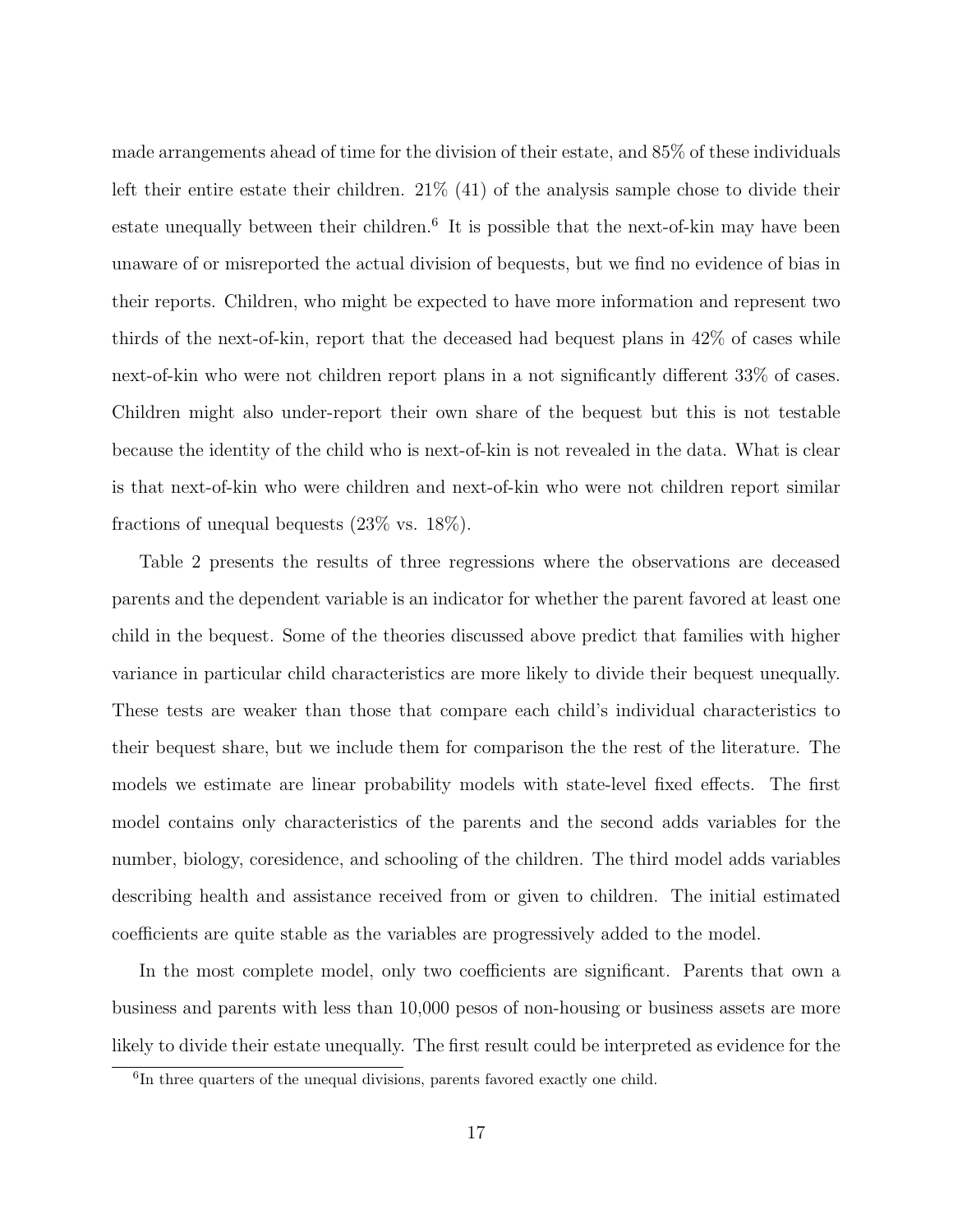most qualified heir theory, but the second has no obvious interpretation. While it is possible that the sample size is just too small to reveal true latent relationships, it is nonetheless interesting that children's biology, coresidence status and schooling do not significantly predict bequest behavior of parents and none of the health and assistance measures are significantly predictive.

#### Child-level Analysis

Column one of Table 3 describes the children of the deceased parents analyzed above. These children have substantially more schooling than their parents (7.5 years vs. 2.6 years) and are on average 43 years old. Most are married (83%) and their parents reported in 2001 that 34% of them were in a financial situation that was at least good.

It is common in Mexico for at least one child to live with a parent and 15% of our analysis sample were coresident in 2001. These coresident children are on average five years younger than non-coresident children (39 vs. 44), though only 34% of coresident children are the youngest child. Coresident children are also much less likely to be married (35% vs. 91%) and most (79%) have lived with their parents their whole lives.

There is a good deal of variation in the amount of service children provide to their parents. Few children helped their parent with an ADL or IADL in 2001 (6% and 10%) but these proportions increased to 19% and 16% during the three months before the parent died. One in ten children (11%) gave their parent at least 5,000 pesos in the two years before 2001. 20% of the children were not coresident and lived in a Mexican community different from that of their parent in 2001 and 10% lived outside the country. Extremes in frequency of contact were uncommon. Only 6% of children communicated with their parent once per year or less and 15% of children lived outside the parent's household and talked with their parent at least once per day.

The theories of bequest motives described above have strong predictions about how par-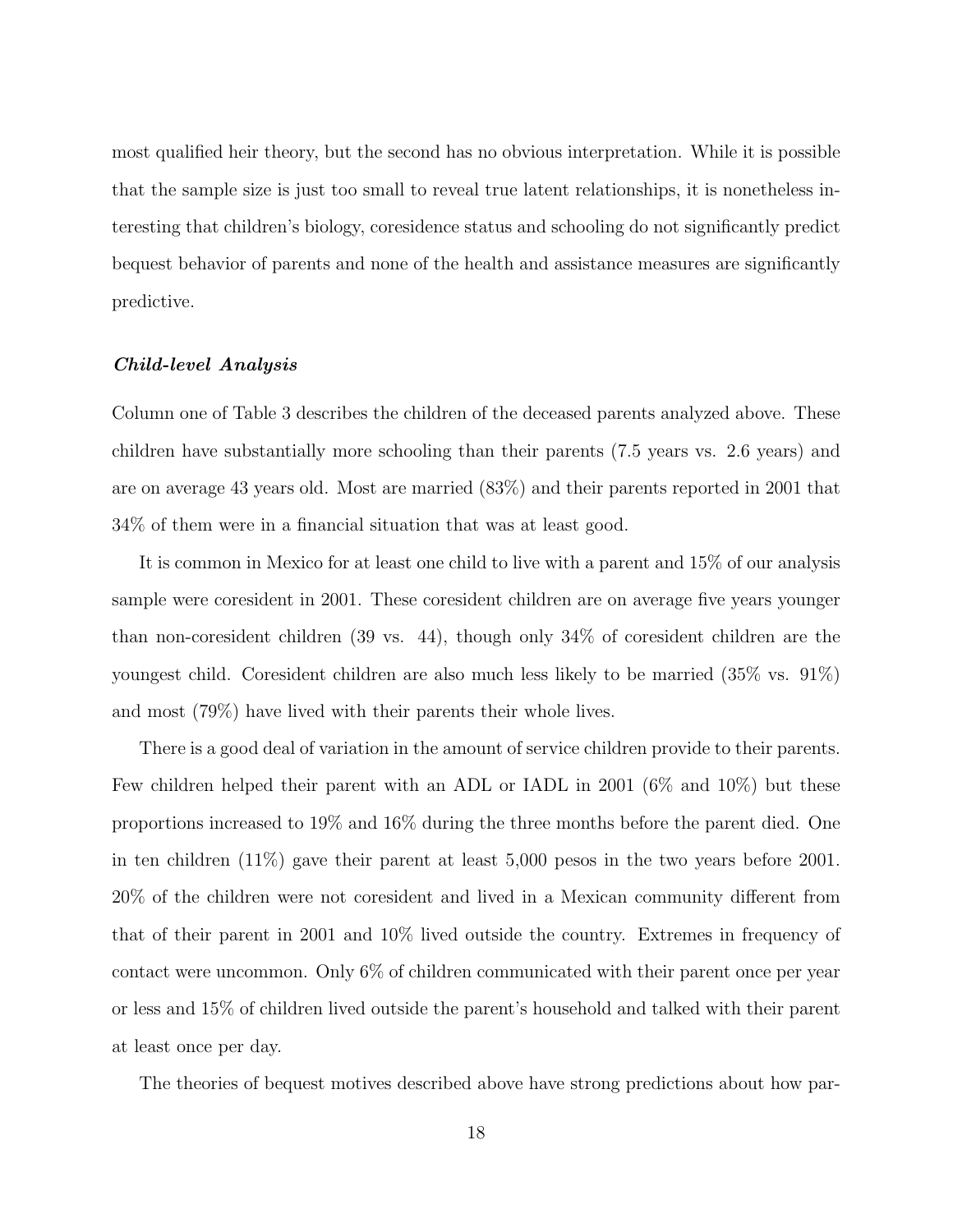ents divide their estates between children. Table 4 presents the results of four regressions at the child level where the dependent variable is whether the child received a larger than equal share of the bequest. The first model includes basic characteristics of each child but does not include any characteristics of the parent or the estate itself as these are swept out by the family-level fixed effect. The second model adds measures of assistance provided to the parent in the three months before the 2001 interview, and the third adds assistance measures for the last three months of the parent's life as reported by the next-of-kin. The fourth model includes measures of the child's physical and social distance from the parent.

Becker's theory of altruism predicts that children who have the most need will be compensated in the bequest, but the data do not seem to bear this out. In particular, the financial situation of the child (relative to the other children in the family) is not predictive, while schooling, which can be interpreted as a proxy for permanent income, is positively correlated with receiving a larger bequest share. This result is also at odds with the negative relationship predicted by McGarry's integrated theory. The positive correlation can, however, be considered a sign that the heir best qualified to manage the estate is receiving a higher share.

Some formulations of the strategic bequest motive predict that children who provide services will receive a larger bequest than those who do not. These results provide some evidence for this in that children who helped with an IADL in the last three months of the parent's life are significantly more likely to have received a larger share, but none of the other measures of assistance has a significant effect. Similarly, children who are in contact with the parent once a year or less are significantly less likely to get a larger share. The effect of at least daily contact is positive, but not significant.

Coresidence predicts a 10-11% increase in the likelihood of getting a larger than equal share of the bequest, but this relationship is difficult to interpret. It is possible that those children who live with their parents are most in need of help and thus this positive association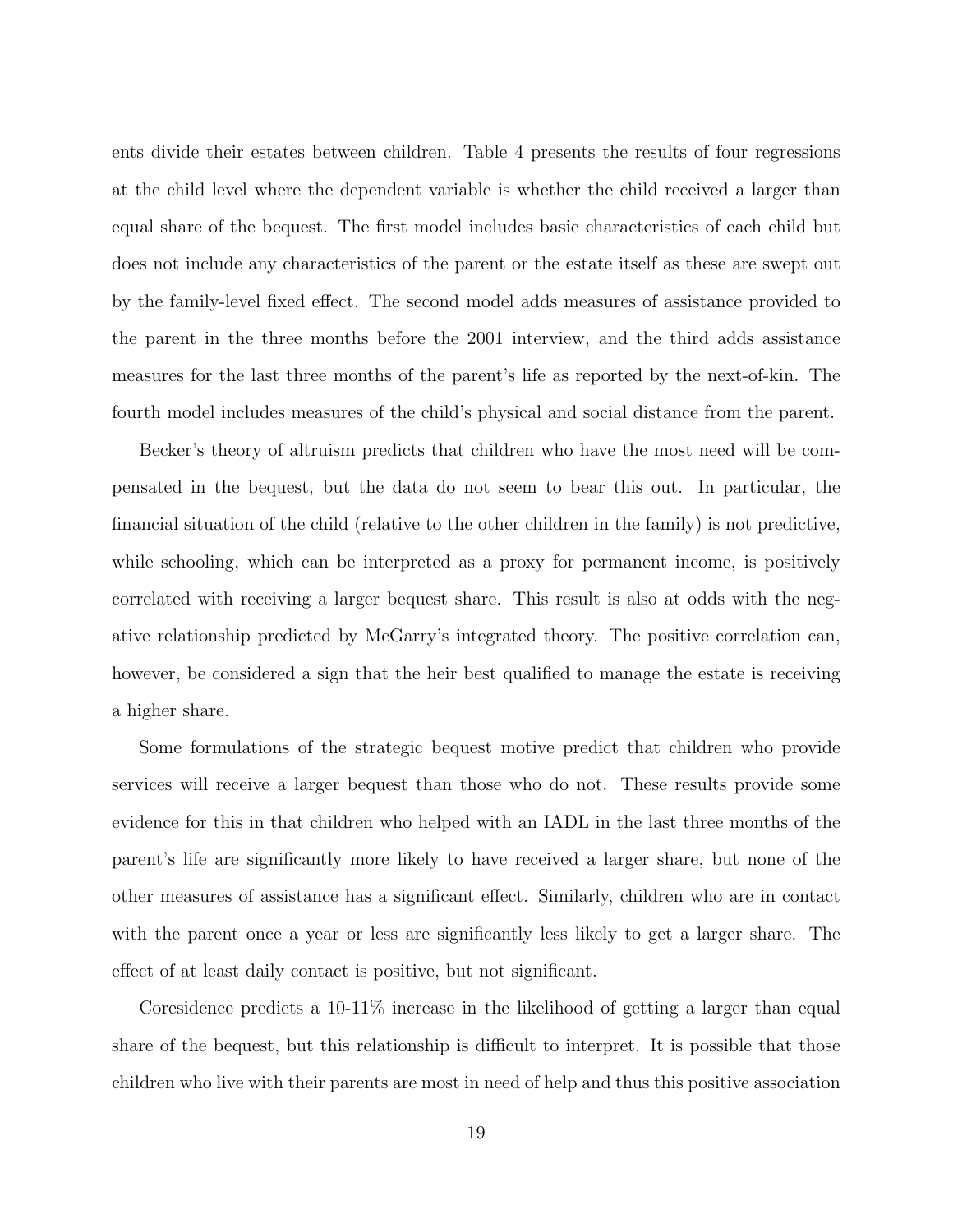is a result of altruism. It is also possible that coresident children provide assistance in unmeasured ways and are reimbursed for this assistance through the bequest, consistent with the predictions of the strategic bequest motive. The significant positive effect for male children that emerges after controlling for assistance measures is difficult to interpret as well, but it may simply be a weak social norm in this society to favor sons.

The strongest prediction of Cox's evolutionary biology theory is that parents will favor children to whom they are genetically linked. These results show a reduction in the bequest share given to step-children or adopted children, but it is not significant.

### 6.2 Determinants of Bequest Plans

#### Parent-level Analysis

The results presented to this point are based on relatively small samples of 192 deceased parents and their 1,144 children. It is possible that some relationships predicted by theory are not found in the data due solely to lack of power. We now turn our attention to the much larger sample of surviving parents and their children and analyze their stated bequest plans as opposed to their actual bequests. This sample has the added advantage that the information is self-reported and thus does not suffer from potential next-of-kin reporting bias. Individuals over age 50 who were alive in 2003 and were interviewed in both waves are described in Table 5. The first column includes all respondents who reported bequest plans in 2001 and 2003 and the second restricts the sample to those with at least two children and a positive level of assets in 2003. Relative to the deceased individuals shown in Table 1, the survivors are younger, more educated, healthier, and have substantially more wealth. About one in ten report having bequest plans (11%) and of these, about a third (433 respondents or 4.4% of the total) plan to give at least one of their children a larger than equal share of the estate. More than 90% of those respondents with bequest plans intend to leave all their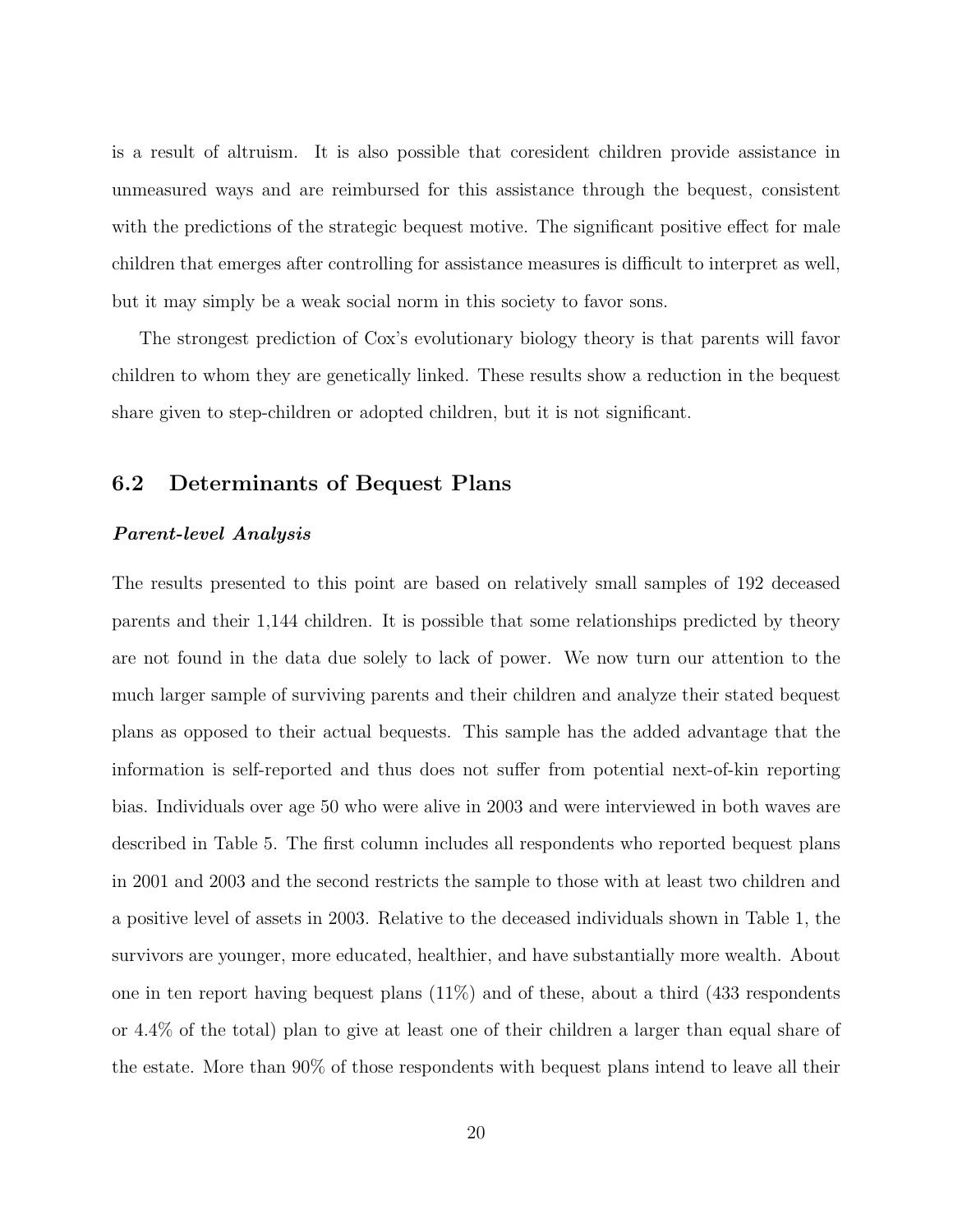assets to their spouse (if alive) and/or children.

Table 6 presents results for four models that predict whether parents had unequal bequest plans in 2003. These models are very similar to those used to predict actual bequests in Table 2. The first column includes characteristics of the parent measured in 2001 and the second adds aggregate characteristics of their children. The third and fourth columns add variables for health and assistance in 2001 and 2003 respectively. Even with a much larger sample than that used to model actual bequests above (9,459 vs. 192), few significant relationships emerge. Individuals over age 77 are five percentage points more likely to bequeath unequally. This is not surprising since they are closer to the end of life and are more likely to have any bequest plans at all. Owning a business is no longer a significant predictor of unequal division, and it is difficult to interpret the now positive and significant coefficient on non-house non-business assets. If the parent received a large (over 5,000 peso) transfer from a child, he or she is more likely to plan to divide the estate unequally. This can interpreted as evidence for the strategic bequest motive if parents face binding liquidity constraints.

#### Child-level Analysis

Child-level analysis of the large sample of bequest plans provides our most powerful results. Characteristics of children of surviving parents are shown in the second column of Table 3. Not surprisingly, these children are younger and more educated than the children of deceased parents shown in the first column. They are also less likely to be married or have children and more likely to live with their parents (27% vs. 15%) than children of deceased parents. In part because their parents are healthier, children of surviving parents rarely help with an ADL or IADL (less than 1%) but they are almost as likely to give significant financial assistance (9% vs. 11%). Contact between parents and non-coresident children in 2001 is very similar between the two samples.

Table 7 shows how child characteristics and behavior predict whether parents plan in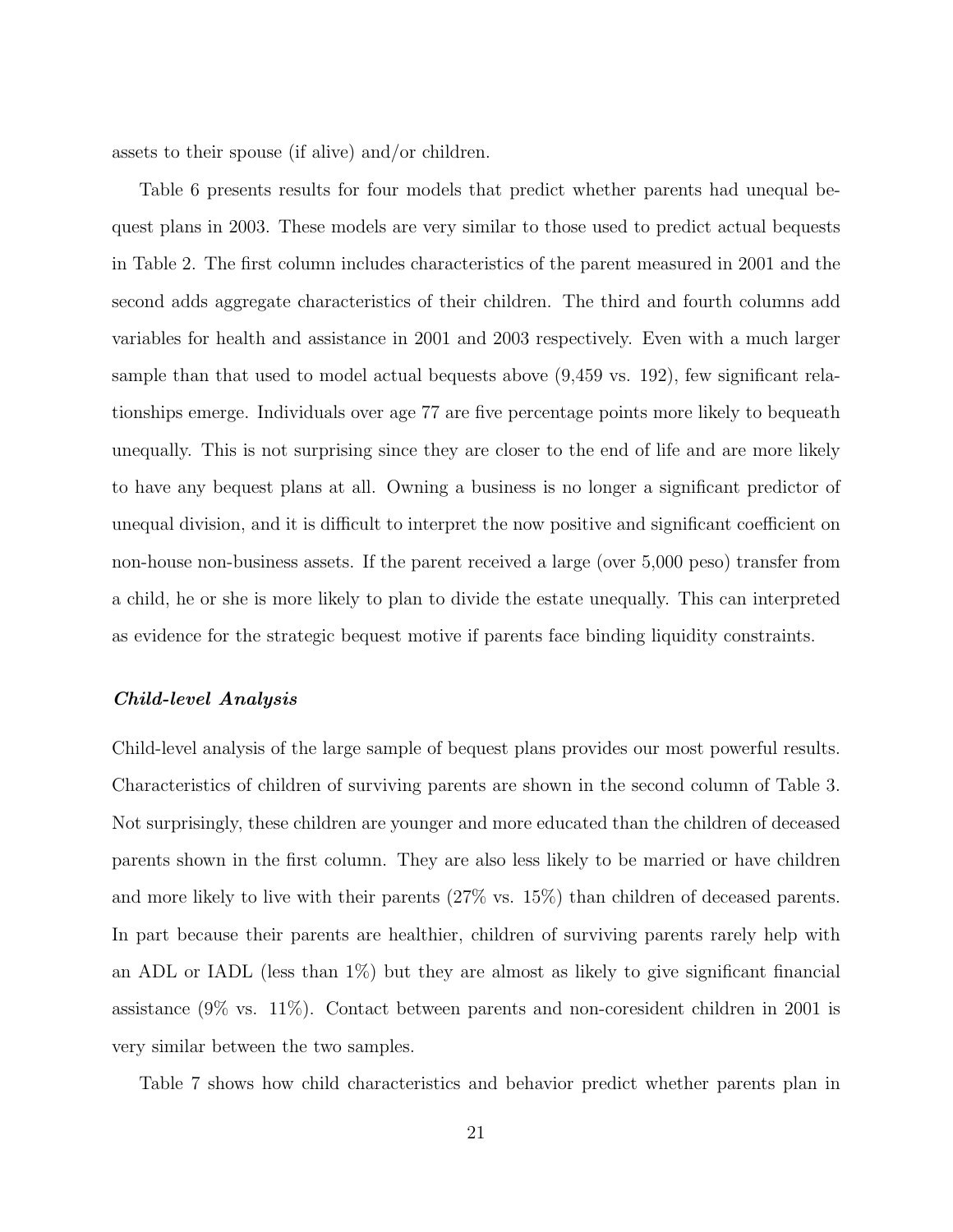2003 to favor particular children in their bequests. These models are designed to be as comparable as possible to those shown in Table 4 to predict actual bequests. The results show that the determinants of bequest plans are qualitatively similar to the determinants of actual bequests. In general, the magnitudes of effects are smaller, but because of the much larger sample size (53,124 vs. 1,144), the estimates are very precise.

We continue to find little evidence of altruism as a bequest motive. The financial situation of the child is not predictive and schooling has a positive point estimate though it is no longer significant. Being single or having children, which might be considered indicators of need, predict larger (not smaller) shares of the bequest.

In contrast, the evidence for the strategic bequest theory becomes stronger when we look at bequest plans. Four out of the six physical and financial assistance measures are positive and significant predictors of a larger share while just one, help with an ADL in 2001, is significant and negative. In all cases the point estimates are larger for more recent (2003) assistance although this difference is not significant for help with an IADL. This implies that parents may be updating their bequest plans on a regular basis to reward the children that are currently providing help. Measures of physical distance (besides coresidence) and social contact are not significant predictors.

The somewhat weak evidence for the best-qualified heir theory that we found for actual bequests (a significant positive correlation of schooling and bequest share) has disappeared, but this relationship may only hold when certain types of assets are at stake. The insignificant effect of being a step-child or an adopted child again violates the prediction of the Cox's evolutionary theory.

Table 8 presents the results of estimating the most complete model of bequest plans shown in Table 7 for four sub-samples. The first two columns compare the determinants of bequest plans in urban and rural areas and show just two significant differences. Males are more favored in rural areas, perhaps because of stronger social norms, while frequent contact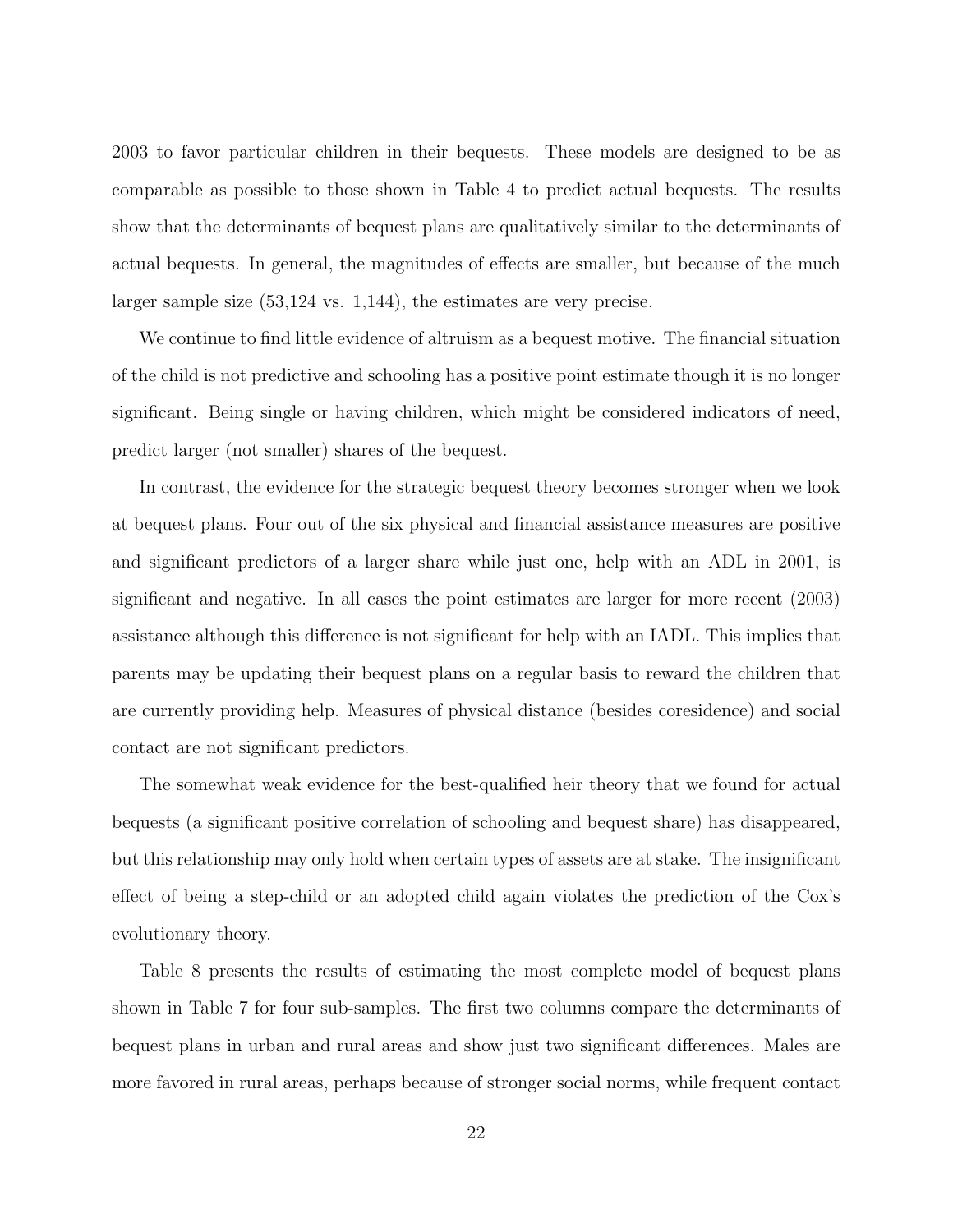is more likely to be rewarded by parents in urban areas. Urban parents reward children who help with ADL's and IADL's less than rural parents, but this difference is not significant. Urban areas have thicker markets for assistive services and urban parents have more wealth, so it is possible that the value of contact with children, relative to their provision of assistive services, is higher is these areas.

The second two columns divide estates into those that include a business and those that do not. These results weakly support the theory of the most qualified heir. The only significant difference between the samples is a stronger effect of coresidence when a business is at stake, which is predicted by the theory, but we find no difference in the effect of schooling or any other characteristic that could be a proxy for a child's ability to manage a business. In results not shown here, we find little difference in effects between rural and urban businesses.

Table 9 presents the results of estimating "between" and "within" models that exploit the bequest plans reported in 2001 and 2003. The dependent variable in the "between" models is the mean of the two indicators for whether the child would receive a larger than equal share of the bequest and the independent variables are means of the measures of child characteristics and behaviors. These models also include a parent-level fixed effect. The results continue to show a strong positive correlation between measures of assistance and bequest share. In addition, very infrequent contact between parents and children is penalized while frequent contact is rewarded lending further support to the strategic bequest motive. Child's schooling is positively related to bequest share, providing further evidence against theories of alruism, and coresidence, marriage, and presence of children have the same difficult-to-interpret effects as found above.

The "within" models regress the change in the bequest share indicator on the observed changes in child characteristics and behavior, netting out all observed and unobserved fixed characteristics of children. The effects of the first several variables (sex, age, schooling, and genetic relatedness) cannot be estimated as they are constant across the two waves. A zero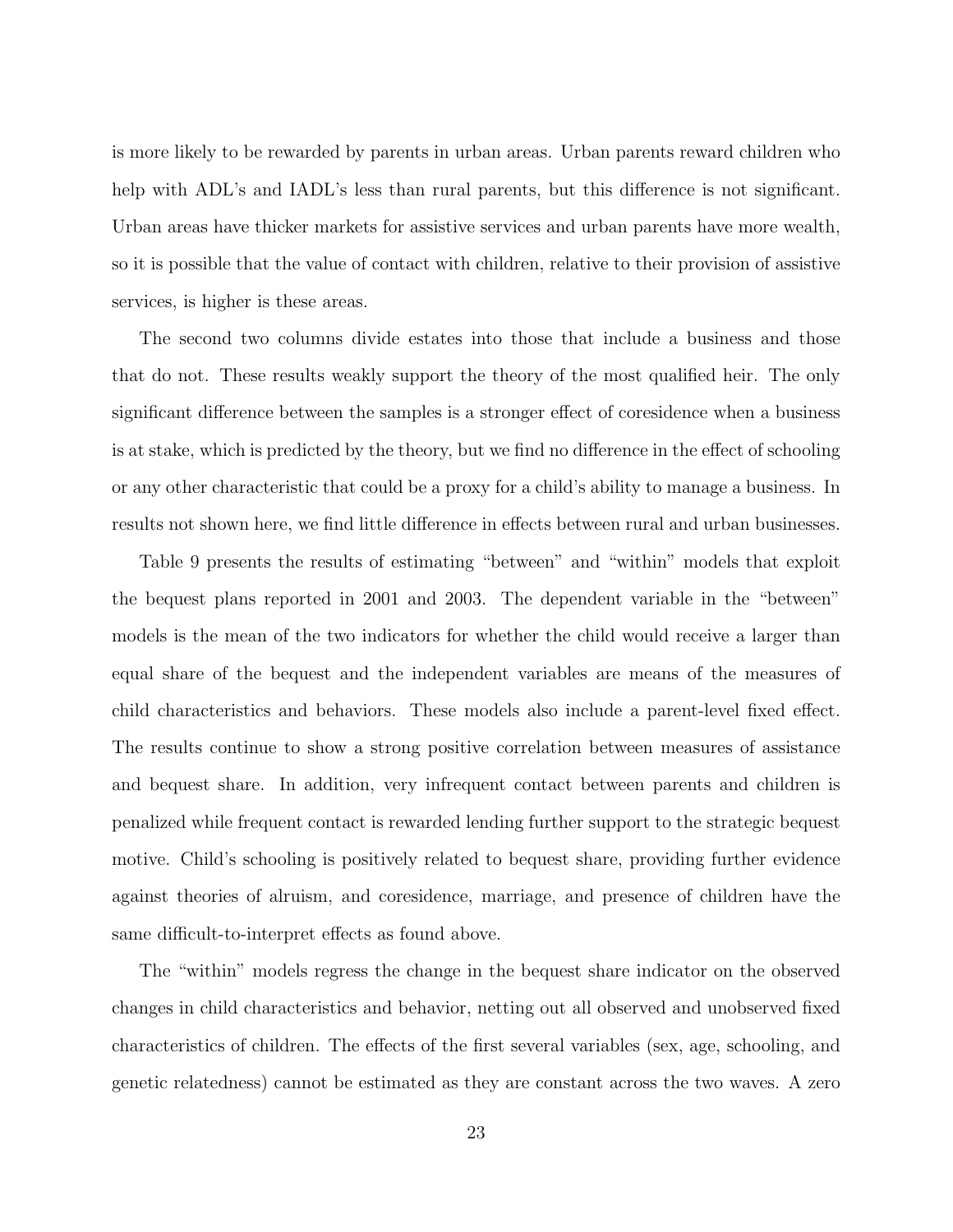coefficient estimate is expected if the characteristic or behavior has no causal effect but instead proxies for some unobserved fixed characteristic of the child. A zero is also expected if the parents value lagged characteristics or services as much as recent ones. The significant positive coefficient on financial assistance corroborates the higher effect of recent assistance found above and shown in Table 7. The results also suggest that children who move farther away from their parents between 2001 and 2003 are upgraded in their parents' bequest plans. It is possible that parents are rewarding these children for expected future financial assistance, since better job opportunities are the most common reason for migration. Finally, there is a weakly significant negative effect of becoming married. One possible interpretation of this result is that altruistic parents shift resources to more needy single children, although this is inconsistent with the positive correlation of marriage and bequest share found in most of the above results.

# 7 Conclusion

The results described above are consistent with the theory of a strategic bequest motive. They show that in Mexico, children who help care for their parents (both physically and financially) are more likely to receive a favorable share of the bequest and that living parents also plan to leave such children a more than equal share when they die. The results contradict the predictions of Becker's theory of altruism as well as McGarry's integrated theory of inter vivos transfers and bequests. More precisely, the evidence is inconsistent with the idea that parents try to equalize the well-being of their children using the bequest. Instead, parents are more likely to leave or plan to leave a larger than equal share to their male children, and to those with more schooling. This could signal a continuation of a family decision to invest unequally in some children (those who got more schooling in the first place) rather than others. This evidence does not imply that parents are not altruistic as the fact that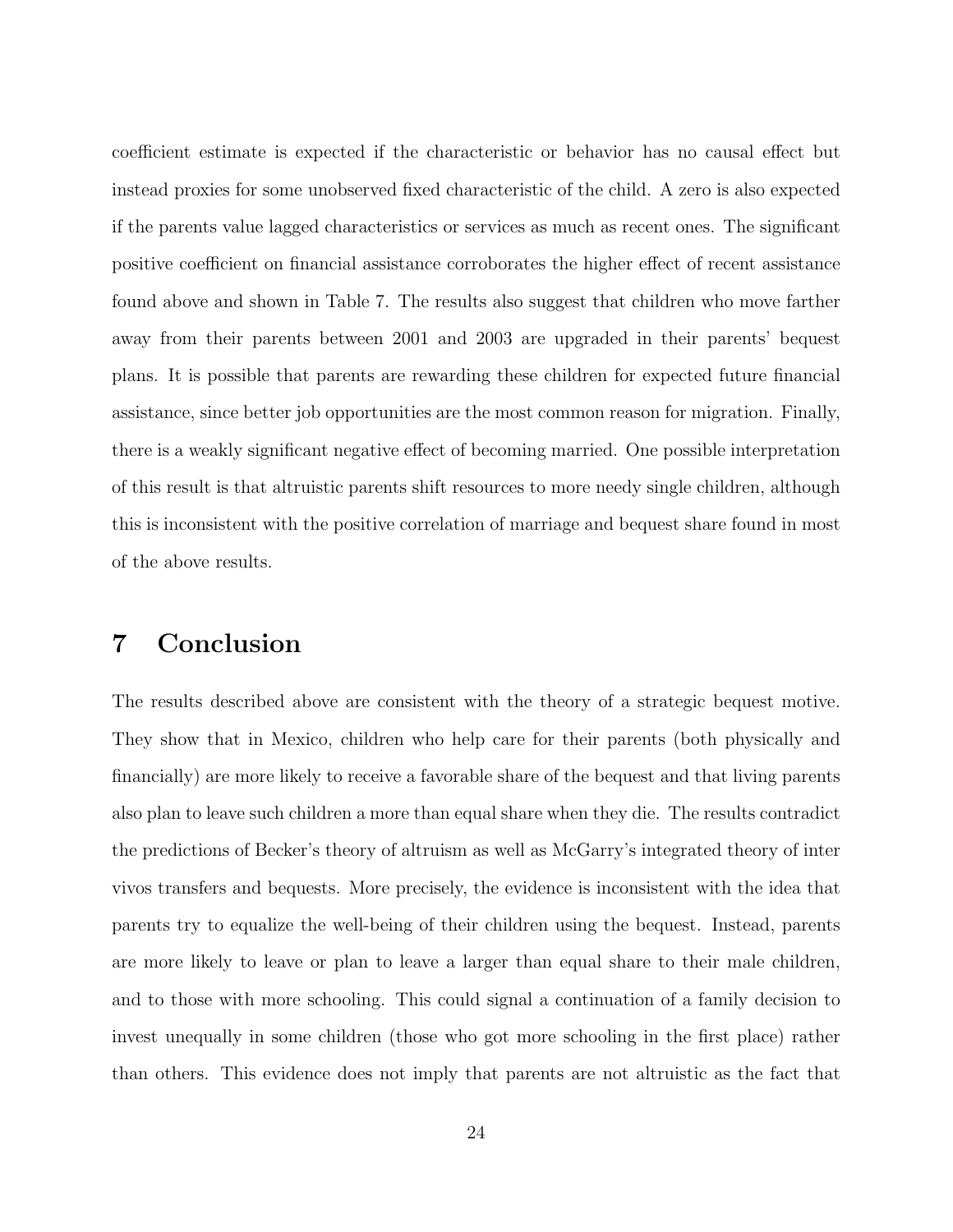children's utility directly enters the parental utility function is an important part of the strategic bequest motive. The key assumption of the altruistic model that seems to be rejected in the data is that parents and children only value items (like monetary income) that can be transferred losslessly between agents. We find intriguing, but somewhat weak evidence for the most-qualified heir theory posed by Baker and Miceli (2005) as parents are more likely to favor coresident children when their estate includes a business. Finally, we find no evidence that parents treat fully biological children differently than their step-children or adopted children.

Although the data and results described above are particularly well suited to exploring the reasons underlying bequest motives in Mexico they are not without limits. First, the regressions above describe correlations rather than explaining the dynamics of the bequest process. The fixed effect models control for all unobserved and observed characteristics that are constant within families, but do not describe the actual decision making of parents and how this changes over time. The data may also include reporting error by next-of-kin and individuals reported plans for their bequest may differ from what they would actually leave to their children.

In 80% of the bequests observed, parents equally divided their assets between their children and in the U.S., about two thirds of bequests are distributed equally across children (Menchik 1988; Wilhelm 1996). The theories considered above do not explain these facts well. The theory of altruism only predicts equal distribution when all children are in equal financial situations and the strategic theory has this prediction only in very special situations. McGarry's integrated theory predicts equal division when all children have the same expected permanent income. Cox's biological theory predicts equal division in most cases, but it does a poor job of predicting when division is not equal. Only recently have new economic theories been proposed to explain the predominance of equal bequests and none has yet been empirically tested (Lundholm and Ohlsson 2000; Bernheim and Severinov 2003).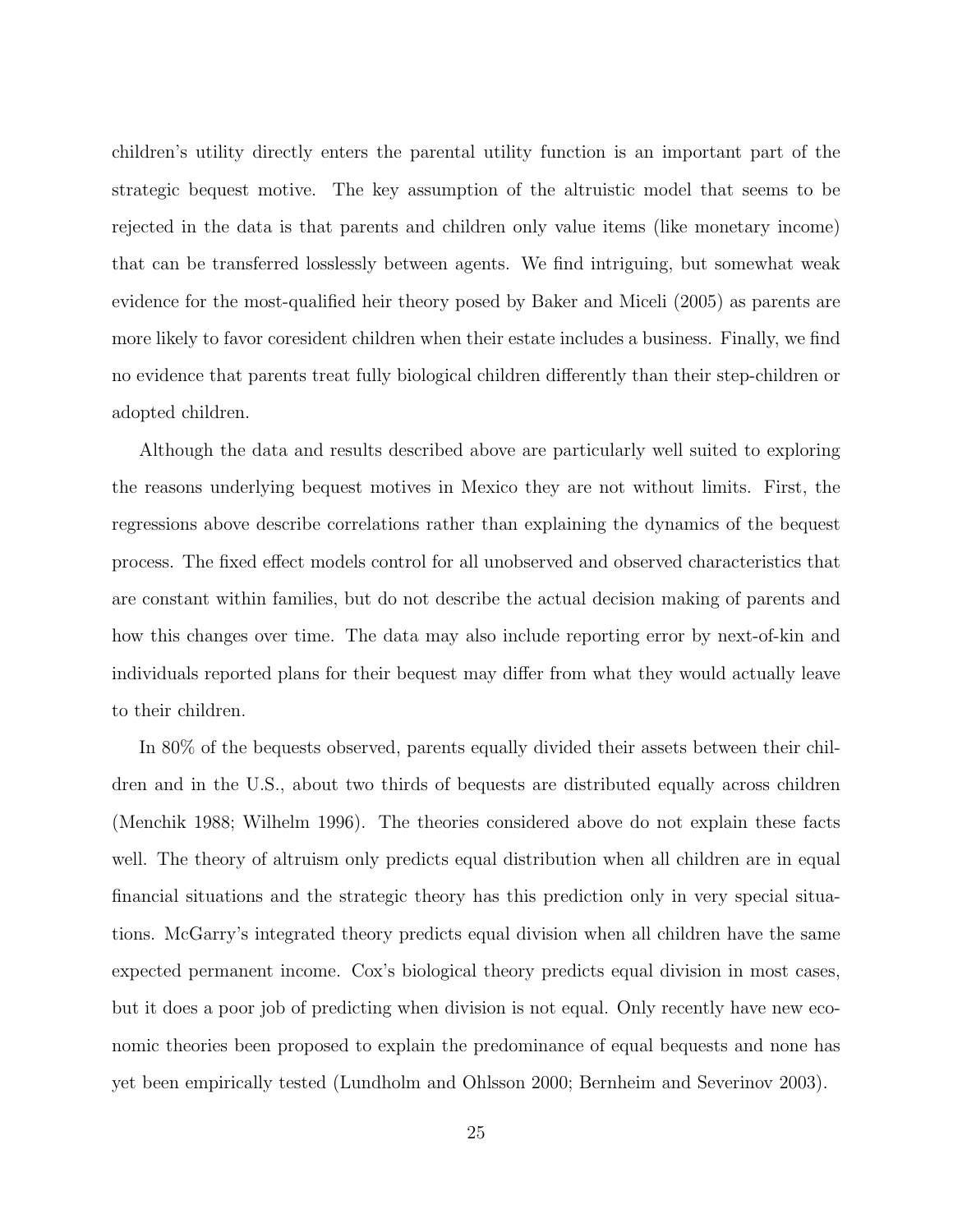Despite these limitations, this study brings to bear unique data that for the first time show how individual child characteristics and behavior influence the bequest plans and actual bequests of parents. Future theories of bequest motives must now explain the new finding that when distribution is unequal within families, children who provide more services tend to receive larger bequests. In addition, it teaches us about inheritance and bequest motives in a setting where the literature on how these decisions are made is quite limited. These issues are particularly salient in developing contexts like Mexico because formal programs for old age support are limited and family members often rely on each other for support throughout the life course.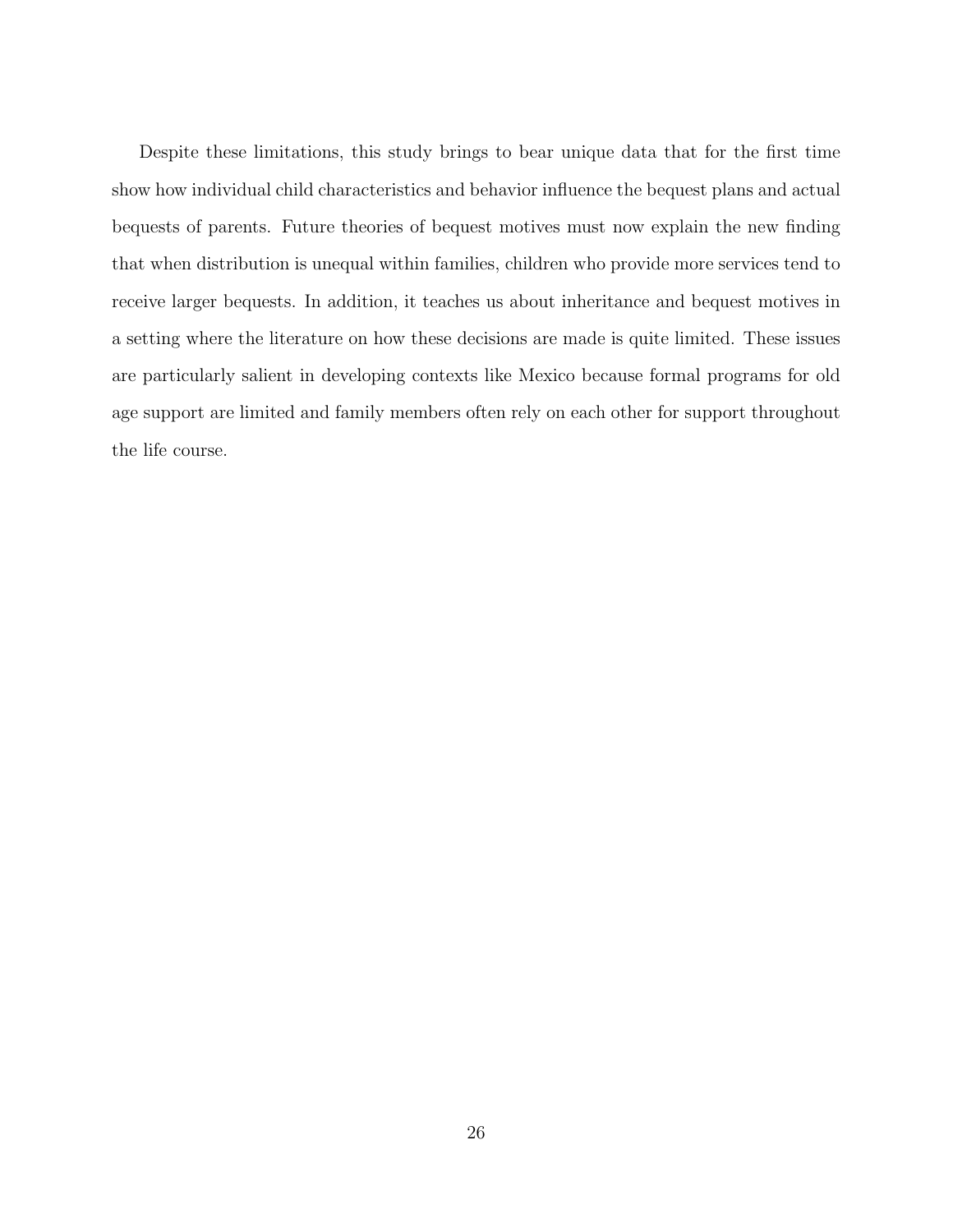# References

- Allison, Paul D., *Missing Data* Quantitative Applications in the Social Sciences, Sage Publications, 2002.
- Altonji, Joseph G., Fumio Hayashi, and Laurence J. Kotlikoff, "Parental Altruism and Inter Vivos Transfers: Theory and Evidence," The Journal of Political Economy, 1997.
- Baker, Matthew and Thomas J. Miceli, "Land inheritance rules: theory and crosscultural analysis," Journal of Economic Behavior and Organization, 2005, 56, 77–102.
- Barro, Robert J., "Are Government Bonds Net Wealth?," Journal of Political Economy, November–December 1974, 82 (6), 1095–1117.
- Becker, Gary S., "A Theory of Social Interactions," Journal of Political Economy, November–December 1974, 82 (6), 1063–1093.
- Behrman, Jere and Mark Rosenzweig, "Parental Allocations to Children: New Evidence on Bequest Differences Among Siblings," The Review of Economics and Statistics, May 2004, 86 (2), 637–640.
- Bernheim, B. Douglas and Sergei Severinov, "Bequests as Signals: An Explanation for the Equal Division Puzzle," Journal of Political Economy, 2003, 111 (4), 733–764.
- $\overline{\phantom{a}}$ , Andrei Shleifer, and Lawrence H. Summers, "The Strategic Bequest Motive," Journal of Political Economy, 1985, 93 (6), 1045–1076.
- Cox, Donald, "Motives for Private Income Transfers," Journal of Political Economy, June 1987, 95 (3), 508–546.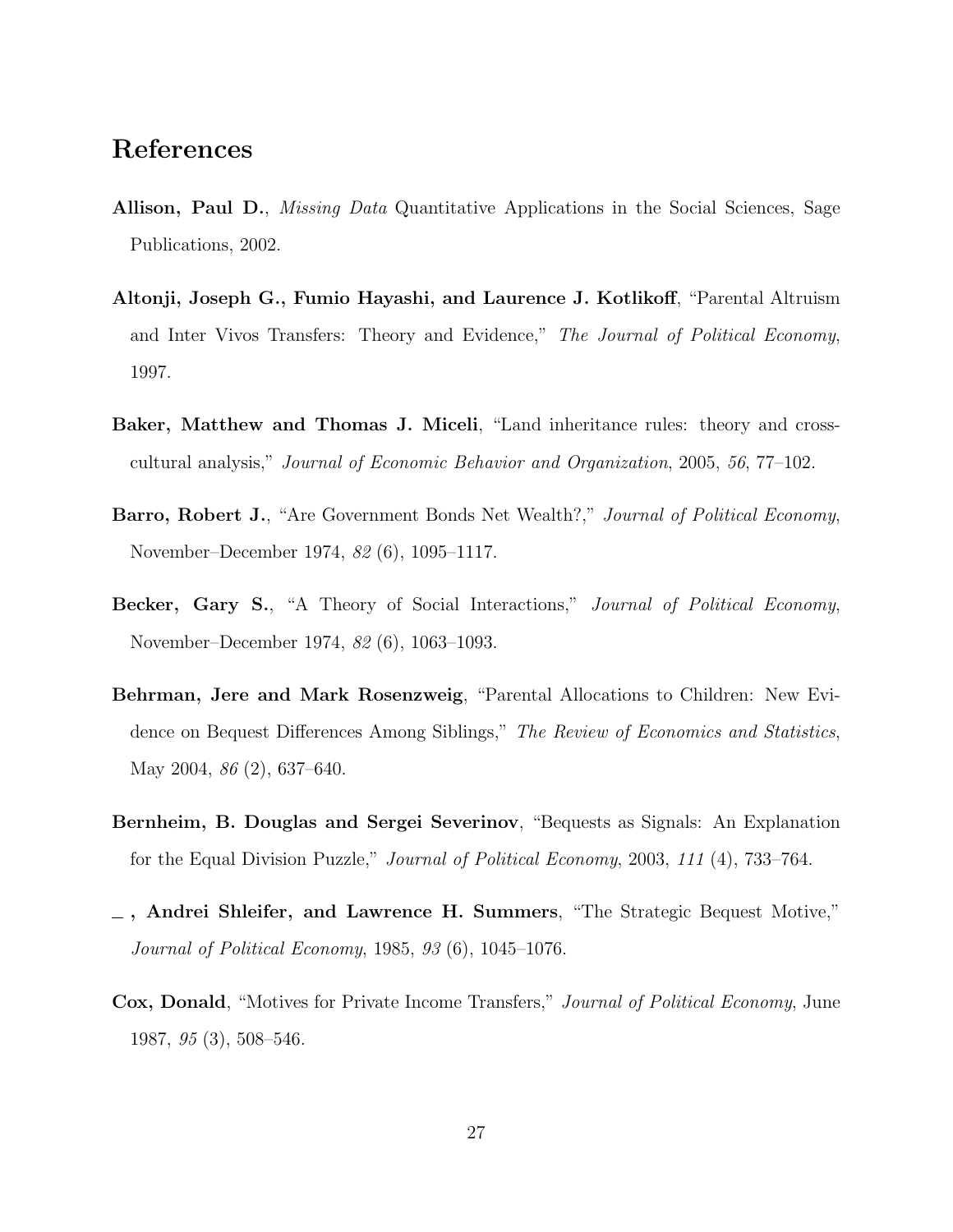- , "Private Transfers within the Family: Mothers, Fathers, Sons, and Daughters," in Alicia H. Munnell and Annika Sundén, eds., *Death and Dollars: The Role of Gifts and* Bequests in America, Washington, D.C.: Brookings Institution Press, 2003, pp. 168–197.
- and Mark R. Rank, "Inter-Vivos Transfers and Intergenerational Exchange," The Review of Economics and Statistics, May 1992, 74 (2), 305–314.
- Fafchamps, Marcel and Agnes R. Quisumbing, "Marriage, Bequest, and Assortative Matching in Rural Ethiopia," Economic Development and Cultural Change, January 2005, 53 (2), 347–380.
- Gale, William G. and John Karl Scholz, "Intergenerational Transfers and the Accumulation of Wealth," The Journal of Economic Perspectives, 1994, 8 (4), 145–160.
- **Hamilton, Sarah**, "Neoliberalism, Gender, and Property Rights in Rural Mexico," Latin American Research Review, 2002, 37 (1), 119–143.
- Hurd, Michael and James P. Smith, "The Division of Bequests," September 2007. Unpublished.
- **Hurd, Michael D.**, "Savings of the Elderly and Desired Bequests," *The American Eco*nomic Review, 1987, 77 (3), 298–312.
- "Mortality Risk and Bequests," *Econometrica*, 1989,  $54$  (7), 779–813.
- Judge, Debra and Sarah Blaffer Hrdy, "Allocation of Accumulated Resources among Close Kin - Inheritance in Sacramento, California, 1890-1984," Ethology and Sociobiology, 1992, 13 (5-6), 495–522.
- Kopczuk, Wojciech and Joseph P. Lupton, "To Leave or Not to Leave: The Distribution of Bequest Motives," Review of Economic Studies, 2007, 74, 207–235.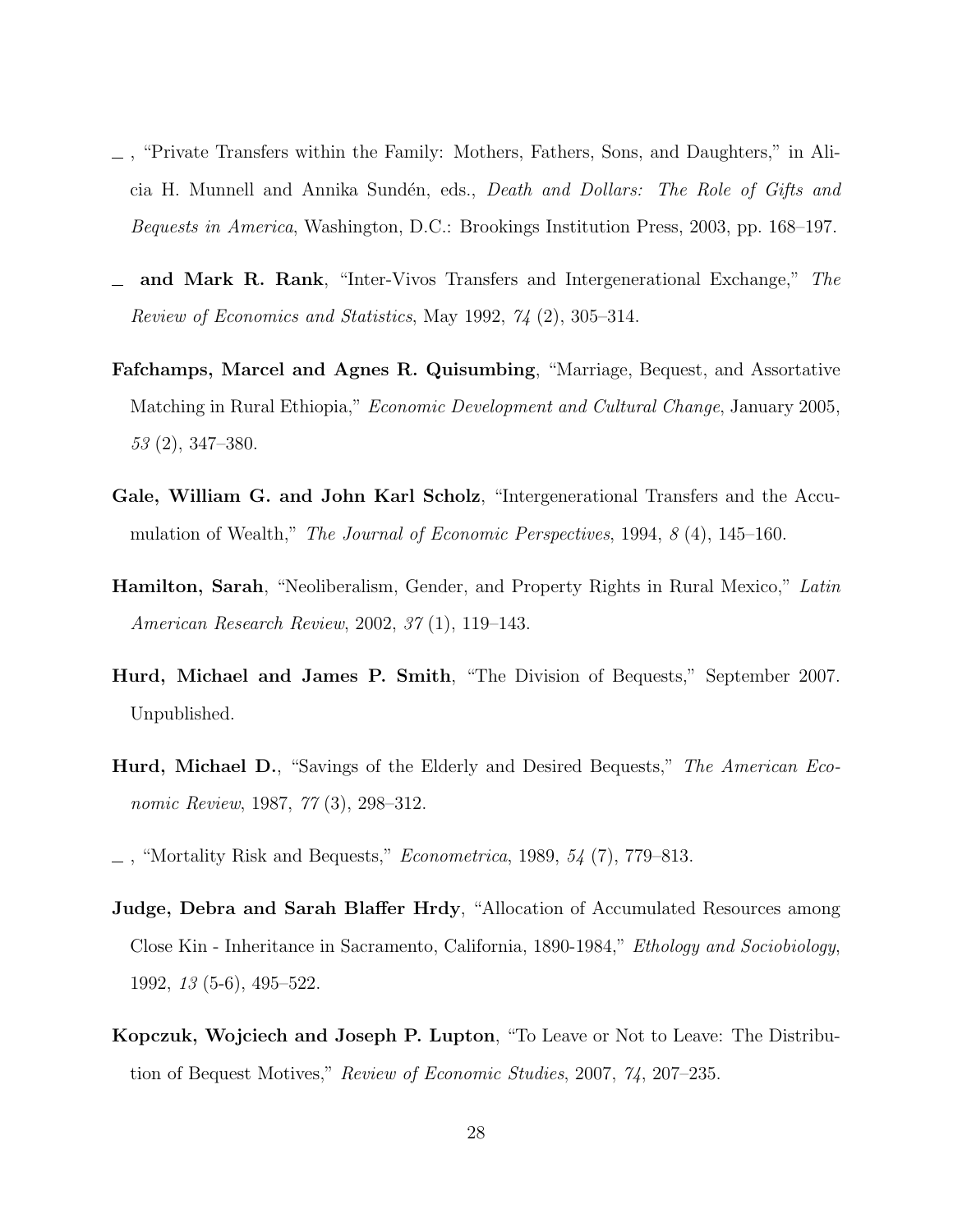- Light, Audrey and Kathleen McGarry, "Why Parents Play Favorites: Explanations for Unequal Bequests," The American Economic Review, December 2004, 94 (5), 1669–1681.
- Lundholm, Michael and Henry Ohlsson, "Post Mortem Reputation, Compensatory Gifts, and Equal Bequests," Economics Letters, 2000.
- McGarry, Kathleen, "Inter vivos Transfers and Intended Bequests," Journal of Public Economics, 1999, 73, 321–351.
- and Robert F. Schoeni, "Transfer Behavior in the Health and Retirement Study: Measurement and the Redistribution of Resources within the Family," Journal of Human Resources, 1995, 30, S184–S226.
- $\Box$  and  $\Box$ , "Transfer Behavior within the Family: Results from the Asset and Health Dynamics Survey," Journals of Gerontology, 1997.
- McKee, Douglas and Petra Todd, "Do Human Capital Enrichment Programs Reduce Poverty and Inequality? The Case of Oportunidades in Mexico," 2007. Unpublished.
- Menchik, Paul L., "Unequal Estate Division: Is It Altruism, Reverse Bequests, or Simply Noise?," in Denis Kessler and Andre Masson, eds., Modelling the Accumulation and Distribution of Wealth, Oxford University Press, 1988.
- **Page, Benjamin R.,** "Bequest Taxes, Inter Vivos Gifts, and the Bequest Motive," *Journal* of Public Economics, 2003, 87, 1219–1229.
- Perozek, Maria G., "A Reexamination of the Strategic Bequest Motive," Journal of Political Economy, 1998.
- Poterba, James, "Estate and Gift Taxes and Incentives for Inter Vivos Giving in the US," Journal of Public Economics, 2001, 79, 237–264.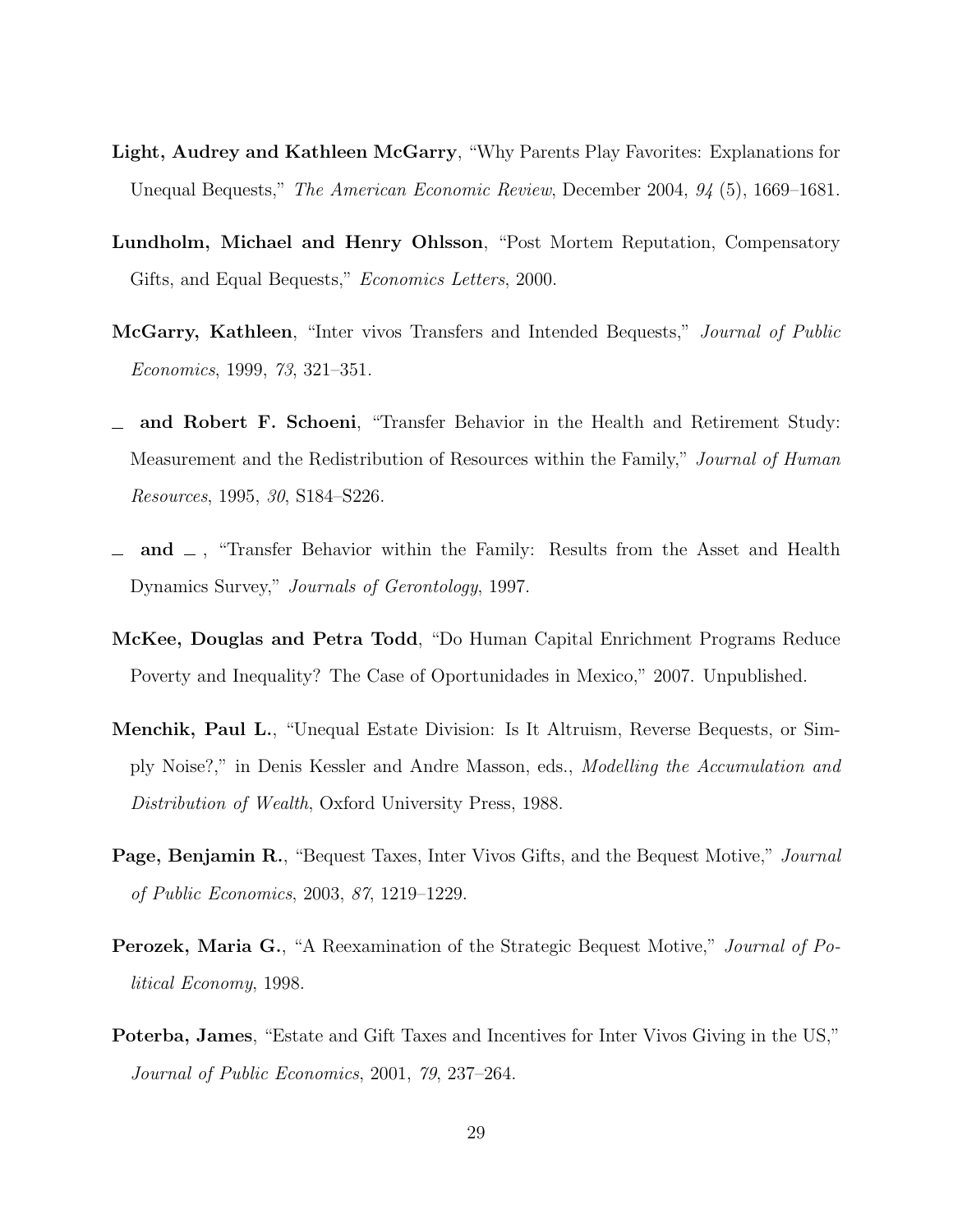- Rubin, Donald B., "Inference and Missing Data," Biometrika, December 1976, 63 (3), 581–592.
- van Buuren, S., H. C. Boshuizen, and D. L. Knook, "Multiple imputation of missing blood pressure covariates in survival analysis," Statistics in Medicine, 1999, 18, 681–694.
- $_$ , J.P.L. Brand, C.G.M. Groothuis-Oudshoorn, and D.B. Rubin, "Fully Conditional Specification in Multivariate Imputation," January 2005. Unpublished.
- Wilhelm, Mark O., "Bequest Behavior and the Effect of Heirs' Earnings: Testing the Altruistic Model of Bequests," The American Economic Review, September 1996, 86 (4), 874–892.
- Wong, Rebeca and Susan W. Parker, "Welfare of the Elderly in Mexico: A Comparative Perspective," 1999. Unpublished.
- World Bank, "World Development Indicators 2008," Online 2008. http://go.worldbank.org/1SF48T40L0.
- Yaari, Menahem E., "Uncertain lifetime, life insurance, and the theory of the consumer," Review of Economic Studies, 1965, 32, 137–150.
- Zamora, Stephen, José Ramón Cossío, Leonel Pereznieto, José Roldán-Xopa, and David Lopez, Mexican Law, Oxford University Press, 2004.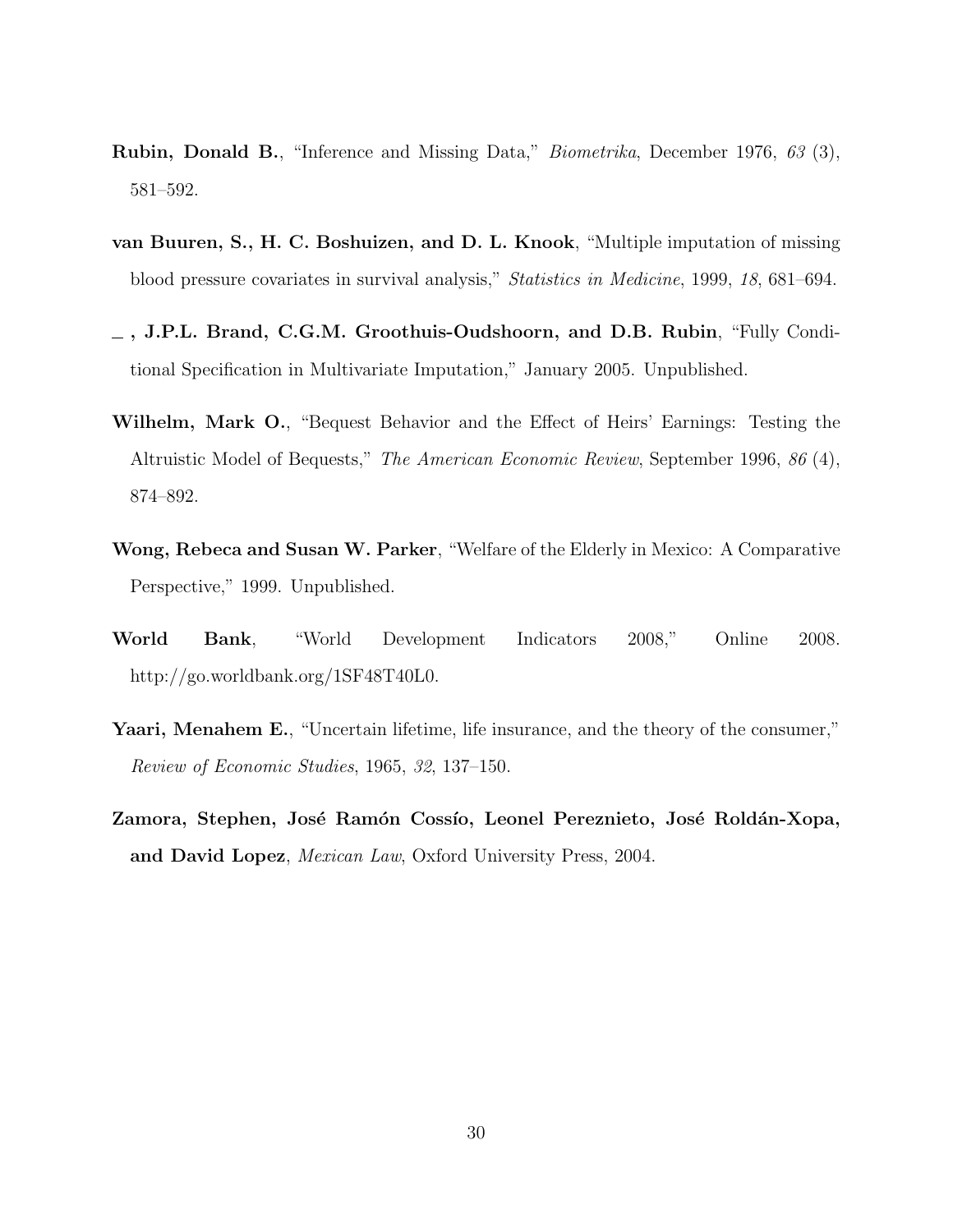|                                         |           |         |          | No Surv. Spouse     |  |  |
|-----------------------------------------|-----------|---------|----------|---------------------|--|--|
|                                         | All       |         |          | $\geq$ 2 Children   |  |  |
|                                         |           |         |          | Had Assets at Death |  |  |
|                                         | Mean      | Std Dev | Mean     | Std Dev             |  |  |
| Left a surviving spouse                 | 0.46      |         |          |                     |  |  |
| Male                                    | 0.51      |         | 0.35     |                     |  |  |
| Urban                                   | $0.65\,$  |         | 0.64     |                     |  |  |
| Age $(2001)$                            | 72.1      | 12.3    | 76.6     | 11.0                |  |  |
| Schooling (yrs)                         | 3.2       | 3.8     | 2.6      | 3.3                 |  |  |
| Interview by $proxy(2001)$              | 0.20      |         | 0.25     |                     |  |  |
| Next-of-kin is child                    | 0.47      |         | 0.68     |                     |  |  |
| Assets $(2001)$ :                       |           |         |          |                     |  |  |
| Total value                             | 201,893   | 634,236 | 255,600  | 752,084             |  |  |
| (median)                                | (60, 239) |         | (80,096) |                     |  |  |
| Owned house                             | 0.53      |         | 0.58     |                     |  |  |
| Owned business                          | 0.16      |         | 0.12     |                     |  |  |
| More than $10,000p$ other assets        | 0.34      |         | 0.32     |                     |  |  |
| Number of children                      | 5.52      | 3.35    | 5.96     | 2.59                |  |  |
| $Has \geq 2$ children                   | 0.85      |         | 1.00     |                     |  |  |
| One or more coresident children (2001)  | 0.57      |         | 0.60     |                     |  |  |
| One or more non-biological children     | 0.13      |         | 0.06     |                     |  |  |
| Max diff. in adult children's schooling | 4.66      | 4.27    | 5.28     | 4.13                |  |  |
| Health and Assistance (2001):           |           |         |          |                     |  |  |
| Difficulty with ADL (past 3 mths)       | 0.39      |         | 0.44     |                     |  |  |
| Difficulty with IADL (past 3 mths)      | 0.42      |         | $0.57\,$ |                     |  |  |
| Help with ADL (past 3 mths)             | $0.24\,$  |         | 0.33     |                     |  |  |
| Help with IADL (past 3 mths)            | $0.31\,$  |         | 0.50     |                     |  |  |
| Received $\geq 5,000p$ (past 2 yrs)     | $0.27\,$  |         | 0.28     |                     |  |  |
| Gave $\geq 5,000p$ (past 2 yrs)         | 0.04      |         | 0.01     |                     |  |  |
| Assistance before death:                |           |         |          |                     |  |  |
| Help with ADL (last 3 mths)             | 0.58      |         | 0.66     |                     |  |  |
| Help with IADL (last 3 mths)            | $0.56\,$  |         | 0.64     |                     |  |  |
| Made bequest arrangements               |           |         | 0.39     |                     |  |  |
| Favored a child in bequest              |           |         | 0.21     |                     |  |  |
| Number of Observations                  |           | 544     |          | 192                 |  |  |

### Table 1: Characteristics of 2001 respondents who died by 2003

Source: MHAS 2001, 2003

Missing values imputed using multiple imputation by chained equations.

All amounts are measured in Mexican pesos.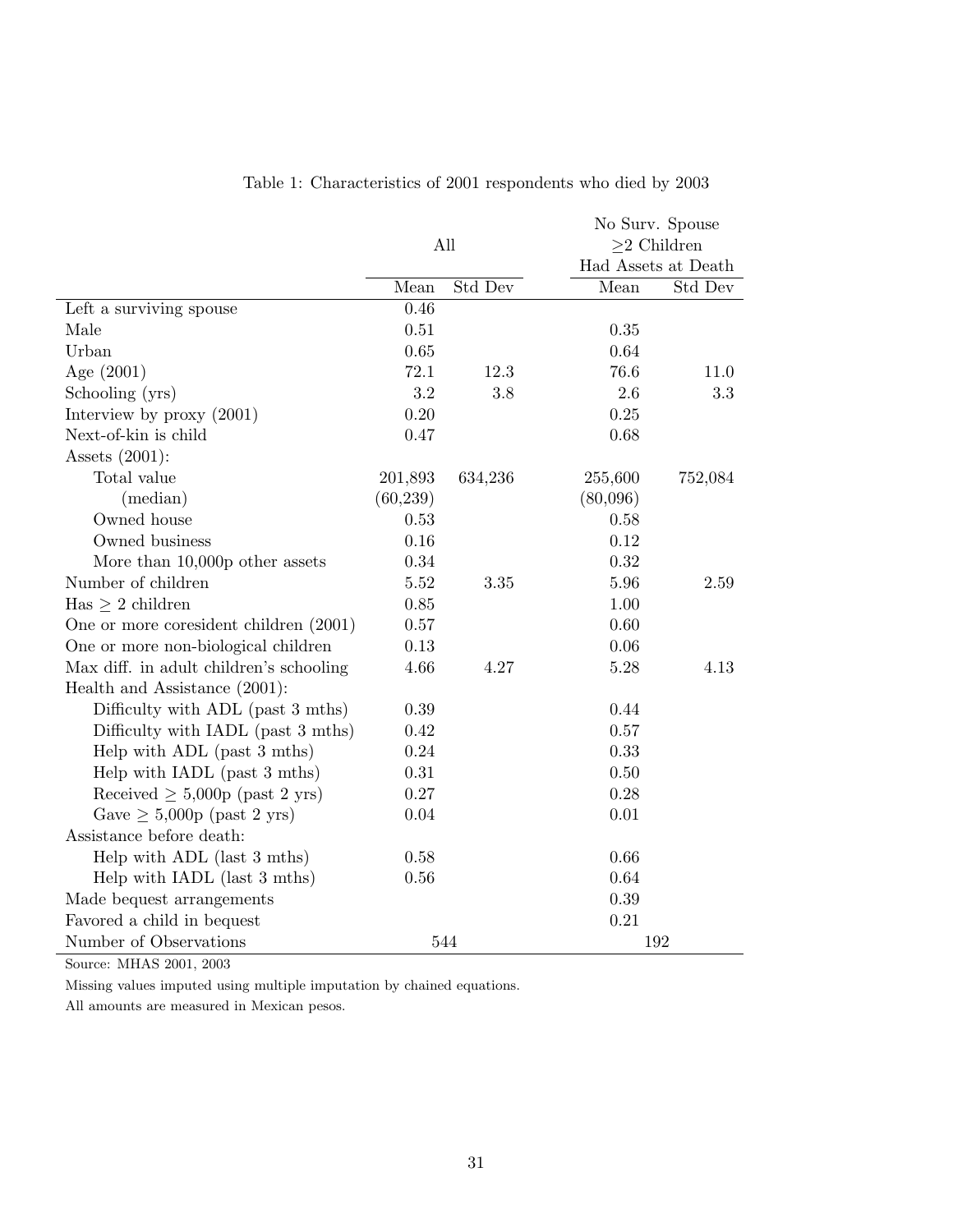|                                         | (1)             | (2)             | (3)             |  |
|-----------------------------------------|-----------------|-----------------|-----------------|--|
| Male                                    | 0.035           | 0.026           | 0.023           |  |
|                                         | (0.059)         | (0.062)         | (0.065)         |  |
| Urban                                   | 0.061           | 0.063           | 0.075           |  |
|                                         | (0.068)         | (0.066)         | (0.071)         |  |
| Age $\geq 77$ (2001)                    | 0.016           | 0.017           | 0.024           |  |
|                                         | (0.072)         | (0.073)         | (0.079)         |  |
| Schooling 1-6 yrs                       | $0.119\dagger$  | $0.125\dagger$  | 0.118           |  |
|                                         | (0.066)         | (0.070)         | (0.073)         |  |
| Schooling $7 + yrs$                     | 0.023           | 0.016           | $-0.019$        |  |
|                                         | (0.091)         | (0.099)         | (0.106)         |  |
| Interview by $proxy(2001)$              | $-0.101$        | $-0.092$        | $-0.116$        |  |
|                                         | (0.078)         | (0.083)         | (0.106)         |  |
| Next-of-Kin is child                    | 0.073           | 0.079           | 0.071           |  |
|                                         | (0.073)         | (0.079)         | (0.081)         |  |
| Owned house (2001)                      | 0.038           | 0.038           | 0.053           |  |
|                                         | (0.056)         | (0.057)         | (0.061)         |  |
| Owned business (2001)                   | $0.196*$        | $0.191\dagger$  | $0.190\dagger$  |  |
|                                         | (0.098)         | (0.099)         | (0.108)         |  |
| More than 10,000p other assets $(2001)$ | $-0.142\dagger$ | $-0.142\dagger$ | $-0.152\dagger$ |  |
|                                         | (0.082)         | (0.084)         | (0.081)         |  |
| One or more non-biological children     |                 | 0.057           | 0.071           |  |
|                                         |                 | (0.126)         | (0.136)         |  |
| One or more coresident children (2001)  |                 | $-0.012$        | $-0.007$        |  |
|                                         |                 | (0.072)         | (0.072)         |  |
| Number of children                      |                 | $-0.000$        | $-0.001$        |  |
|                                         |                 | (0.014)         | (0.015)         |  |
| Max diff. in adult children's schooling |                 | $-0.004$        | $-0.003$        |  |
|                                         |                 | (0.009)         | (0.009)         |  |
| Difficulty with ADL (2001)              |                 |                 | 0.052           |  |
|                                         |                 |                 | (0.135)         |  |
| Difficulty with IADL (2001)             |                 |                 | $-0.002$        |  |
|                                         |                 |                 | (0.151)         |  |
| Help with ADL $(2001)$                  |                 |                 | $-0.200$        |  |
|                                         |                 |                 | (0.133)         |  |
| Help with IADL $(2001)$                 |                 |                 | 0.104           |  |
|                                         |                 |                 | (0.171)         |  |
| Received $\geq 5,000p(2001)$            |                 |                 | $-0.042$        |  |
|                                         |                 |                 | (0.086)         |  |
| Gave $\geq 5,000p(2001)$                |                 |                 | $-0.124$        |  |
|                                         |                 |                 | (0.244)         |  |
| Help with ADL (last 3 mths)             |                 |                 | 0.043           |  |
|                                         |                 |                 | (0.088)         |  |
| Help with IADL (last 3 mths)            |                 |                 | $-0.042$        |  |
|                                         |                 |                 | (0.071)         |  |
| Constant                                | 0.075           | $0.095\,$       | 0.099           |  |
|                                         | (0.080)         | (0.118)         | (0.133)         |  |
| Ν                                       | 192             | 192             | 192             |  |

Table 2: Results from linear probability model predicting unequal bequests for sample of deceased parents in 2003

Source: MHAS 2001, 2003

Standard errors are in parentheses.

Dependent variable is indicator for unequal bequest.

Missing values for independent variables imputed using multiple imputation by chained equations.

Regressions include state-level fixed effects.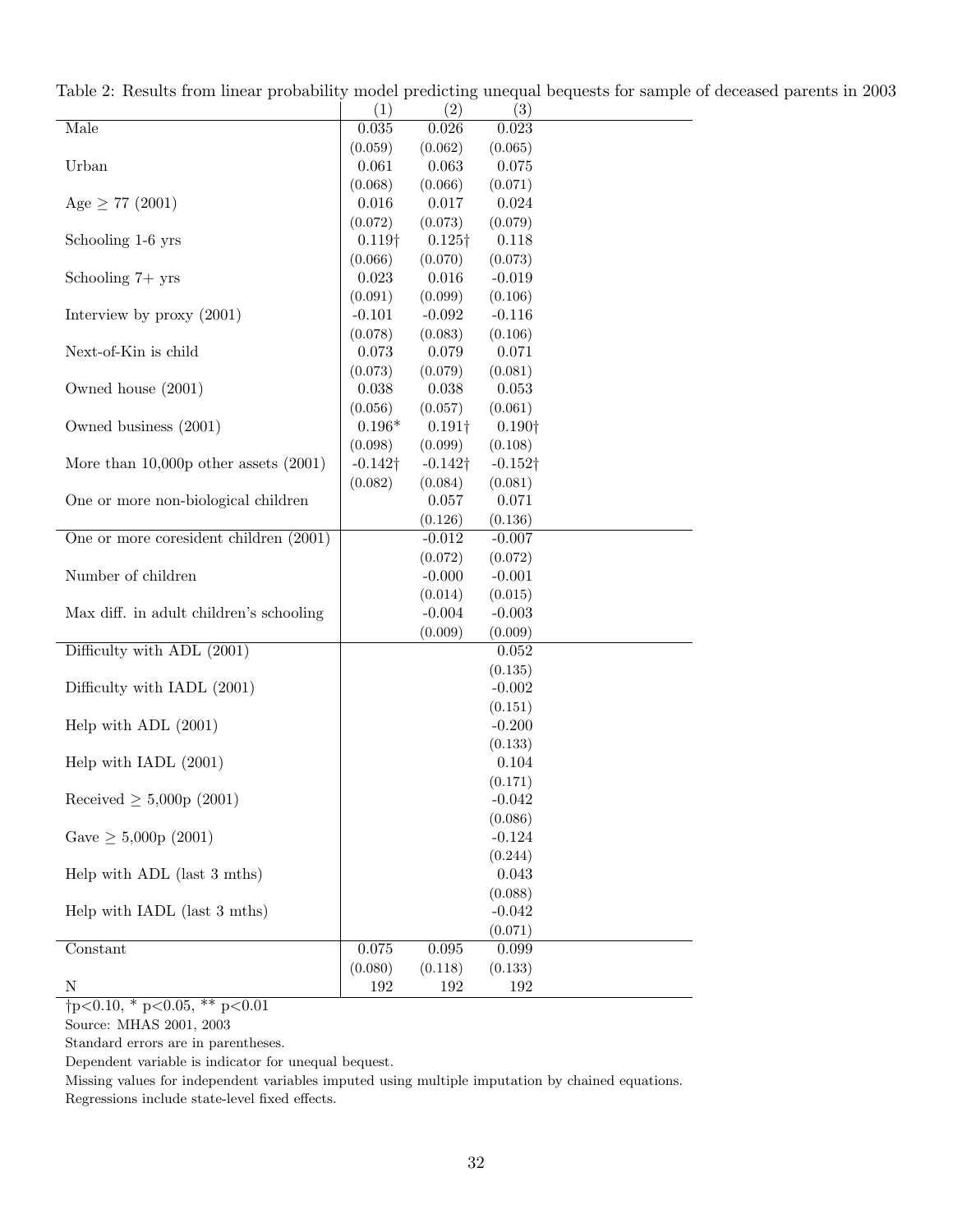|                                        | Parent Deceased       |          | Parent Alive |          |
|----------------------------------------|-----------------------|----------|--------------|----------|
|                                        | between 2001 and 2003 |          |              | in 2003  |
|                                        | Mean                  | Std Dev  | Mean         | Std Dev  |
| Male                                   | 0.49                  |          | 0.50         |          |
| Age $(2001)$                           | 43.1                  | $12.0\,$ | 31.7         | $10.3\,$ |
| Schooling (yrs)                        | 7.5                   | 4.7      | 8.8          | 4.3      |
| Married $(2001)$                       | 0.83                  |          | 0.67         |          |
| Has children $(2001)$                  | 0.85                  |          | 0.67         |          |
| Financial situation $\geq$ Good (2001) | 0.34                  |          | 0.28         |          |
| Non-biological child                   | 0.03                  |          | 0.08         |          |
| Coresides with parent $(2001)$         | 0.15                  |          | 0.27         |          |
| Assistance $(2001)$ :                  |                       |          |              |          |
| Helped with any ADL (past 3 mths)      | 0.06                  |          | 0.01         |          |
| Helped with any IADL (past 3 mths)     | 0.10                  |          | 0.01         |          |
| Gave $\geq 5,000p$ (past 2 yrs)        | 0.11                  |          | 0.09         |          |
| Assistance before death:               |                       |          |              |          |
| Helped with any ADL (last 3 mths)      | 0.19                  |          |              |          |
| Helped with any IADL (last 3 mths)     | 0.16                  |          |              |          |
| Social distance measures (2001):       |                       |          |              |          |
| In different Mexican community         | 0.20                  |          | $0.15\,$     |          |
| Outside Mexico                         | 0.10                  |          | 0.11         |          |
| Contact $\leq 1/\text{yr}$             | 0.06                  |          | 0.04         |          |
| Contact $\geq 1$ /day                  | 0.15                  |          | 0.18         |          |
| Assistance $(2003)$ :                  |                       |          |              |          |
| Helped with any ADL (past 3 mths)      |                       |          | 0.01         |          |
| Helped with any IADL (past 3 mths)     |                       |          | 0.01         |          |
| Gave $\geq 5,000p$ (past 2 yrs)        |                       |          | 0.13         |          |
| Social distance measures (2003):       |                       |          |              |          |
| In different Mexican community         |                       |          | 0.16         |          |
| Outside Mexico                         |                       |          | 0.11         |          |
| Contact $\leq 1/\text{yr}$             |                       |          | 0.04         |          |
| Contact $\geq 1$ /day                  |                       |          | 0.19         |          |
| Number of Observations                 |                       | 1144     |              | 55124    |

Source: MHAS 2001, 2003

Missing values imputed using multiple imputation by chained equations.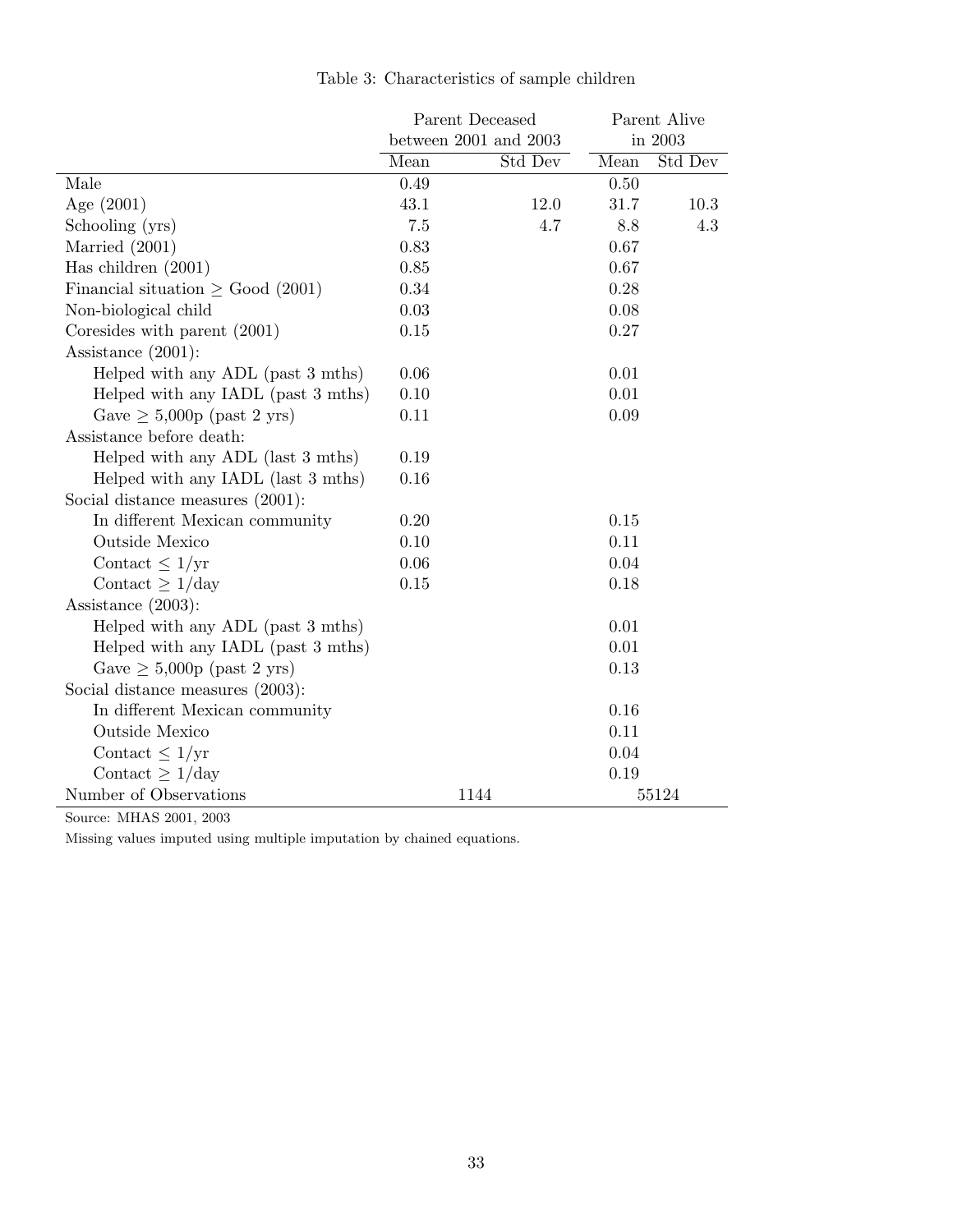|                                       | (1)       | (2)       | (3)            | (4)                        |
|---------------------------------------|-----------|-----------|----------------|----------------------------|
| Male                                  | 0.020     | 0.021     | $0.029\dagger$ | $0.027\dagger$             |
|                                       | (0.016)   | (0.015)   | (0.015)        | (0.015)                    |
| Youngest                              | $-0.011$  | $-0.010$  | $-0.012$       | $-0.013$                   |
|                                       | (0.020)   | (0.021)   | (0.020)        | (0.020)                    |
| Oldest                                | $-0.005$  | $-0.004$  | $-0.003$       | $-0.002$                   |
|                                       | (0.023)   | (0.023)   | (0.023)        | (0.024)                    |
| Oldest Male                           | $-0.034$  | $-0.034$  | $-0.032$       | $-0.034$                   |
|                                       | (0.032)   | (0.032)   | (0.032)        | (0.032)                    |
| Least Schooling                       | $-0.013$  | $-0.013$  | $-0.012$       | $-0.011$                   |
|                                       | (0.020)   | (0.020)   | (0.020)        | (0.022)                    |
| Most Schooling                        | $0.058**$ | $0.058**$ | $0.057**$      | $0.057**$                  |
|                                       | (0.021)   | (0.021)   | (0.021)        | (0.021)                    |
| Married $(2001)$                      | $-0.003$  | $-0.001$  | $-0.002$       | 0.001                      |
|                                       | (0.027)   | (0.028)   | (0.028)        | (0.028)                    |
| Has Children $(2001)$                 | 0.000     | $-0.002$  | 0.001          | $-0.001$                   |
|                                       | (0.033)   | (0.033)   | (0.033)        | (0.033)                    |
| Best Financial Situation (2001)       | 0.053     | 0.055     | 0.049          | 0.064                      |
|                                       | (0.042)   | (0.043)   | (0.043)        | (0.045)                    |
| Worst Financial Situation (2001)      | 0.066     | 0.066     | 0.059          | 0.071                      |
|                                       | (0.047)   | (0.048)   | (0.048)        | (0.050)                    |
| Non-biological Child                  | $-0.067$  | $-0.068$  | $-0.068$       | $-0.073$                   |
|                                       | (0.053)   | (0.054)   | (0.053)        | (0.054)                    |
| Coresides with Parent (2001)          | $0.110**$ | $0.107**$ | $0.101**$      | $0.111**$                  |
|                                       | (0.034)   | (0.039)   | (0.038)        | (0.037)                    |
| Helped with ADL (2001)                |           | $-0.031$  | $-0.040$       | $-0.040$                   |
|                                       |           | (0.053)   | (0.053)        | (0.053)                    |
| Helped with IADL (2001)               |           | 0.035     | 0.009          | $-0.002$                   |
|                                       |           | (0.052)   | (0.055)        | (0.057)                    |
| Gave $\geq 5,000p(2001)$              |           | 0.007     | 0.004          | $-0.000$                   |
|                                       |           | (0.042)   | (0.042)        | (0.043)                    |
| Helped with ADL (last 3 mths)         |           |           | $-0.002$       | $-0.003$                   |
|                                       |           |           | (0.028)        | (0.028)                    |
| Helped with IADL (last 3 mths)        |           |           | $0.068\dagger$ | $0.066\dagger$             |
|                                       |           |           | (0.036)        | (0.036)                    |
| In different Mexican community (2001) |           |           |                | 0.003                      |
| Outside Mexico (2001)                 |           |           |                | (0.029)                    |
|                                       |           |           |                | 0.037                      |
| Contact $\leq 1/\text{yr}$ (2001)     |           |           |                | (0.053)<br>$-0.072\dagger$ |
|                                       |           |           |                |                            |
| Contact $\geq 1/\text{day}$ (2001)    |           |           |                | (0.038)<br>0.040           |
|                                       |           |           |                | (0.029)                    |
| Constant                              | $-0.011$  | $-0.014$  | $-0.023$       | $-0.034$                   |
|                                       | (0.058)   | (0.061)   | (0.061)        | (0.056)                    |
| $\mathbf N$                           | 1144      | 1144      | 1144           | 1144                       |
|                                       |           |           |                |                            |

Table 4: Results from linear probability model predicting a better than equal share of bequest for sample of children of deceased parents

 $†p<0.10, *p<0.05, **p<0.01$ 

Source: MHAS 2001, 2003

Standard errors are in parentheses.

Dependent variable is indicator for better-than-average bequest.

Missing values for independent variables imputed using multiple imputation by chained equations. Regressions include family-level fixed effects.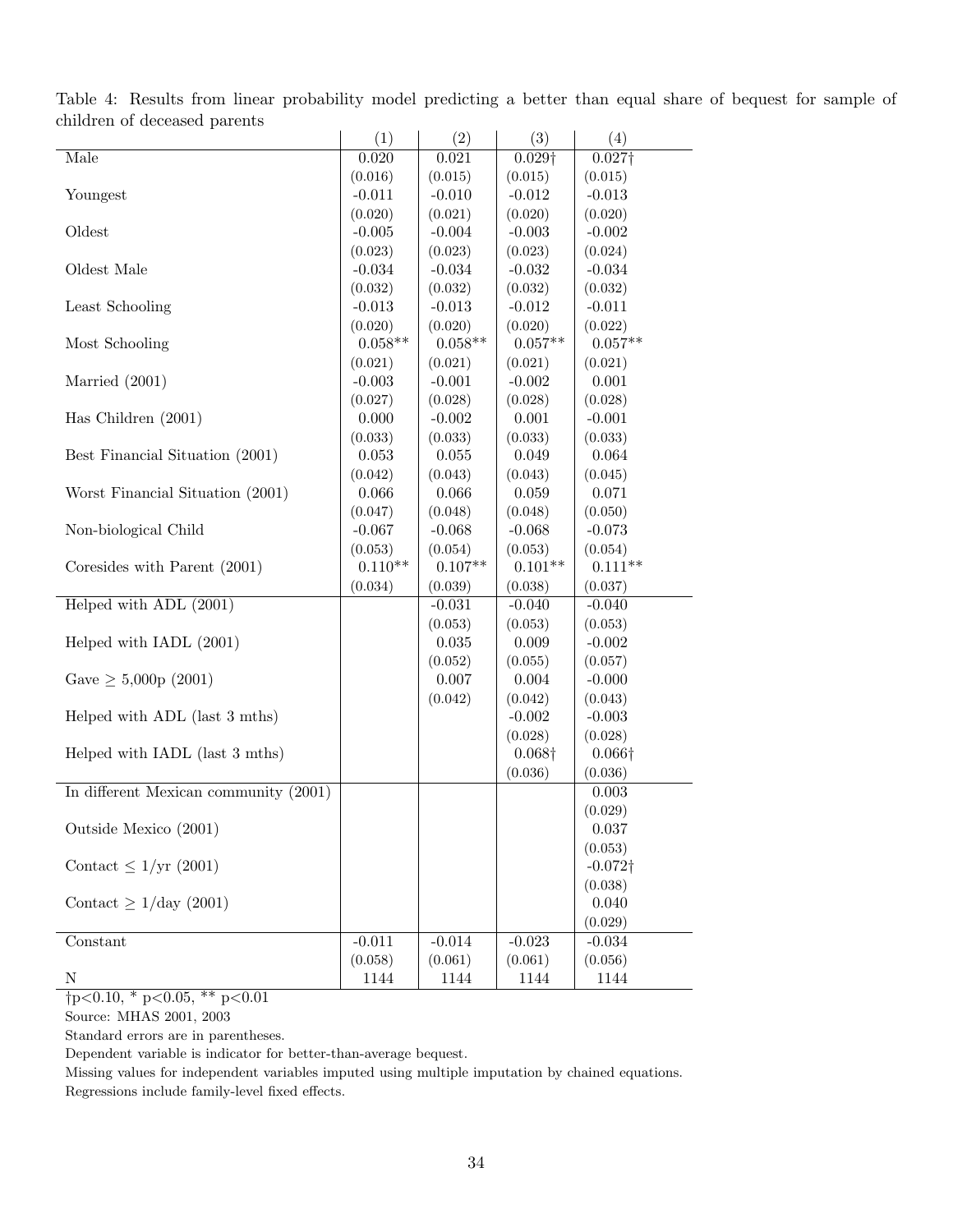|                                         | All        |         | $\geq$ 2 Children  |         |  |
|-----------------------------------------|------------|---------|--------------------|---------|--|
|                                         |            |         | Had Assets in 2003 |         |  |
|                                         | Mean       | Std Dev | Mean               | Std Dev |  |
| Has a spouse $(2003)$                   | 0.68       |         | 0.74               |         |  |
| Male                                    | 0.46       |         | 0.49               |         |  |
| Urban                                   | 0.65       |         | 0.65               |         |  |
| Age $(2001)$                            | 62.4       | 9.4     | 61.6               | 8.8     |  |
| Schooling (yrs)                         | 4.4        | 4.4     | 4.6                | 4.4     |  |
| Interview by $proxy(2003)$              | 0.09       |         | 0.05               |         |  |
| Assets $(2003)$ :                       |            |         |                    |         |  |
| Total value                             | 282,341    | 612,872 | 316,301            | 653,604 |  |
| (median)                                | (107, 363) |         | (146, 641)         |         |  |
| Owned house                             | 0.59       | 0.49    | 0.67               | 0.47    |  |
| Owned business                          | 0.21       | 0.41    | 0.24               | 0.43    |  |
| More than $10,000p$ other assets        | 0.46       |         | 0.52               |         |  |
| One or more coresident children (2003)  | 0.68       |         | 0.72               |         |  |
| One or more non-biological children     | 0.12       |         | 0.12               |         |  |
| Number of children                      | 5.48       | 3.15    | 5.95               | 2.86    |  |
| Max diff. in adult children's schooling | 4.72       | 3.81    | 5.11               | 3.68    |  |
| Health and Assistance (2001):           |            |         |                    |         |  |
| Difficulty with ADL (past 3 mths)       | 0.08       |         | 0.07               |         |  |
| Difficulty with IADL (past 3 mths)      | 0.14       |         | $0.13\,$           |         |  |
| Help with ADL (past 3 mths)             | 0.03       |         | $0.02\,$           |         |  |
| Help with IADL (past 3 mths)            | 0.08       |         | 0.06               |         |  |
| Received $\geq 5,000p$ (past 2 yrs)     | 0.24       |         | 0.25               |         |  |
| Gave $\geq 5,000p$ (past 2 yrs)         | 0.10       |         | 0.11               |         |  |
| Health and Assistance (2003):           |            |         |                    |         |  |
| Difficulty with ADL (past 3 mths)       | 0.09       |         | $0.08\,$           |         |  |
| Help with ADL (past 3 mths)             | 0.05       |         | 0.04               |         |  |
| Difficulty with IADL (past 3 mths)      | 0.14       |         | 0.13               |         |  |
| Help with IADL (past 3 mths)            | 0.11       |         | 0.13               |         |  |
| Received $\geq 5,000p$ (past 2 yrs)     | 0.33       |         | $0.35\,$           |         |  |
| Gave $\geq 5,000p$ (past 2 yrs)         | 0.11       |         | 0.12               |         |  |
| Made bequest plans (2003)               | 0.11       |         | 0.12               |         |  |
| Unequal bequest plans (2003)            | 0.06       |         | 0.04               |         |  |
| Number of Observations                  | 12315      |         | 9459               |         |  |

Table 5: Characteristics of respondents interviewed in both 2001 and 2003

Source: MHAS 2001, 2003

Missing values imputed using multiple imputation by chained equations.

All amounts are measured in Mexican pesos.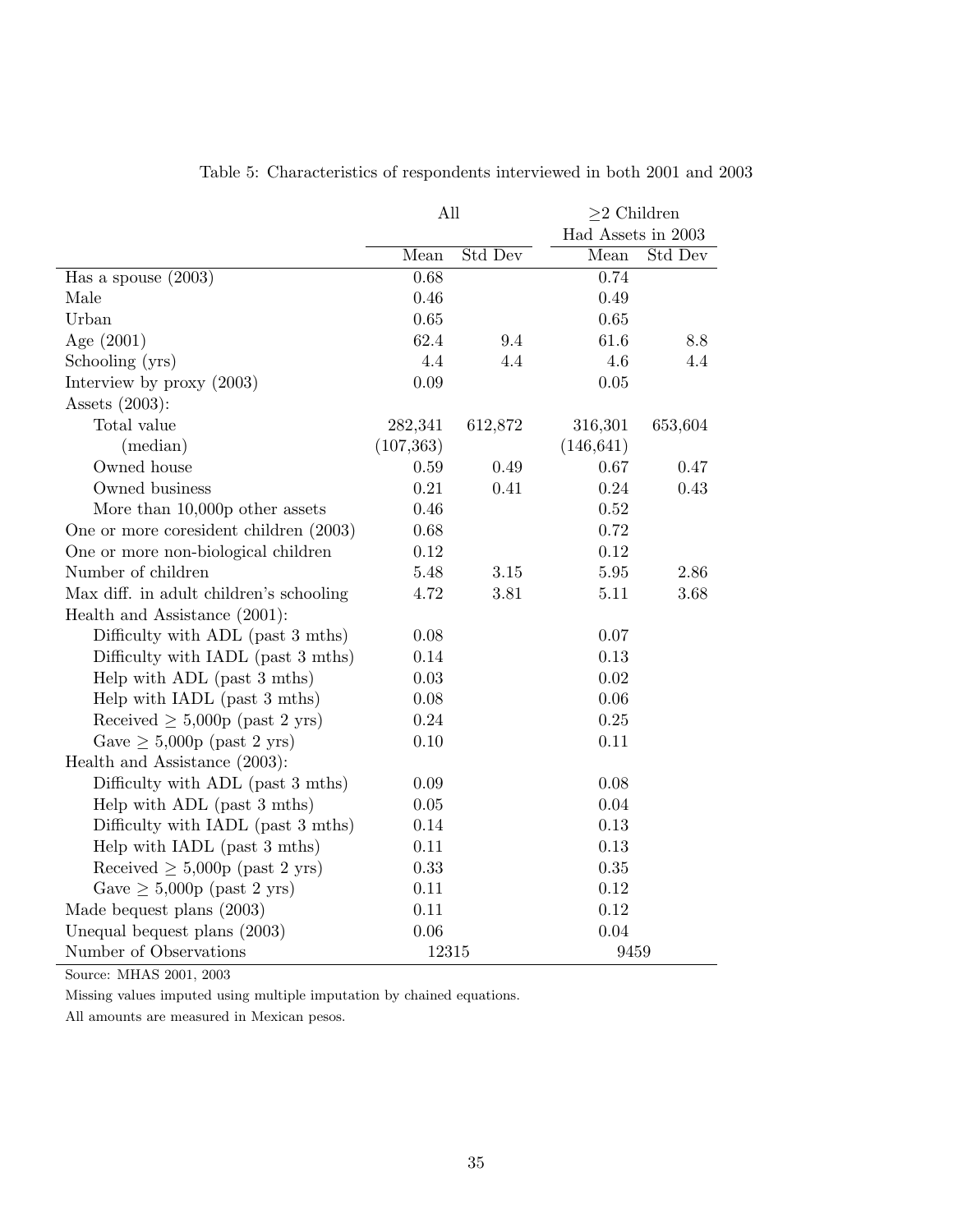Table 6: Results from linear probability model predicting unequal bequest plans in 2003 for sample of surviving parents with positive assets in 2003

|                                           | (1)             | (2)             | (3)             | (4)                 |
|-------------------------------------------|-----------------|-----------------|-----------------|---------------------|
| Male                                      | $-0.004$        | $-0.004$        | $-0.003$        | $-0.003$            |
|                                           | (0.003)         | (0.003)         | (0.003)         | (0.004)             |
| Urban                                     | $-0.001$        | $-0.001$        | $-0.001$        | $-0.001$            |
|                                           | (0.006)         | (0.006)         | (0.006)         | (0.006)             |
| Age $\geq 77$ (2001)                      | $0.057**$       | $0.057**$       | $0.056**$       | $0.054**$           |
|                                           | (0.012)         | (0.012)         | (0.013)         | (0.013)             |
| Schooling 1-6 yrs                         | $-0.002$        | $-0.002$        | $-0.002$        | $-0.001$            |
|                                           | (0.006)         | (0.006)         | (0.006)         | (0.006)             |
| Schooling $7+$ yrs                        | $-0.006$        | $-0.005$        | $-0.002$        | $-0.001$            |
|                                           | (0.008)         | (0.008)         | (0.008)         | (0.008)             |
| Interview by proxy (2003)                 | $-0.014\dagger$ | $-0.015\dagger$ | $-0.015\dagger$ | $-0.006$            |
|                                           | (0.008)         | (0.008)         | (0.008)         | (0.014)             |
| Owned house (2003)                        | 0.001           | 0.001           | 0.001           | 0.000               |
|                                           |                 |                 |                 |                     |
|                                           | (0.004)         | (0.004)         | (0.004)         | (0.004)             |
| Owned business (2003)                     | $-0.000$        | $-0.000$        | 0.000           | 0.001               |
|                                           | (0.005)         | (0.005)         | (0.005)         | (0.005)             |
| More than $10,000p$ other assets $(2003)$ | $0.010\dagger$  | $0.010\dagger$  | $0.011*$        | $0.011*$            |
|                                           | (0.005)         | (0.005)         | (0.005)         | (0.005)             |
| One or more nonbiological children        |                 | 0.007           | 0.008           | 0.009               |
|                                           |                 | (0.009)         | (0.009)         | (0.009)             |
| One or more coresident children (2003)    |                 | 0.003           | 0.003           | 0.003               |
|                                           |                 | (0.006)         | (0.006)         | (0.006)             |
| Number of children                        |                 | 0.000           | 0.000           | 0.000               |
|                                           |                 | (0.001)         | (0.001)         | (0.001)             |
| Max diff. in adult children's schooling   |                 | 0.000           | 0.000           | 0.000               |
|                                           |                 | (0.001)         | (0.001)         | (0.001)             |
| Difficulty with ADL (2001)                |                 |                 | 0.003           | 0.000               |
|                                           |                 |                 | (0.012)         | (0.012)             |
| Difficulty with IADL (2001)               |                 |                 | 0.001           | $-0.000$            |
|                                           |                 |                 | (0.009)         | (0.009)             |
| Help with ADL (2001)                      |                 |                 | 0.005           | 0.006               |
|                                           |                 |                 | (0.021)         | (0.021)             |
| Help with IADL (2001)                     |                 |                 | 0.001           | $-0.000$            |
|                                           |                 |                 | (0.013)         | (0.013)             |
| Received $\geq 5,000p(2001)$              |                 |                 | 0.006           | $0.004\,$           |
|                                           |                 |                 | (0.006)         | (0.007)             |
| Gave $\geq 5,000p(2001)$                  |                 |                 | $-0.010$        | $-0.010$            |
|                                           |                 |                 | (0.008)         | (0.008)             |
| Difficulty with ADL (2003)                |                 |                 |                 | 0.015               |
|                                           |                 |                 |                 | (0.014)             |
| Help with ADL (2003)                      |                 |                 |                 | $-0.020$            |
|                                           |                 |                 |                 | (0.018)             |
| Difficulty with IADL (2003)               |                 |                 |                 | 0.020               |
|                                           |                 |                 |                 | (0.015)             |
| Help with IADL (2003)                     |                 |                 |                 | $-0.012$            |
|                                           |                 |                 |                 |                     |
| Received $\geq 5,000p(2003)$              |                 |                 |                 | (0.016)<br>$0.013*$ |
|                                           |                 |                 |                 | (0.006)             |
| Gave $\geq 5,000p(2003)$                  |                 |                 |                 |                     |
|                                           |                 |                 |                 | 0.004               |
|                                           |                 |                 |                 | (0.008)             |
| $\overline{\text{Constant}}$              | $0.040**$       | $0.032**$       | $0.030**$       | $0.024*$            |
|                                           | (0.006)         | (0.010)         | (0.010)         | (0.010)             |
| R-squared                                 | 0.006           | 0.006           | 0.007           | 0.008               |
| Ν                                         | 9459            | 9459            | 9459            | 9459                |

Source: MHAS 2001, 2003

Standard errors are in parentheses.

Dependent variable is indicator for unequal planned bequest.

Missing values for independent variables imputed using multiple imputation by chained equations. Regressions include state-level fixed effects.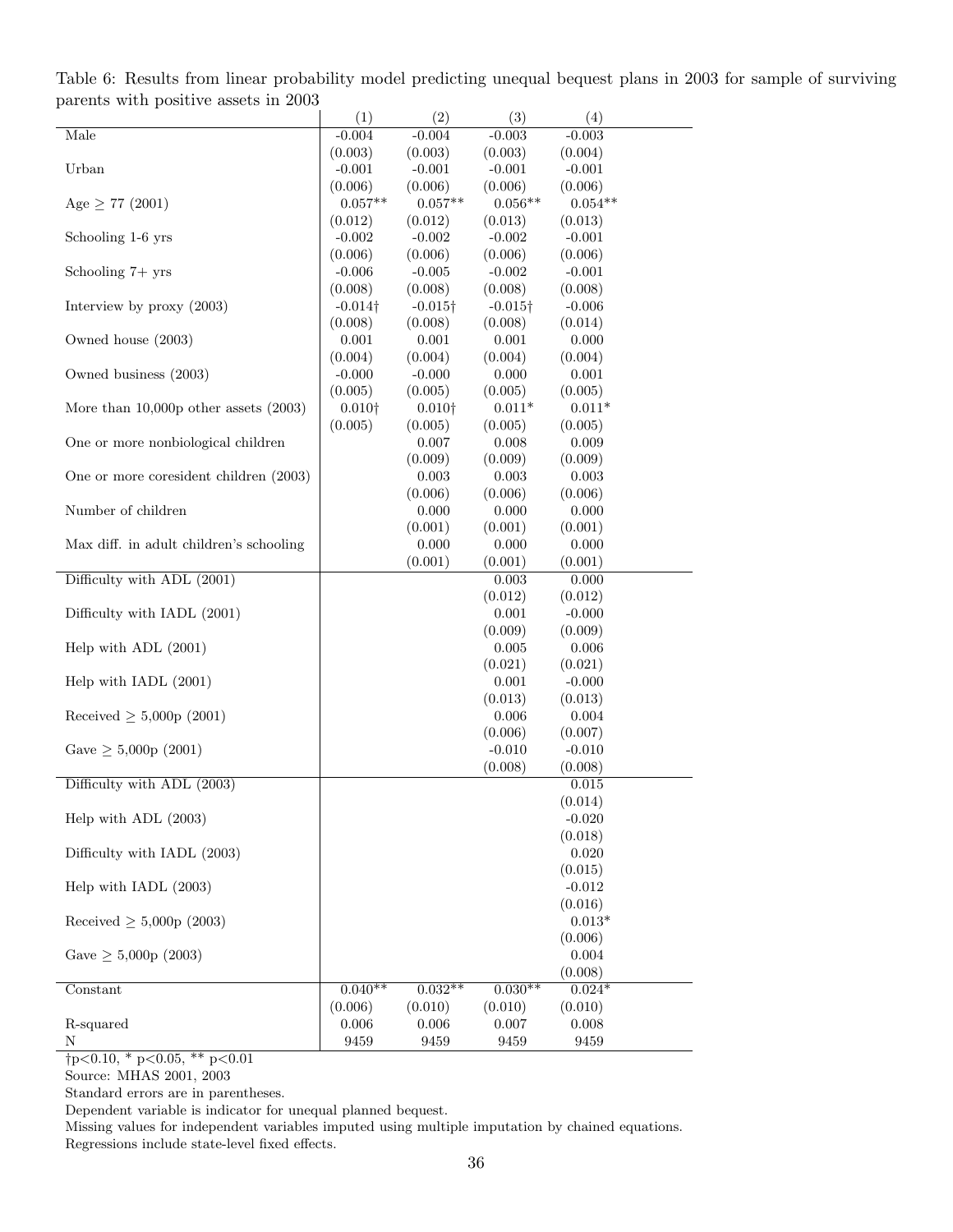|                                       | (1)             | (2)        | (3)            | (4)            |
|---------------------------------------|-----------------|------------|----------------|----------------|
| Male                                  | $0.004**$       | $0.004**$  | $0.004**$      | $0.004***$     |
|                                       | (0.001)         | (0.001)    | (0.001)        | (0.001)        |
| Youngest                              | $0.006**$       | $0.006**$  | $0.007**$      | $0.007**$      |
|                                       | (0.002)         | (0.002)    | (0.002)        | (0.002)        |
| Oldest                                | 0.001           | 0.001      | 0.001          | 0.001          |
|                                       | (0.002)         | (0.002)    | (0.002)        | (0.002)        |
| Oldest Male                           | $-0.002$        | $-0.002$   | $-0.002$       | $-0.002$       |
|                                       | (0.003)         | (0.003)    | (0.003)        | (0.003)        |
| Least Schooling                       | $-0.002\dagger$ | $-0.002$   | $-0.002$       | $-0.002$       |
|                                       | (0.001)         | (0.001)    | (0.001)        | (0.001)        |
| Most Schooling                        | 0.002           | 0.002      | 0.002          | 0.002          |
|                                       | (0.001)         | (0.001)    | (0.001)        | (0.001)        |
| Married $(2001)$                      | $0.004\dagger$  | $0.005*$   | $0.005*$       | $0.005*$       |
|                                       | (0.002)         | (0.002)    | (0.002)        | (0.002)        |
| Has Children $(2001)$                 | $-0.006**$      | $-0.006**$ | $-0.006**$     | $-0.006**$     |
|                                       | (0.002)         | (0.002)    | (0.002)        | (0.002)        |
| Best Financial Situation (2001)       | $-0.002$        | $-0.003$   | $-0.003$       | $-0.002$       |
|                                       | (0.003)         | (0.003)    | (0.003)        | (0.003)        |
| Worst Financial Situation (2001)      | $-0.002$        | $-0.002$   | $-0.002$       | $-0.002$       |
|                                       | (0.003)         | (0.003)    | (0.003)        | (0.003)        |
| Non-biological Child                  | $-0.004$        | $-0.004$   | $-0.003$       | $-0.003$       |
|                                       | (0.004)         | (0.004)    | (0.004)        | (0.004)        |
| Coresides with Parent (2001)          | $0.015**$       | $0.015**$  | $0.014**$      | $0.014**$      |
|                                       | (0.003)         | (0.003)    | (0.003)        | (0.003)        |
| Helped with ADL (2001)                |                 | $-0.017*$  | $-0.019*$      | $-0.019*$      |
|                                       |                 | (0.009)    | (0.009)        | (0.009)        |
| Helped with IADL (2001)               |                 | $0.020*$   | $0.018*$       | $0.018*$       |
|                                       |                 | (0.008)    | (0.008)        | (0.008)        |
| Gave $\geq 5,000p(2001)$              |                 | $0.006*$   | $0.005\dagger$ | $0.005\dagger$ |
|                                       |                 | (0.003)    | (0.003)        | (0.003)        |
| Helped with ADL (2003)                |                 |            | 0.007          | 0.007          |
|                                       |                 |            | (0.010)        | (0.010)        |
| Helped with IADL (2003)               |                 |            | $0.020*$       | $0.020*$       |
|                                       |                 |            | (0.008)        | (0.008)        |
| Gave $\geq 5,000p(2003)$              |                 |            | $0.009**$      | $0.009**$      |
|                                       |                 |            | (0.003)        | (0.003)        |
| In different Mexican community (2003) |                 |            |                | $-0.002$       |
|                                       |                 |            |                | (0.002)        |
| Outside Mexico (2003)                 |                 |            |                | $-0.002$       |
|                                       |                 |            |                | (0.002)        |
| Contact $\leq 1/\text{yr}$ (2003)     |                 |            |                | $-0.002$       |
|                                       |                 |            |                | (0.003)        |
| Contact $\geq 1/\text{day}$ (2003)    |                 |            |                | 0.000          |
|                                       |                 |            |                | (0.002)        |
| Constant                              | $0.005\dagger$  | $0.004\,$  | $\,0.003\,$    | 0.004          |
|                                       | (0.003)         | (0.003)    | (0.003)        | (0.003)        |
| R-squared                             | 0.008           | 0.010      | 0.011          | 0.011          |
| N                                     | 55124           | 55124      | 55124          | 55124          |

Table 7: Results from linear probability model predicting a planned better than equal share of bequest for sample of children of surviving parents with positive assets in 2003

Source: MHAS 2001, 2003

Standard errors are in parentheses.

Dependent variable is indicator for better-than-average planned bequest.

Missing values for independent variables imputed using multiple imputation by chained equations. Regressions include family-level fixed effects.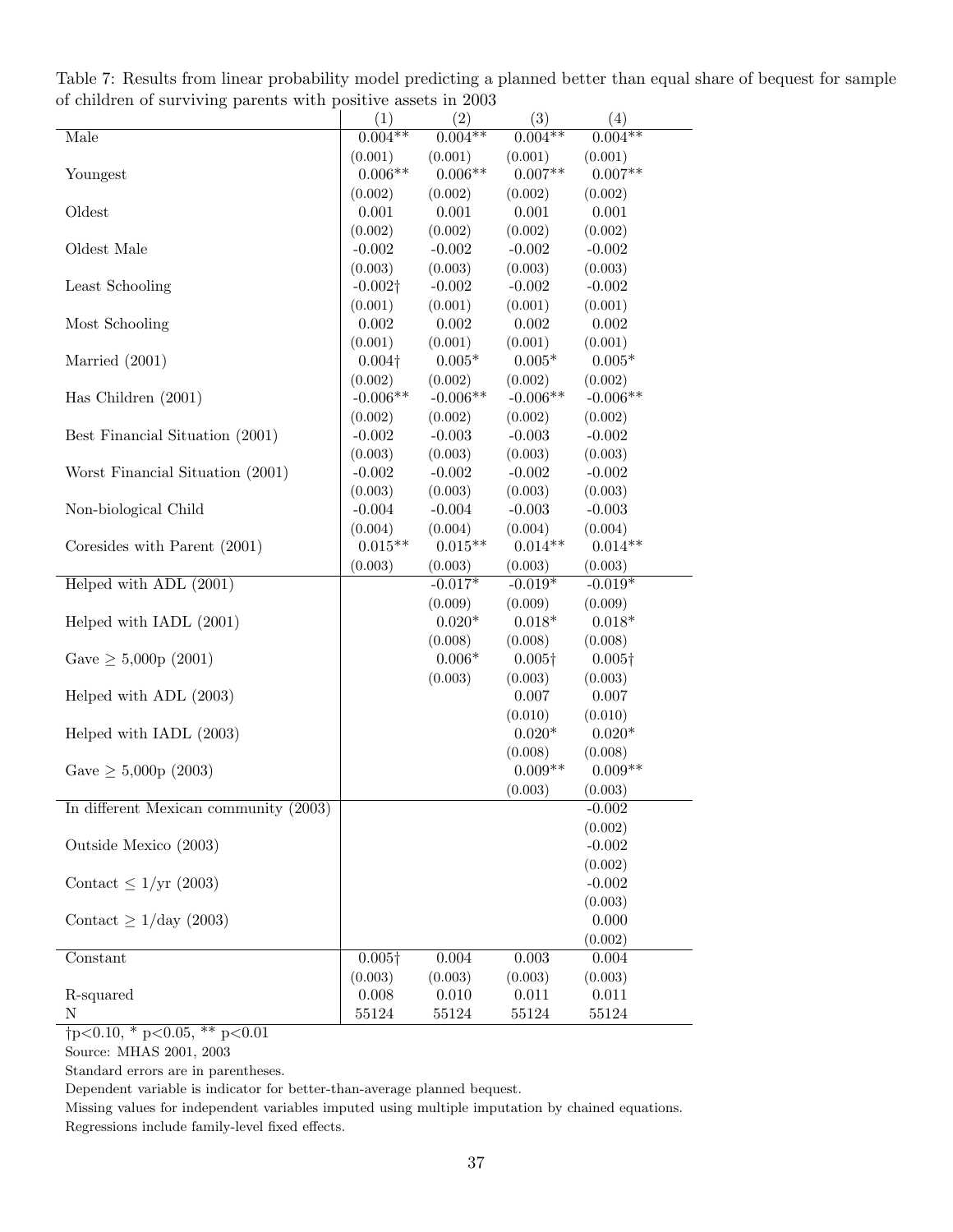|                                       | Urban                | Rural               | <b>Business</b>     | No Business          |
|---------------------------------------|----------------------|---------------------|---------------------|----------------------|
| Male                                  | 0.000                | $0.009**$           | $0.006**$           | $0.003\dagger$       |
|                                       | (0.002)              | (0.002)             | (0.002)             | (0.002)              |
| Youngest                              | $0.006**$            | $0.007*$            | 0.005               | $0.007**$            |
|                                       | (0.002)              | (0.003)             | (0.003)             | (0.002)              |
| Oldest                                | 0.000                | 0.001               | $-0.000$            | 0.001                |
|                                       | (0.002)              | (0.002)             | (0.003)             | (0.002)              |
| Oldest Male                           | 0.001                | $-0.006$            | $-0.003$            | $-0.002$             |
|                                       | (0.003)              | (0.004)             | (0.004)             | (0.003)              |
| Least Schooling                       | $-0.001$             | $-0.004\dagger$     | $-0.003$            | $-0.002$             |
|                                       | (0.002)              | (0.002)             | (0.002)             | (0.002)              |
| Most Schooling                        | $0.003\dagger$       | $-0.000$            | 0.002               | 0.002                |
|                                       | (0.002)              | (0.002)             | (0.002)             | (0.002)              |
| Married $(2001)$                      | 0.003                | $0.007\dagger$      | $0.009*$            | 0.003                |
|                                       | (0.003)              | (0.004)             | (0.004)             | (0.003)              |
| Has Children $(2001)$                 | $-0.009**$           | $-0.002$            | $-0.006\dagger$     | $-0.006*$            |
|                                       | (0.003)              | (0.003)             | (0.003)             | (0.003)              |
| Best Financial Situation (2001)       | $-0.003$             | $-0.001$            | $-0.002$            | $-0.003$             |
|                                       | (0.004)              | (0.004)             | (0.004)             | (0.003)              |
| Worst Financial Situation (2001)      | $-0.001$             | $-0.004$            | $-0.003$            | $-0.002$             |
|                                       | (0.004)              | (0.004)             | (0.004)             | (0.003)              |
| Non-biological Child                  | $-0.003$             | $-0.001$            | 0.006               | $-0.006$             |
|                                       | (0.006)              | (0.005)             | (0.007)             | (0.005)              |
| Coresides with Parent (2001)          | $0.011**$            | $0.016**$           | $0.022**$           | $0.011**$            |
|                                       | (0.004)              | (0.004)             | (0.005)             | (0.003)              |
| Helped with ADL (2001)                | $-0.029**$           | $-0.000$            | $-0.014$            | $-0.021*$            |
|                                       | (0.009)              | (0.020)             | (0.015)             | (0.011)              |
| Helped with IADL (2001)               | 0.017                | 0.018               | 0.010               | $0.020*$             |
|                                       | (0.011)              | (0.013)             | (0.019)             | (0.009)              |
| Gave $\geq 5,000p(2001)$              | 0.005                | 0.004               | 0.001               | $0.006*$             |
|                                       | (0.004)              | (0.004)             | (0.005)             | (0.003)              |
| Helped with ADL (2003)                | $-0.004$             | 0.027               | 0.012               | 0.007                |
|                                       | (0.009)              | (0.022)             | (0.023)             | (0.011)              |
| Helped with IADL (2003)               | 0.012                | $0.031*$            | 0.032               | $0.017*$             |
|                                       | (0.010)<br>$0.010**$ | (0.013)<br>$0.008*$ | (0.024)<br>0.007    | (0.008)<br>$0.010**$ |
| Gave $\geq 5,000p(2003)$              |                      |                     |                     |                      |
| In different Mexican community (2003) | (0.004)<br>$-0.003$  | (0.004)<br>$-0.002$ | (0.005)<br>$-0.001$ | (0.003)<br>$-0.003$  |
|                                       | (0.003)              | (0.003)             | (0.003)             | (0.002)              |
| Outside Mexico (2003)                 | $-0.001$             | $-0.004$            | $-0.002$            | $-0.002$             |
|                                       | (0.003)              | (0.002)             | (0.003)             | (0.002)              |
| Contact $\leq 1/\text{yr}$ (2003)     | $-0.005$             | 0.000               | $-0.001$            | $-0.002$             |
|                                       | (0.004)              | (0.004)             | (0.004)             | (0.004)              |
| Contact $\geq 1/\text{day}$ (2003)    | 0.002                | $-0.003$            | $-0.002$            | $0.001\,$            |
|                                       | (0.002)              | (0.002)             | (0.003)             | (0.002)              |
| Constant                              | $0.008*$             | $-0.001$            | $-0.001$            | $0.006\dagger$       |
|                                       | (0.004)              | (0.004)             | (0.005)             | (0.003)              |
| R-squared                             | 0.011                | $0.014\,$           | 0.014               | 0.011                |
| $\mathbf N$                           | 33283                | 21841               | 13678               | 41446                |
|                                       |                      |                     |                     |                      |

Table 8: Results from linear probability model predicting a planned better than equal share of bequest for four sub-samples of children of surviving parents with positive assets in 2003

Source: MHAS 2001, 2003

Standard errors are in parentheses.

Dependent variable is indicator for better-than-average bequest.

Missing values for independent variables imputed using multiple imputation by chained equations. Regressions include family-level fixed effects.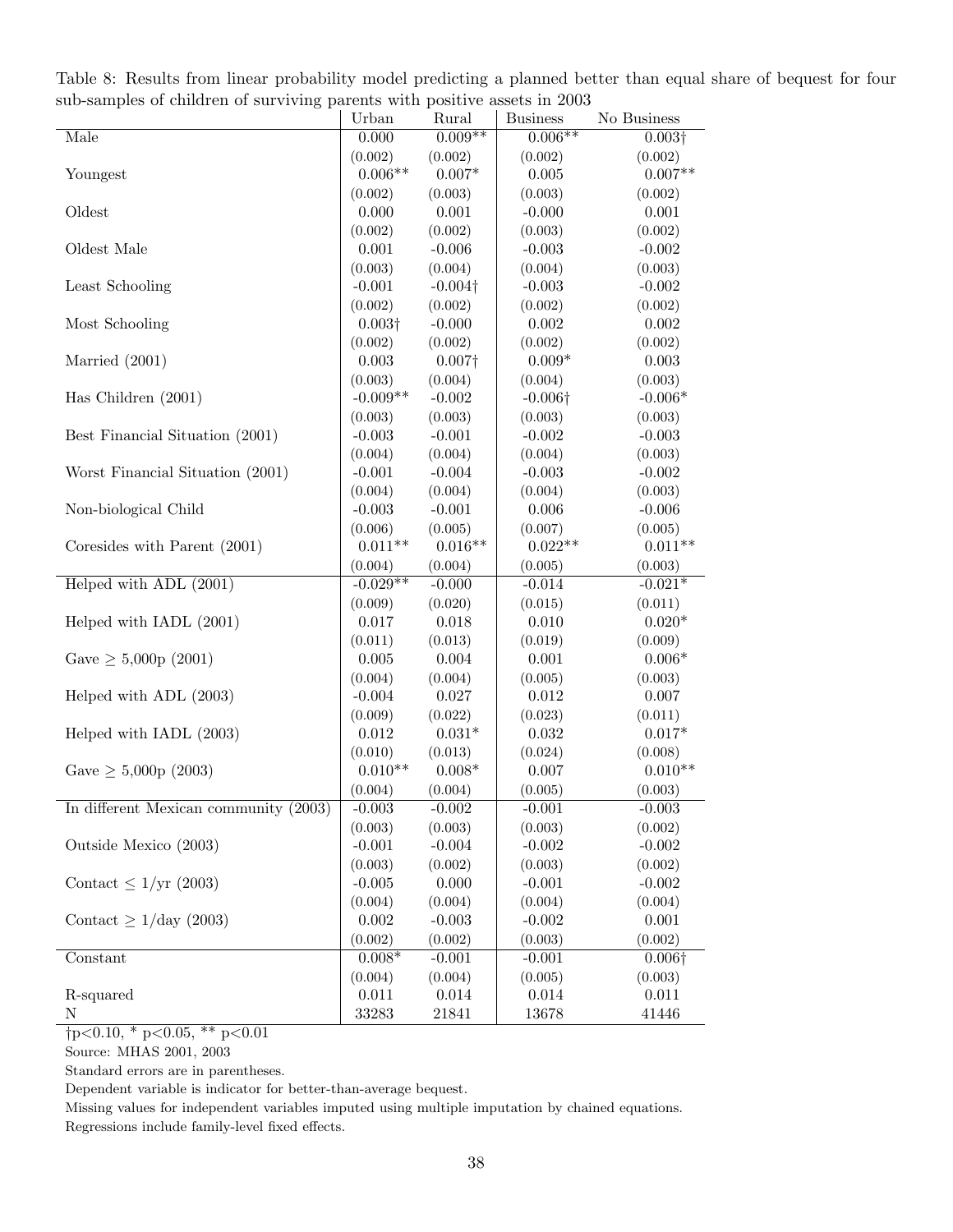| $\alpha$ and $\alpha$ or children or surviving parents while positive assets in 2000<br>Within<br><b>Between</b> |                 |                 |                 |                 |                 |                 |
|------------------------------------------------------------------------------------------------------------------|-----------------|-----------------|-----------------|-----------------|-----------------|-----------------|
|                                                                                                                  | (1)             | (2)             | (3)             | (4)             | (5)             | (6)             |
| Male                                                                                                             | $0.004**$       | $0.003**$       | $0.003**$       |                 |                 |                 |
|                                                                                                                  | (0.001)         | (0.001)         | (0.001)         |                 |                 |                 |
| Youngest                                                                                                         | $0.006**$       | $0.006**$       | $0.006**$       |                 |                 |                 |
|                                                                                                                  | (0.001)         | (0.001)         | (0.001)         |                 |                 |                 |
| Oldest                                                                                                           | 0.002           | 0.002           | $0.002\,$       |                 |                 |                 |
|                                                                                                                  | (0.001)         | (0.001)         | (0.001)         |                 |                 |                 |
| Oldest Male                                                                                                      | $-0.002$        | $-0.002$        | $-0.002$        |                 |                 |                 |
|                                                                                                                  | (0.002)         | (0.002)         | (0.002)         |                 |                 |                 |
| Least Schooling                                                                                                  | $-0.002$        | $-0.001$        | $-0.001$        |                 |                 |                 |
|                                                                                                                  | (0.001)         | (0.001)         | (0.001)         |                 |                 |                 |
| Most Schooling                                                                                                   | $0.003**$       | $0.003*$        | $0.003*$        |                 |                 |                 |
|                                                                                                                  | (0.001)         | (0.001)         | (0.001)         |                 |                 |                 |
| Non-biological Child                                                                                             | $-0.002$        | $-0.001$        | 0.000           |                 |                 |                 |
|                                                                                                                  | (0.003)         | (0.003)         | (0.003)         |                 |                 |                 |
| Married                                                                                                          | 0.003           | $0.004\dagger$  | $0.004\dagger$  | $-0.004\dagger$ | $-0.003\dagger$ | $-0.003\dagger$ |
|                                                                                                                  | (0.002)         | (0.002)         | (0.002)         | (0.002)         | (0.002)         | (0.002)         |
| Has Children                                                                                                     | $-0.006**$      | $-0.005**$      | $-0.006**$      | 0.001           | 0.001           | 0.001           |
|                                                                                                                  | (0.002)         | (0.002)         | (0.002)         | (0.002)         | (0.002)         | (0.002)         |
| Best Financial Situation                                                                                         | $-0.005$        | $-0.006\dagger$ | $-0.005\dagger$ | $-0.000$        | $-0.000$        | $-0.000$        |
|                                                                                                                  | (0.003)         | (0.003)         | (0.003)         | (0.001)         | (0.001)         | (0.001)         |
| Worst Financial Situation                                                                                        | $-0.006\dagger$ | $-0.006\dagger$ | $-0.005$        | 0.001           | 0.001           | 0.001           |
|                                                                                                                  | (0.003)         | (0.003)         | (0.003)         | (0.001)         | (0.001)         | (0.001)         |
| Coresides with Parent                                                                                            | $0.018**$       | $0.017**$       | $0.019**$       | 0.001           | 0.001           | 0.004           |
|                                                                                                                  | (0.002)         | (0.002)         | (0.002)         | (0.003)         | (0.003)         | (0.003)         |
| Helped with ADL                                                                                                  |                 | 0.004           | $0.004\,$       |                 | 0.010           | 0.010           |
|                                                                                                                  |                 | (0.011)         | (0.011)         |                 | (0.007)         | (0.007)         |
| Helped with IADL                                                                                                 |                 | $0.031**$       | $0.030**$       |                 | 0.001           | 0.001           |
|                                                                                                                  |                 | (0.009)         | (0.009)         |                 | (0.005)         | (0.005)         |
| Gave $\geq 5,000p$                                                                                               |                 | $0.018**$       | $0.017**$       |                 | $0.005**$       | $0.005**$       |
|                                                                                                                  |                 | (0.003)         | (0.003)         |                 | (0.002)         | (0.002)         |
| In different Mexican community                                                                                   |                 |                 | $-0.000$        |                 |                 | $0.004*$        |
|                                                                                                                  |                 |                 | (0.002)         |                 |                 | (0.002)         |
| Outside Mexico                                                                                                   |                 |                 | $0.005*$        |                 |                 | $0.005*$        |
|                                                                                                                  |                 |                 | (0.002)         |                 |                 | (0.003)         |
| Contact $\leq 1/\text{yr}$                                                                                       |                 |                 | $-0.010**$      |                 |                 | $-0.003$        |
|                                                                                                                  |                 |                 | (0.004)         |                 |                 | (0.003)         |
| Contact $\geq 1$ /day                                                                                            |                 |                 | $0.004^{\ast}$  |                 |                 | $0.002\,$       |
|                                                                                                                  |                 |                 | (0.002)         |                 |                 | (0.001)         |
| Constant                                                                                                         | $0.007**$       | 0.004           | $0.003\,$       | $-0.001*$       | $-0.001*$       | $-0.001*$       |
|                                                                                                                  | (0.003)         | (0.003)         | (0.003)         | (0.001)         | (0.001)         | (0.001)         |
| R-squared                                                                                                        | 0.016           | $0.020\,$       | $\,0.021\,$     | 0.000           | 0.000           | 0.001           |
| N                                                                                                                | 52443           | 52443           | 52443           | 52443           | 52443           | $52443\,$       |

Table 9: Results from "between" and "within" models predicting a planned better than equal share of bequest for sample of children of surviving parents with positive assets in 2003

Source: MHAS 2001, 2003

Standard errors are in parentheses.

Dependent variable in between regressions is average of 2001 and 2003 indicators for better-than-average bequest. Dependent variable in within regressions is difference of 2001 and 2003 indicators for better-than-average bequest. Independent variables are averages in the between regressions and differences in the within regressions. Missing values for independent variables imputed using multiple imputation by chained equations.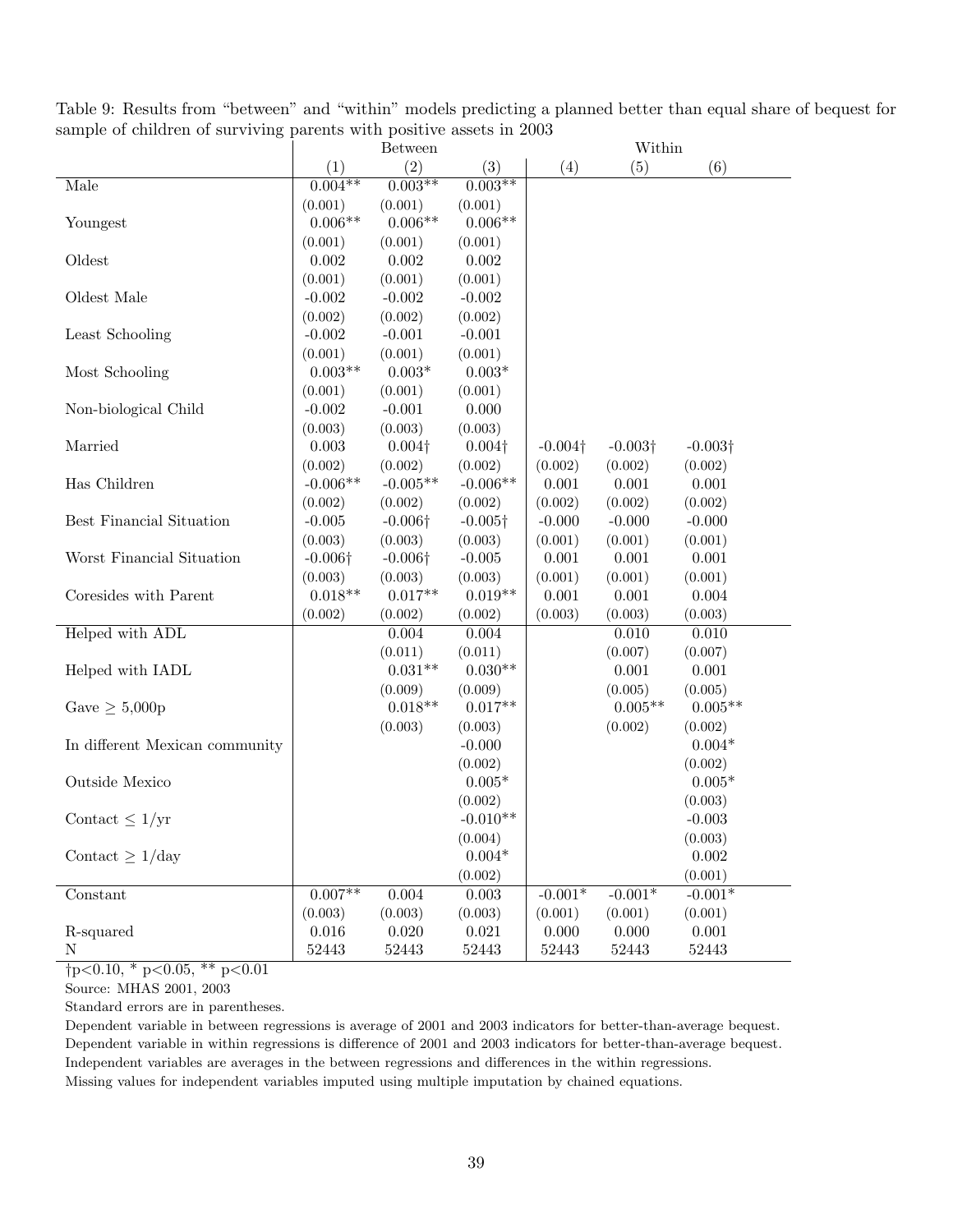# Appendix A: Theoretical Results

Bernheim et al. (1985) define the strategic bequest motive model as having  $N+1$  actors with the following utility functions:

**Parent:**  $U(c, a_1, \ldots, a_N, U_1(a_1, c_1), \ldots, U_N(a_N, c_N))$ 

Child i of  $N: U_i(a_i, c_i)$ 

These actors play the following three stage game:

- Stage 1: Parent decides how much to consume and creates a rule mapping actions to bequests such that  $c_p + \sum b_i$  equals total parental income  $y_p$ .
- **Stage 2:** Children simultaneously decide  $a_1, \ldots, a_N$

**Stage 3:** Parent dies and assets are divided according to rule. Each child i gets  $U_i(a_i, c_i + b_i)$ 

Children may have different utility functions and different amounts of initial income. Bernheim et al. (1985) show that the equilibrium allocation of this game is the same as the optimal outcome from an alternative model where the parent optimizes her utility by choosing an allocation that satisfies each child's IR constraint. The results shown here assume there are exactly two children, but can be easily generalized to N children.

In the simpler alternative model, parents solve the following optimization problem:

$$
\max_{a_1, a_2, b_1, b_2} U(y_p - b_1 - b_2, a_1, a_2, U_1(a_1, \underline{c_1} + b_1), U_2(a_2, \underline{c_2} + b_2))
$$
  
s.t.  $U_1(a_1, \underline{c_1} + b_1) \ge U_1(\underline{a_1}, \underline{c_1})$   
 $U_2(a_2, \underline{c_2} + b_2) \ge U_2(\underline{a_2}, \underline{c_2})$ 

The corresponding Lagrangian is:

$$
L = U(y_p - b_1 - b_2, a_1, a_2, U_1(a_1, \underline{c_1} + b_1), U_2(a_2, \underline{c_2} + b_2))
$$
  
+  $\lambda_1 (U_1(a_1, \underline{c_1} + b_1) - U_1(\underline{a_1}, \underline{c_1}))$   
+  $\lambda_2 (U_2(a_2, \underline{c_2} + b_2) - U_2(\underline{a_2}, \underline{c_2}))$ 

The first order conditions corresponding to bequest choices are:

$$
\left(\frac{\partial U}{\partial U_1} + \lambda_1\right) \frac{\partial U_1}{\partial c_1} = \frac{\partial U}{\partial c_p}
$$
  

$$
\left(\frac{\partial U}{\partial U_2} + \lambda_2\right) \frac{\partial U_2}{\partial c_2} = \frac{\partial U}{\partial c_p}
$$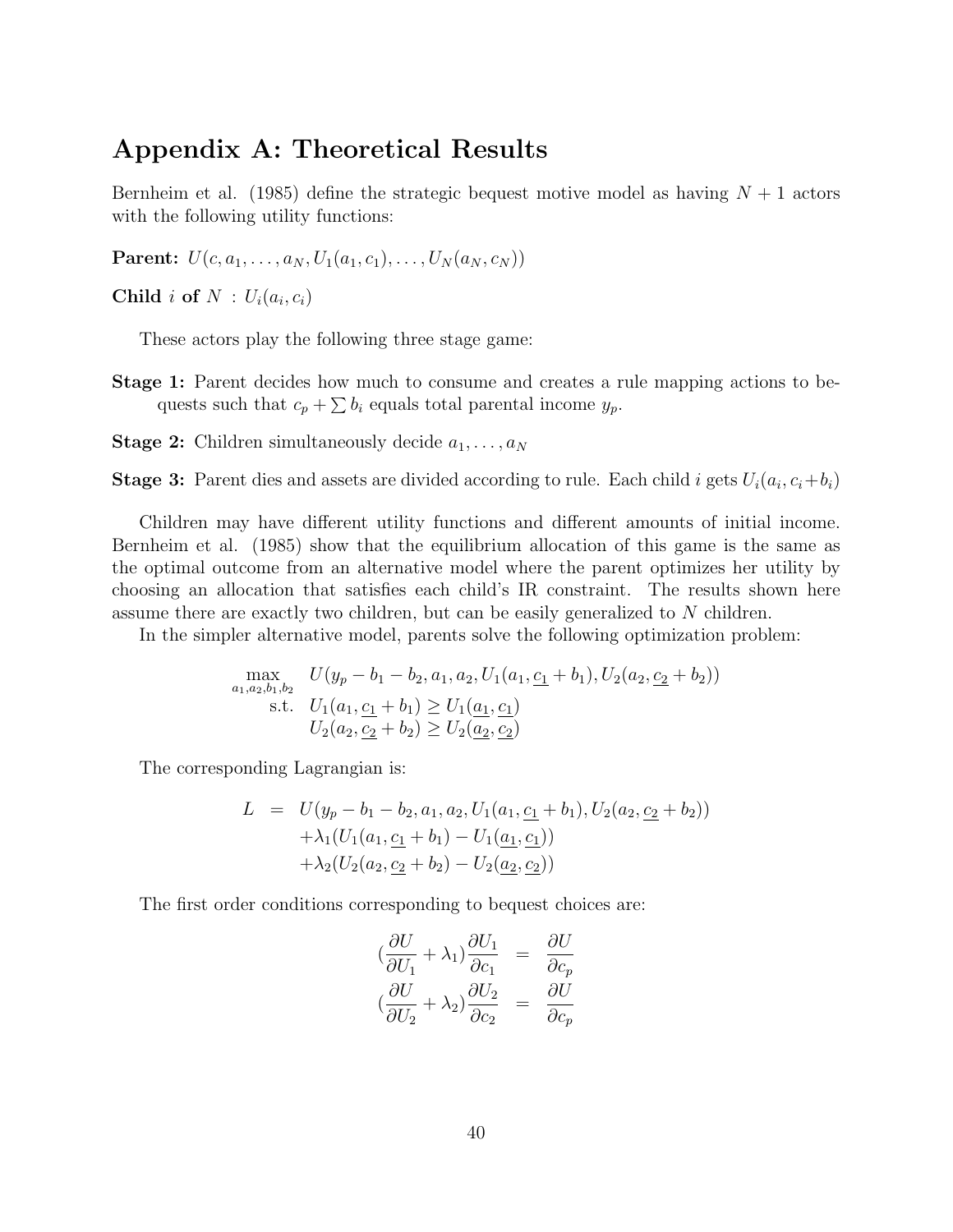The first order conditions corresponding to child actions are:

$$
\frac{\partial U}{\partial a_1} + \left(\frac{\partial U}{\partial U_1} + \lambda_1\right) \frac{\partial U_1}{\partial a_1} = 0
$$
  

$$
\frac{\partial U}{\partial a_2} + \left(\frac{\partial U}{\partial U_2} + \lambda_2\right) \frac{\partial U_2}{\partial a_2} = 0
$$

The remaining first order conditions are:

$$
\lambda_1(U_1(a_1, \underline{c_1} + b_1) - U_1(\underline{a_1}, \underline{c_1})) = 0
$$
  
\n
$$
\lambda_2(U_2(a_2, \underline{c_2} + b_2) - U_2(\underline{a_2}, \underline{c_2})) = 0
$$
  
\n
$$
\lambda_1 \ge 0
$$
  
\n
$$
\lambda_2 \ge 0
$$

### Summary of Results:

If all children are identical, parents care about them equally, and parents do not care who provides services, then all children will provide the same amount of services and receive equal bequests (Proposition 1). I examine four types of variation in which the model can predict unequal equilibrium allocations.

- Children have different endowments: If child one is wealthier, then either  $a_1 = a_2$  and  $b_1 < b_2$  OR  $a_1 < a_2$  and  $\underline{c_1} + b_1 > \underline{c_2} + b_2$ . That is, there is no strong prediction for the correlation of bequest share and services provided among children in a household (Proposition 2).
- Children face different costs of providing services: If child one has a lower marginal cost of performing the action but preferences are otherwise identical, then there is no strong prediction for the correlation of bequest share and services provided among children in a household (Proposition 3).
- **Parents prefer one child over another:** If child one is preferred, then  $a_1 = a_2$  and  $b_1 = a_1$  $b_2$  OR  $a_1 < a_2$  and  $b_1 > b_2$ . That is, action and bequest are negatively correlated (Proposition 4).
- Parents prefer getting service from one child relative to another: If parents prefer getting service from child one, then  $a_1 > a_2$  and  $b_1 > b_2$ . That is, action and bequest are positively correlated (Proposition 5).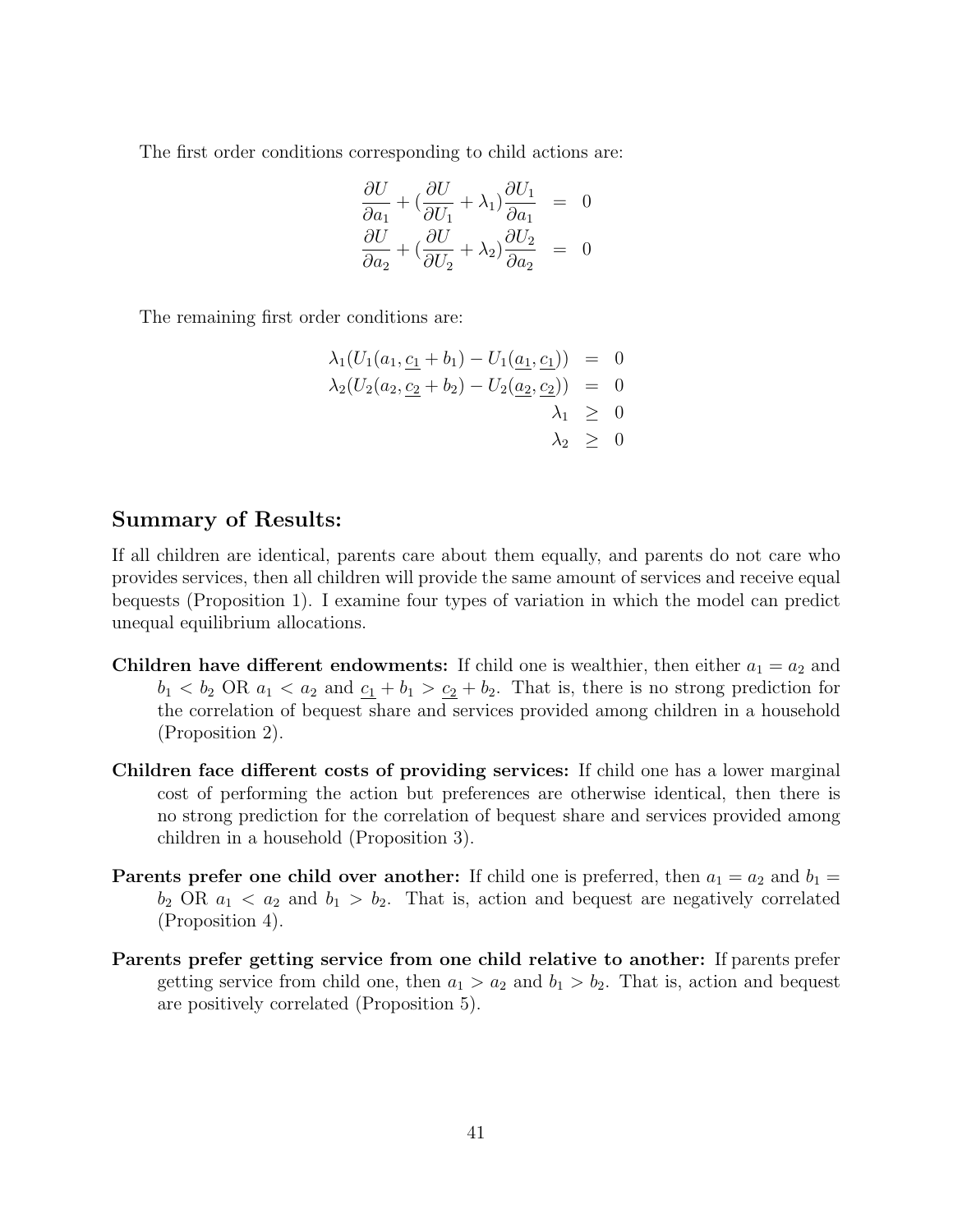### Assumptions:

The assumptions defined here are used below in different combinations to show properties of the model.

Assumption A1 Parental utility is increasing in consumption, actions, and child utility, and marginal utility is decreasing in all of these:

$$
\frac{\partial U}{\partial c_p} > 0, \quad \frac{\partial U}{\partial a_i} > 0, \quad \frac{\partial U}{\partial U_i} > 0, \n\frac{\partial^2 U}{\partial c_p^2} < 0, \quad \frac{\partial^2 U}{\partial a_i^2} < 0, \quad \frac{\partial^2 U}{\partial U_i^2} < 0 \ \forall i \in \{1, 2\}
$$

Assumption A2 Children's utility is increasing in consumption and decreasing in the action. The marginal utility of consumption is decreasing and the marginal disutility of the action is increasing:

$$
\frac{\partial U_i}{\partial c} > 0, \quad \frac{\partial U_i}{\partial a} < 0, \n\frac{\partial^2 U_i}{\partial c^2} < 0, \quad \frac{\partial^2 U_i}{\partial a^2} < 0 \ \forall i \in \{1, 2\}
$$

Assumption A3 Parental utility is separable in actions and altruism:

$$
\frac{\partial(\partial U/\partial a_i)}{\partial U_j} = 0, \frac{\partial(\partial U/\partial U_i)}{\partial a_j} = 0 \,\,\forall i \in \{1, 2\} \,\,\text{and}\,\,\forall j \in \{1, 2\}
$$

Assumption A4 Child utility is separable in action and consumption:

$$
\frac{\partial(\partial U_i/\partial a)}{\partial c} = 0, \frac{\partial(\partial U_i/\partial c)}{\partial a} = 0 \,\,\forall i \in \{1, 2\}
$$

Assumption A5 Parents value children's utility equally:

$$
U(c_p,a_1,a_2,U_1,U_2)=U(c_p,a_1,a_2,U_2,U_1)\ \forall c_p,a_1,a_2,U_1,U_2
$$

Assumption A6 Parents value services from each child equally:

$$
U(c_p, a_1, a_2, U_1, U_2) = U(c_p, a_2, a_1, U_2, U_1) \ \forall c_p, a_1, a_2, U_1, U_2
$$

Assumption A7 Children have identical utility functions:

$$
U_1(a,c) = U_2(a,c) \,\,\forall a,c
$$

Assumption A8 Children have identical endowments:

$$
\underline{c_1} = \underline{c_2}
$$

**Assumption A9** Children have preferences that differ such that  $U_1(a, c) = U_c(a, c) - ak_1$ and  $U_2 = U_c(a, c) - ak_2$  and  $k_1 < k_2$ .  $k_1$  and  $k_2$  can be interpreted as different costs of providing service.  $U_c$  is concave and decreasing in a and is separable, concave, and increasing in c. In the absence of a bequest each child will choose  $a_i$  so that their marginal disutility of service equals the same exogenous constant.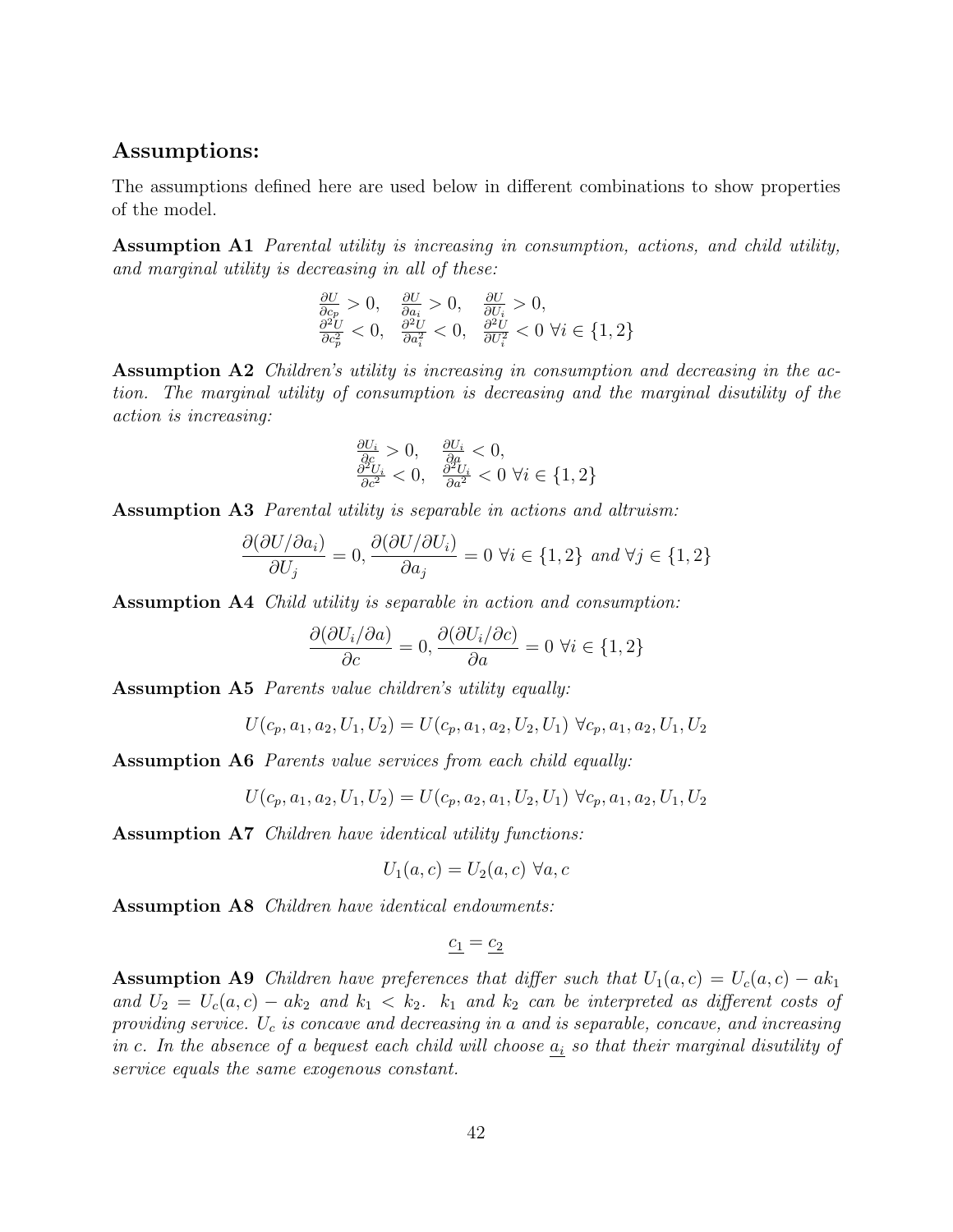### Propositions and Proofs:

All propositions take as given the basic assumptions about monotonicity, concavity, and separability of utility functions (A1–A4).

Proposition 1 Suppose parents don't have favorites (A5,A6) and children have identical utility functions and endowments  $(A7, A8)$ . In the equilibrium allocation,  $a_1 = a_2$  and  $b_1 = b_2.$ 

#### Proof

**Case 1:** Suppose no constraints bind  $(\lambda_1 = \lambda_2 = 0)$ .

The bequest FOC's can be arranged to give:

$$
\frac{\partial U}{\partial U_1} \frac{\partial U_c}{\partial c}(a_1, \underline{c} + b_1) = \frac{\partial U}{\partial U_2} \frac{\partial U_c}{\partial c}(a_2, \underline{c} + b_2)
$$

Similarly, the action FOC's can be arranged to give:

$$
\frac{\frac{\partial U}{\partial a_1}}{\frac{\partial U}{\partial a_2}} = \frac{\frac{\partial U}{\partial U_1}(-\frac{\partial U_c}{\partial a}(a_1, \underline{c} + b_1))}{\frac{\partial U}{\partial U_2}(-\frac{\partial U_c}{\partial a}(a_2, \underline{c} + b_2))}
$$

**Case 1.1:** Suppose  $U_1 = U_2$ .

By the bequest FOC's,  $b_1 = b_2$ , and by the action FOC's we have:

$$
\frac{\frac{\partial U}{\partial a_1}}{\frac{\partial U}{\partial a_2}} = \frac{-\frac{\partial U_c}{\partial a}(a_1, \underline{c} + b_1)}{-\frac{\partial U_c}{\partial a}(a_2, \underline{c} + b_2)}
$$

This can only hold when  $a_1 = a_2$ .

**Case 1.2:** Without loss of generality, suppose  $U_1 > U_2$ . This implies  $\frac{\partial U}{\partial U_1} < \frac{\partial U}{\partial U_2}$  $\frac{\partial U}{\partial U_2}$  which combined with the consumption FOC's yields:

$$
\frac{\partial U_c}{\partial c}(a_1, \underline{c} + b_1) > \frac{\partial U_c}{\partial c}(a_2, \underline{c} + b_2)
$$
  

$$
\underline{c} + b_1 < \underline{c} + b_2
$$
  

$$
b_1 < b_2
$$

If  $a_1 \ge a_2$ , then  $U_1(a_1, \underline{c} + b_1) < U_2(a_2, \underline{c} + b_2)$ . Contradiction. Combining  $\frac{\partial U}{\partial U_1} < \frac{\partial U}{\partial U_2}$  $\frac{\partial U}{\partial U_2}$  with the action FOC's yields:

$$
\frac{\frac{\partial U}{\partial a_1}}{\frac{\partial U}{\partial a_2}} < \frac{-\frac{\partial U_c}{\partial a}(a_1, \underline{c} + b_1)}{-\frac{\partial U_c}{\partial a}(a_2, \underline{c} + b_2)}
$$

This can only hold when  $a_1 > a_2$ , but this would imply  $U_1 < U_2$ . Contradiction.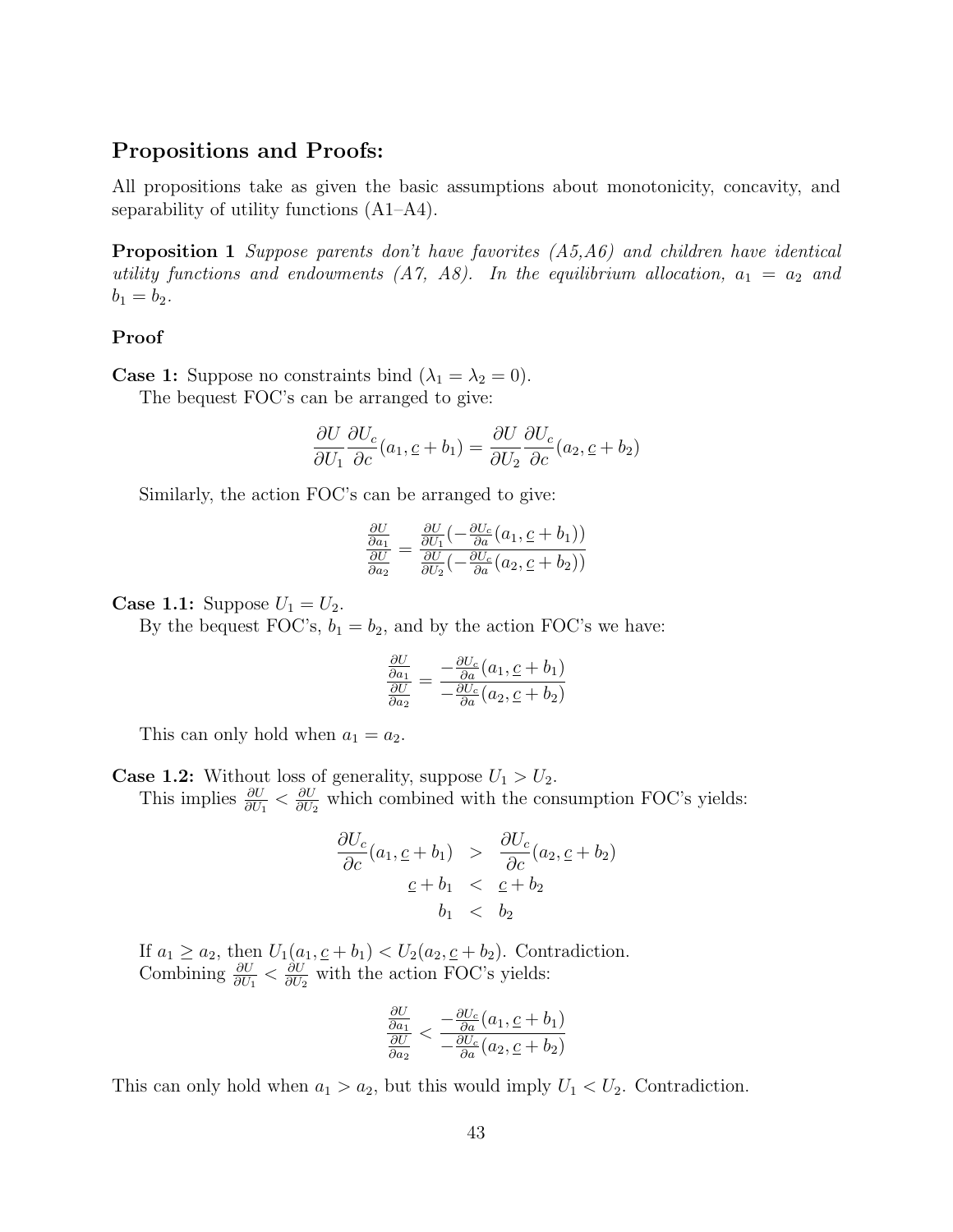Therefore, if no constraints bind (Case 1),  $a_1 = a_2$  and  $b_1 = b_2$ .

**Case 2:** Suppose both constraints bind  $(\lambda_1 > 0, \lambda_2 > 0)$ .

$$
U_c(a_1, \underline{c} + b_1) = U_c(\underline{a}, \underline{c})
$$
  

$$
U_c(a_2, \underline{c} + b_2) = U_c(\underline{a}, \underline{c})
$$
  

$$
U_1 = U_2
$$

This implies EITHER  $a_1 = a_2$  and  $b_1 = b_2$  OR  $a_1 > a_2$  and  $b_1 > b_2$  OR  $a_1 < a_2$  and  $b_1 < b_2$ .

From the bequest FOC's, we know:

$$
\left(\frac{\partial U}{\partial U_1} + \lambda_1\right) \frac{\partial U_c}{\partial c}(a_1, \underline{c} + b_1) = \left(\frac{\partial U}{\partial U_2} + \lambda_2\right) \frac{\partial U_c}{\partial c}(a_2, \underline{c} + b_2)
$$

Without loss of generality, suppose  $b_1 > b_2$  and  $a_1 > a_2$ . This implies  $\frac{\partial U_c}{\partial c}(a_1, \underline{c} + b_1) < \frac{\partial U_c}{\partial c}(a_2, \underline{c} + b_2)$ , and combining this with the above yields:

$$
\frac{\partial U}{\partial U_1} + \lambda_1 > \frac{\partial U}{\partial U_2} + \lambda_2
$$

From the action FOC's, we know:

$$
\frac{\partial U}{\partial a_1} + \left(\frac{\partial U}{\partial U_1} + \lambda_1\right) \frac{\partial U_c}{\partial a}(a_1, \underline{c} + b_1) = \frac{\partial U}{\partial a_2} + \left(\frac{\partial U}{\partial U_2} + \lambda_2\right) \frac{\partial U_c}{\partial a}(a_2, \underline{c} + b_2)
$$

 $a_1 > a_2$  implies  $\frac{\partial U}{\partial a_1} < \frac{\partial U}{\partial a_2}$  $\frac{\partial U}{\partial a_2}$  and combining this with the above yields:

$$
\begin{aligned}\n &\left(\frac{\partial U}{\partial U_1} + \lambda_1\right) \frac{\partial U_c}{\partial a}(a_1, \underline{c} + b_1) &> \left(\frac{\partial U}{\partial U_2} + \lambda_2\right) \frac{\partial U_c}{\partial a}(a_2, \underline{c} + b_2) \\
 &\left(\frac{\partial U}{\partial U_1} + \lambda_1\right) \left(-\frac{\partial U_c}{\partial a}(a_1, \underline{c} + b_1)\right) &< \left(\frac{\partial U}{\partial U_2} + \lambda_2\right) \left(-\frac{\partial U_c}{\partial a}(a_2, \underline{c} + b_2)\right) \\
 &\left(-\frac{\partial U_c}{\partial a}(a_1, \underline{c} + b_1)\right) &< \left(-\frac{\partial U_c}{\partial a}(a_2, \underline{c} + b_2)\right) \\
 &\left(a_1 < a_2\right)\n\end{aligned}
$$

This last step contradicts the above assumption that  $a_1 > a_2$ .

Under these assumptions it is not possible for just one constraint to bind and therefore, when the constraints bind (and when they do not bind),  $a_1 = a_2$  and  $b_1 = b_2$ .

Proposition 2 Suppose parents don't have favorites (A5,A6) and children have identical utility functions (A7), but child one has a higher endowment than child two  $(c_1 > c_2)$ . In the equilibrium allocation, either  $a_1 = a_2$  and  $b_1 < b_2$  OR  $a_1 < a_2$  and  $c_1 + b_1 > c_2 + b_2$ . That is, there is no strong prediction for the correlation of bequest share and services provided among children in a household.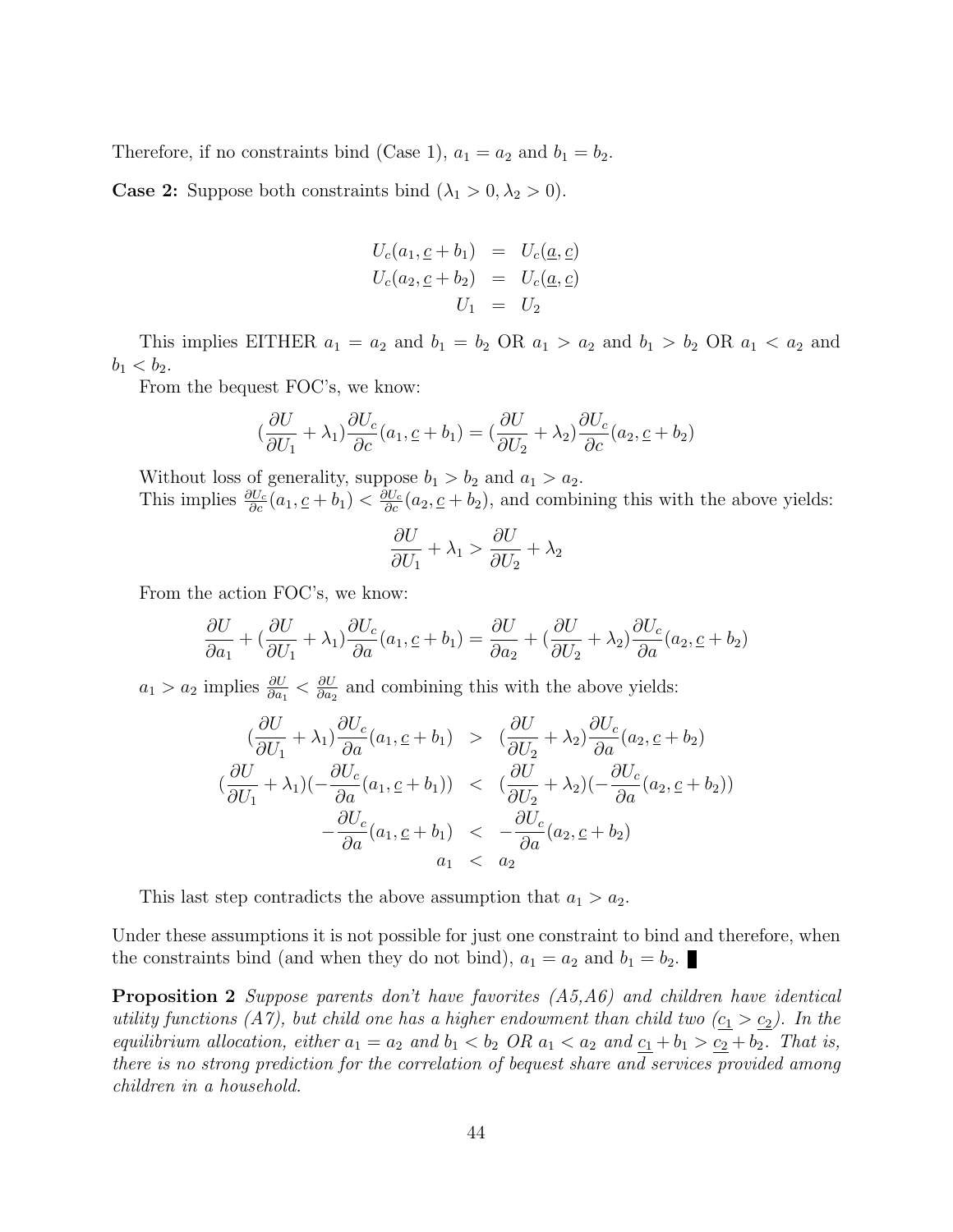#### Proof

**Case 1:** Neither constraint binds  $(\lambda_1 = \lambda_2 = 0)$ .

The bequest and action first order conditions tell us that:

$$
\frac{\partial U}{\partial U_1} \frac{\partial U_c}{\partial c}(a_1, \underline{c_1} + b_1) = \frac{\partial U}{\partial U_2} \frac{\partial U_c}{\partial c}(a_2, \underline{c_2} + b_2)
$$

$$
\frac{\frac{\partial U}{\partial a_1}}{\frac{\partial U}{\partial a_2}} = \frac{\frac{\partial U}{\partial U_1}(-\frac{\partial U_c}{\partial a}(a_1, \underline{c_1} + b_1))}{\frac{\partial U}{\partial U_2}(-\frac{\partial U_c}{\partial a}(a_2, \underline{c_2} + b_2))}
$$

**Case 1.1:** Suppose  $U_1 = U_2$ .

By the bequest FOC's,  $\underline{c_1} + b_1 = \underline{c_2} + b_2$  which implies  $b_1 < b_2$ . Combining with the action FOC's yields:

$$
\frac{\frac{\partial U}{\partial a_1}}{\frac{\partial U}{\partial a_2}} = \frac{-\frac{\partial U_c}{\partial a}(a_1, \underline{c_1} + b_1)}{-\frac{\partial U_c}{\partial a}(a_2, \underline{c_2} + b_2))}
$$

This can only hold if  $a_1 = a_2$ .

**Case 1.2:** Suppose  $U_1 > U_2$ .

This implies:

$$
\frac{\partial U}{\partial U_1} < \frac{\partial U}{\partial U_2}
$$

Combining with the bequest FOC's yields:

$$
\frac{\partial U_c}{\partial c}(a_1, \underline{c_1} + b_1) > \frac{\partial U_c}{\partial c}(a_2, \underline{c_2} + b_2)
$$
  

$$
\underline{c_1} + b_1 < \underline{c_2} + b_2
$$

Combining with the action FOC's yields:

$$
\frac{\frac{\partial U}{\partial a_1}}{\frac{\partial U}{\partial a_2}} < \frac{-\frac{\partial U_c}{\partial a}(a_1, \underline{c_1} + b_1)}{-\frac{\partial U_c}{\partial a}(a_2, \underline{c_2} + b_2)}
$$

This can only hold when  $a_1 \ge a_2$ , but this implies  $U_1 \le U_2$ . Contradiction.

**Case 1.3:** Suppose  $U_1 < U_2$ 

This implies  $\frac{\partial U}{\partial U_1} > \frac{\partial U}{\partial U_2}$  $\frac{\partial U}{\partial U_2}$  and combining this with the bequest FOC's yields:

$$
\frac{\partial U_c}{\partial c}(a_1, \underline{c_1} + b_1) < \frac{\partial U_c}{\partial c}(a_2, \underline{c_2} + b_2) \\
\underline{c_1} + b_1 > \underline{c_2} + b_2
$$

Combinging with the action FOC's yields:

$$
\frac{\frac{\partial U}{\partial a_1}}{\frac{\partial U}{\partial a_2}} > \frac{-\frac{\partial U_c}{\partial a}(a_1, \underline{c_1} + b_1)}{-\frac{\partial U_c}{\partial a}(a_2, \underline{c_2} + b_2)}
$$

This can only hold when  $a_1 \le a_2$ , but this implies  $U_1 \ge U_2$ . Contradiction.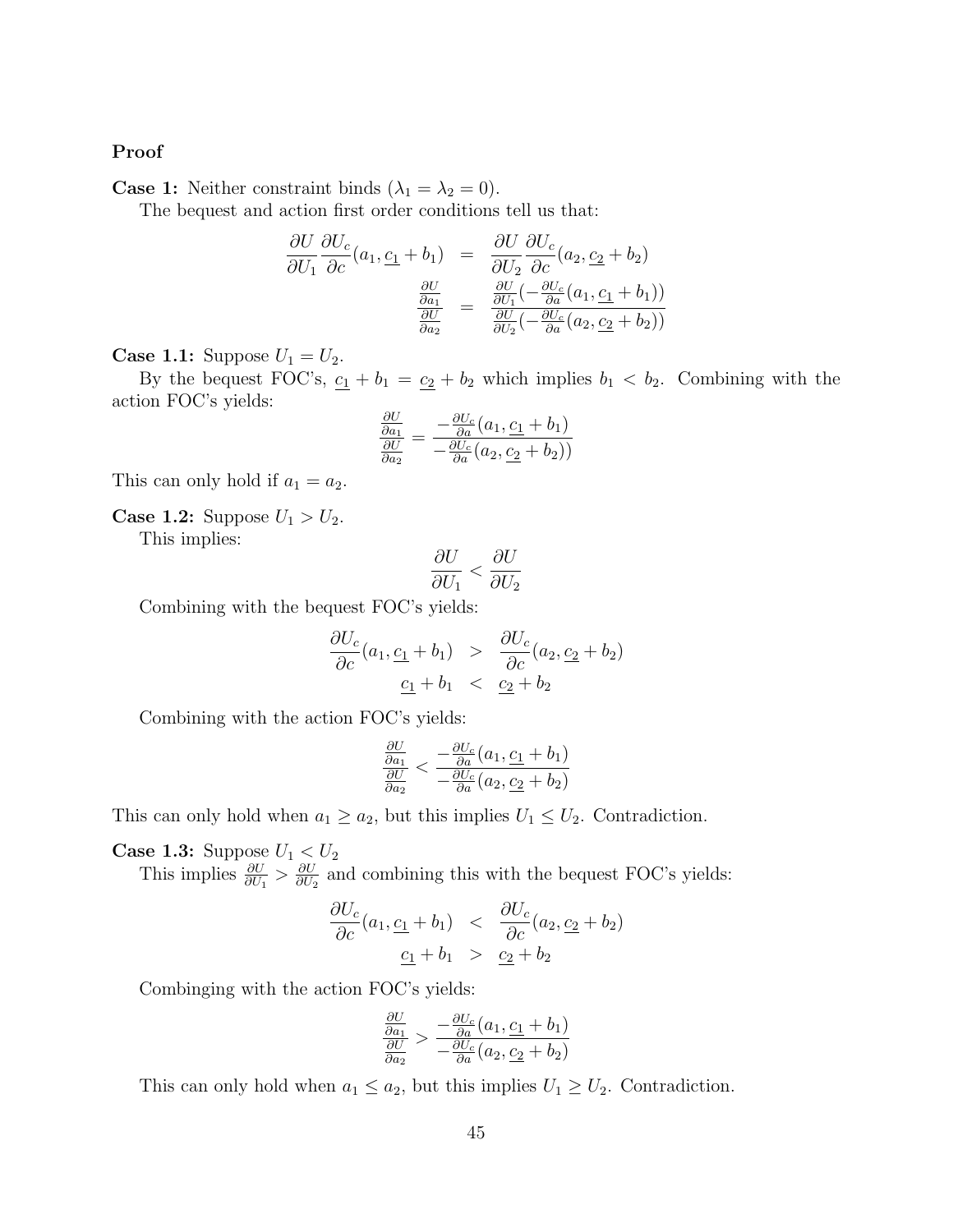Therefore, if neither constraint binds (Case 1), parents equalize child utility and  $b_1 < b_2$ and  $a_1 = a_2$ .

**Case 2:** Both constraints bind  $(\lambda_1 > 0, \lambda_2 > 0)$ 

The consumption and action first order conditions tell us that:

$$
\begin{aligned}\n\left(\frac{\partial U}{\partial U_1} + \lambda_1\right) \frac{\partial U_c}{\partial c}(a_1, \underline{c_1} + b_1) &= \left(\frac{\partial U}{\partial U_2} + \lambda_2\right) \frac{\partial U_c}{\partial c}(a_2, \underline{c_2} + b_2) \\
\frac{\frac{\partial U}{\partial a_1}}{\frac{\partial U}{\partial a_2}} &= \frac{\left(\frac{\partial U}{\partial U_1} + \lambda_1\right)\left(-\frac{\partial U_c}{\partial a}(a_1, \underline{c_1} + b_1)\right)}{\left(\frac{\partial U}{\partial U_2} + \lambda_2\right)\left(-\frac{\partial U_c}{\partial a}(a_2, \underline{c_2} + b_2)\right)}\n\end{aligned}
$$

Because both constraints bind and child one has a better outside option, this child will get higher utility in equilibrium:

$$
U_c(a_1, \underline{c_1} + b_1) > U_c(a_2, \underline{c_2} + b_2)
$$

This implies  $a_1 < a_2$  or  $\underline{c_1} + b_1 > \underline{c_2} + b_2$  or both. I now show that either condition implies the other so both must be true.

First suppose  $a_1 < a_2$ . This implies  $\frac{\partial U}{\partial a_1} > \frac{\partial U}{\partial a_2}$  $\frac{\partial U}{\partial a_2}$  and  $-\frac{\partial U_c}{\partial a}(a_1, \underline{c_1} + b_1) > -\frac{\partial U_c}{\partial a}(a_2, \underline{c_2} + b_2).$ Combining these two facts with the action FOC's yields:

$$
\frac{\partial U}{\partial U_1} + \lambda_1 > \frac{\partial U}{\partial U_2} + \lambda_2
$$

Combining this with the bequest FOC's yields:

$$
\frac{\partial U_c}{\partial c}(a_1, \underline{c_1} + b_1) < \frac{\partial U_c}{\partial c}(a_2, \underline{c_2} + b_2)
$$

which implies  $c_1 + b_1 > c_2 + b_2$ .

Now instead, suppose that  $\underline{c_1} + b_1 > \underline{c_2} + b_2$ . This implies:

$$
\frac{\partial U_c}{\partial c}(a_1, \underline{c_1} + b_1) < \frac{\partial U_c}{\partial c}(a_2, \underline{c_2} + b_2)
$$

Combining this with the bequest FOC's yields:

$$
\frac{\partial U}{\partial U_1} + \lambda_1 > \frac{\partial U}{\partial U_2} + \lambda_2
$$

Combining this with the action FOC's yields:

$$
\frac{\frac{\partial U}{\partial a_1}}{\frac{\partial U}{\partial a_2}} > \frac{-\frac{\partial U_c}{\partial a}(a_1, \underline{c_1} + b_1)}{-\frac{\partial U_c}{\partial a}(a_2, \underline{c_2} + b_2)}
$$

This can only hold when  $a_1 < a_2$ .

So, if both constraints bind (Case 2), then  $a_1 < a_2$  and  $\underline{c_1} + b_1 > \underline{c_2} + b_2$ . Note that in this case there is no firm prediction about which child will get a larger share of the bequest.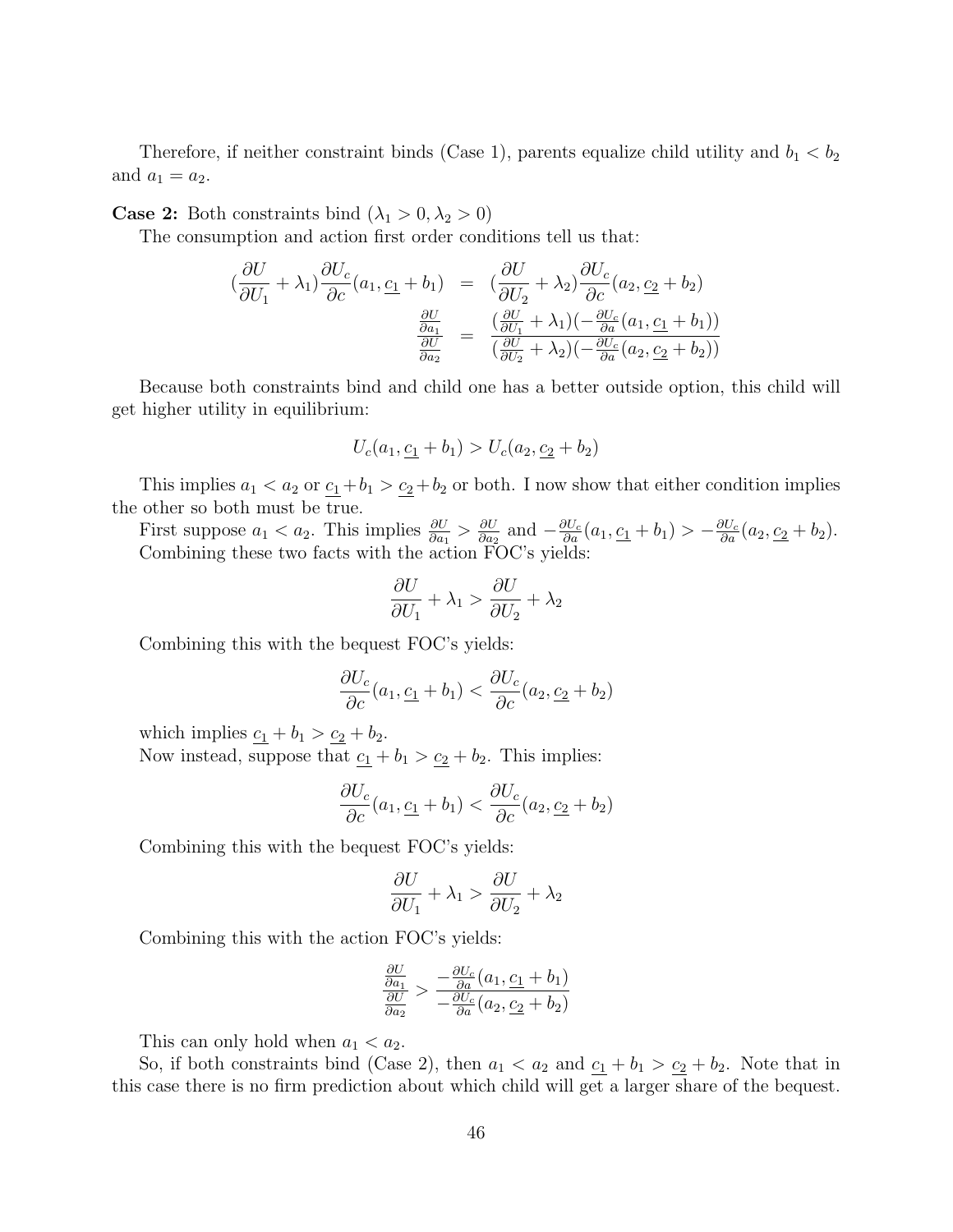**Case 3:** Constraint for child one binds and constraint for child two does not  $(\lambda_1 > 0, \lambda_2 = 0)$ .

There is no immediate prediction for which child has higher utility, so I proceed case by case.

**Case 3.1** Suppose  $U_1 \leq U_2$ . This implies  $\frac{\partial U}{\partial U_1} \geq \frac{\partial U}{\partial U_2}$  $\frac{\partial U}{\partial U_2}$  which in turn implies  $\frac{\partial U}{\partial U_1} + \lambda_1 \geq \frac{\partial U}{\partial U_2}$  $\frac{\partial U}{\partial U_2}$ . Combining this with the bequest FOC's yields:

$$
\frac{\partial U_c}{\partial c}(a_1, \underline{c_1} + b_1) < \frac{\partial U_c}{\partial c}(a_1, \underline{c_1} + b_1) \\
\underline{c_1} + b_1 > \underline{c_2} + b_2
$$

Combining with the action FOC's yields:

$$
\frac{\frac{\partial U}{\partial a_1}}{\frac{\partial U}{\partial a_2}} > \frac{-\frac{\partial U_c}{\partial a}(a_1, \underline{c_1} + b_1)}{-\frac{\partial U_c}{\partial a}(a_2, \underline{c_2} + b_2)}
$$

This can only hold when  $a_1 < a_2$ , but combining this with  $c_1 + b_1 > c_2 + b_2$  implies  $U_1(a_1, \underline{c_1} + b_1) > U_2(a_2, \underline{c_2} + b_2)$ . Contradiction.

**Case 3.2:** Suppose  $U_1 > U_2$ .

There is no immediate prediction for the relation of  $\frac{\partial U}{\partial U_1} + \lambda_1$  and  $\frac{\partial U}{\partial U_2}$  so again, I proceed case by case.

**Case 3.2.1:** Suppose  $\frac{\partial U}{\partial U_1} + \lambda_1 \leq \frac{\partial U}{\partial U_2}$  $\frac{\partial U}{\partial U_2}$ . By the bequest FOC's, this implies:

$$
\frac{\partial U_c}{\partial c}(a_1, \underline{c_1} + b_1) \geq \frac{\partial U_c}{\partial c}(a_2, \underline{c_2} + b_2)
$$
  

$$
\underline{c_1} + b_1 \leq \underline{c_2} + b_2
$$

By the action FOC's, we have:

$$
\frac{\frac{\partial U}{\partial a_1}}{\frac{\partial U}{\partial a_2}} \le \frac{-\frac{\partial U_c}{\partial a}(a_1, \underline{c_1} + b_1)}{-\frac{\partial U_c}{\partial a}(a_2, \underline{c_2} + b_2)}
$$

This can only be true if  $a_1 \ge a_2$ , but combining with  $\underline{c_1} + b_1 \le \underline{c_2} + b_2$  implies  $U_c(a_1, \underline{c_1} + b_2)$  $b_1$ )  $\leq U_c(a_2, c_2 + b_2)$  which contradicts the supposition of Case 3.2.

**Case 3.2.2:** Suppose  $\frac{\partial U}{\partial U_1} + \lambda_1 > \frac{\partial U}{\partial U_2}$  $\frac{\partial U}{\partial U_2}$ . By the bequest FOC's, this implies:

$$
\frac{\partial U_c}{\partial c}(a_1, \underline{c_1} + b_1) < \frac{\partial U_c}{\partial c}(a_2, \underline{c_2} + b_2) \\
\underline{c_1} + b_1 > \underline{c_2} + b_2
$$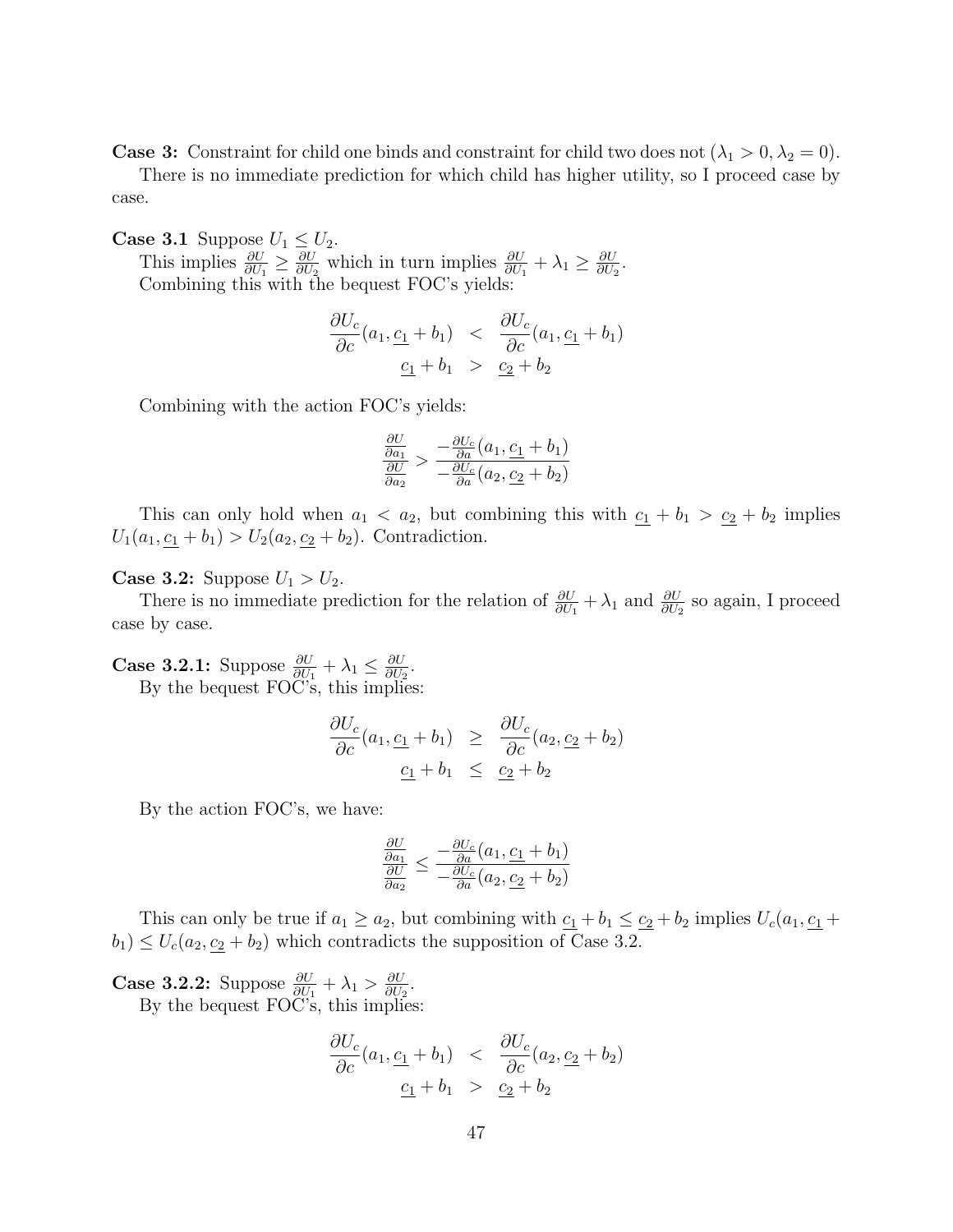By the action FOC's, we have:

$$
\frac{\frac{\partial U}{\partial a_1}}{\frac{\partial U}{\partial a_2}} > \frac{-\frac{\partial U_c}{\partial a}(a_1, \underline{c_1} + b_1)}{-\frac{\partial U_c}{\partial a}(a_2, \underline{c_2} + b_2)}
$$

This can only be true if  $a_1 < a_2$ , and this is perfectly consistent with the supposition (Case 3.2) that the wealthier child achieves higher utility.

Therefore, when the constraint for child one binds and the one for child two does not (Case 3), we have  $\underline{c_1} + b_1 > \underline{c_2} + b_2$  and  $a_1 < a_2$ .

**Case 4:** Constraint for child one does not bind and constraint for child two does  $(\lambda_1 =$  $0, \lambda_2 > 0$ ).

These constraints imply that  $U_1 > U_2$  which in turn implies that  $\frac{\partial U}{\partial U_1} < \frac{\partial U}{\partial U_2}$  $\frac{\partial U}{\partial U_2}$  and thus ∂U  $\frac{\partial U}{\partial U_1} \leq \frac{\partial U}{\partial U_2}$  $\frac{\partial U}{\partial U_2} + \lambda_2$ 

Combining with the bequest FOC's yields:

$$
\frac{\partial U_c}{\partial c}(a_1, \underline{c_1} + b_1) > \frac{\partial U_c}{\partial c}(a_1, \underline{c_1} + b_1)
$$
  

$$
\underline{c_1} + b_1 < \underline{c_2} + b_2
$$

Combining with the action FOC's yields:

$$
\frac{\frac{\partial U}{\partial a_1}}{\frac{\partial U}{\partial a_2}} < \frac{-\frac{\partial U_c}{\partial a}(a_1, \underline{c_1} + b_1)}{-\frac{\partial U_c}{\partial a}(a_2, \underline{c_2} + b_2)}
$$

This can only hold when  $a_1 > a_2$ , but combining this with  $c_1 + b_1 < c_2 + b_2$  implies  $U_1(a_1, \underline{c_1} + b_1) < U_2(a_2, \underline{c_2} + b_2)$ . Contradiction.

Therefore, there is no strong prediction for the correlation of bequest share and services provided among children in a household.

**Lemma 1** Suppose child one faces a lower cost of providing service  $(A9)$ . In the absence of any bequest, the child who is better off is determined by the functional form of  $U_c$ , the difference in costs for the two children and the exogenous disutility of service.

**Proof** Suppose  $U_c(a, c) = -a^2$ . Let the exogenous marginal disutility of action be m.

$$
U_1(\underline{a_1}) = -\underline{a_1}^2 - \underline{a_1}k_1
$$

$$
-\frac{\partial U_1}{\partial a} = 2\underline{a_1} + k_1
$$

$$
2\underline{a_1} + k_1 = m
$$

$$
\underline{a_1} = \frac{1}{2}(m - k_1)
$$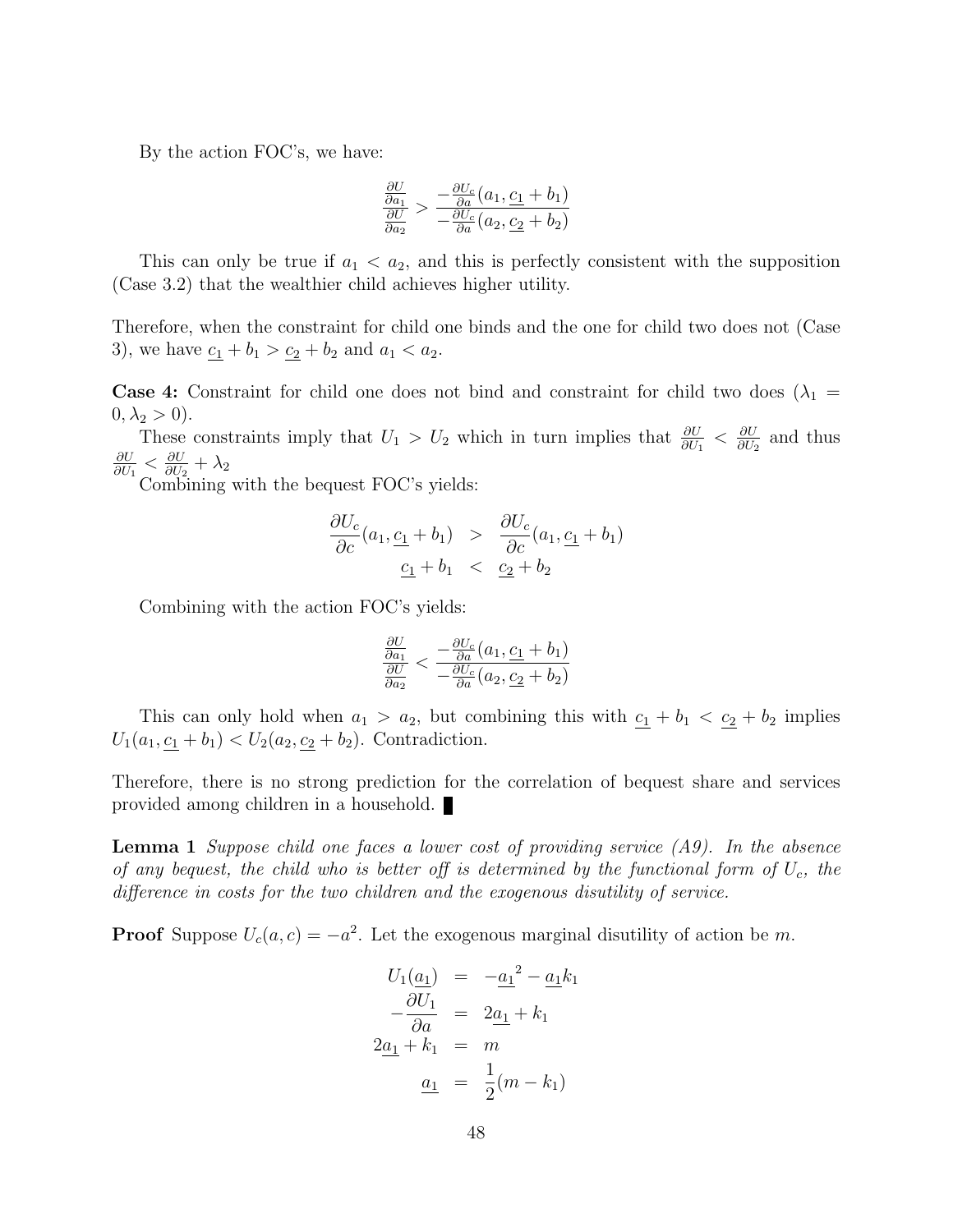$a_2$  can be written as a function of  $a_1$ :

$$
-\frac{\partial U_1}{\partial a} = -\frac{\partial U_2}{\partial a}
$$
  
2a<sub>1</sub> + k<sub>1</sub> = 2a<sub>2</sub> + k<sub>2</sub>  
a<sub>2</sub> = a<sub>1</sub> - 1<sub>2</sub>(k<sub>2</sub> - k<sub>1</sub>)

The utility that child 2 receives can thus also be written as a function of  $a_1$ :

$$
U_2(\underline{a_2}) = -\underline{a_2}^2 - k_2
$$
  
=  $-(\underline{a_1} - \frac{1}{2}(k_2 - k_1))^2 - k_2$   
=  $-(\underline{a_1}^2 - (k_2 - k_1)\underline{a_1} + \frac{1}{4}(k_2 - k_1)^2) - k_2$   
=  $-\underline{a_1}^2 + (k_2 - k_1)\underline{a_1} - \frac{1}{4}(k_2 - k_1)^2 - k_2$ 

We can now write an expression for  $U_2 - U_1$  in terms of exogenous variables:

$$
U_2(\underline{a_2}) - U_1(\underline{a_1}) = (k_2 - k_1)\underline{a_1} - \frac{1}{4}(k_2 - k_1)^2 - (k_2 - k_1)
$$
  
=  $(k_2 - k_1)(\underline{a_1} - \frac{1}{4}(k_2 - k_1) - 1)$   
=  $(k_2 - k_1)(\frac{1}{2}(m - k_1) - \frac{1}{4}(k_2 - k_1) - 1)$ 

If the difference in costs is very small relative to  $m - k_1$ , then  $U_2 > U_1$ . If the difference in costs is large relative to the size of  $m - k_1$ , then the second term will be negative and  $U_1 > U_2$ . If the difference in costs is exactly equal to  $2(m - k_1) - 4$  then  $U_1 = U_2$ .

Proposition 3 Suppose parents don't have favorites  $(A5, A6)$  and children have identical endowments  $(AB)$ , but child one faces a lower cost of performing the action  $(AB)$ . The correlation of actions and bequests in the equilibrium allocation is determined by functional forms.

#### Proof

First note that by Lemma 1 the child who is better off in equilibrium is determined by functional forms and thus we must consider all possibilities.

**Case 1:** Neither constraint binds  $(\lambda_1 = \lambda_2 = 0)$ .

**Case 1.1:** Suppose  $U_1 = U_2$ .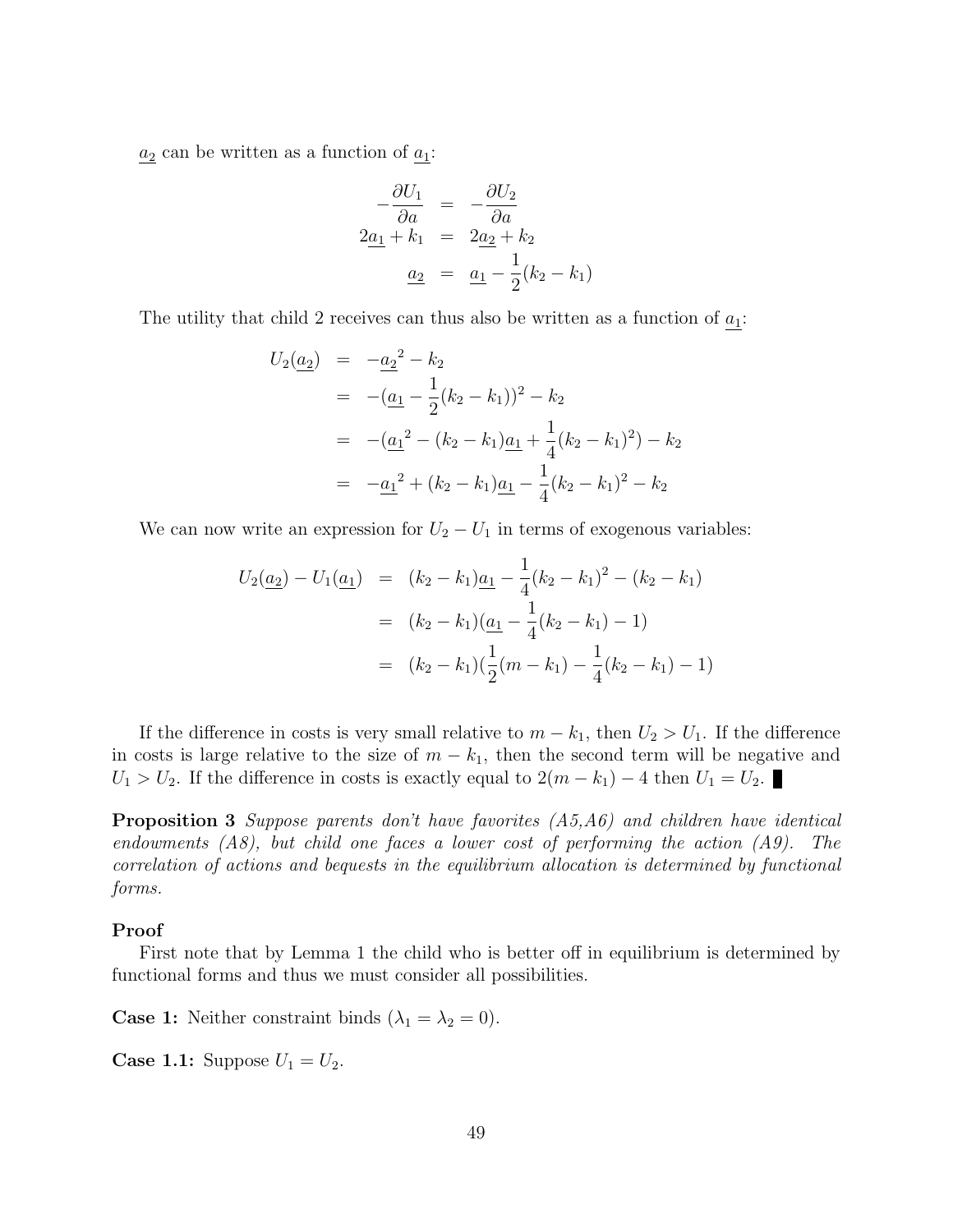By the bequest FOC's:

$$
\frac{\partial U_1}{\partial c}(a_1, \underline{c} + b_1) = \frac{\partial U_2}{\partial c}(a_2, \underline{c} + b_2)
$$
  

$$
\underline{c} + b_1 = \underline{c} + b_2
$$
  

$$
b_1 = b_2
$$

By the action FOC's:

$$
\frac{\frac{\partial U}{\partial a_1}}{\frac{\partial U}{\partial a_2}} = \frac{-\frac{\partial U_1}{\partial a}(a_1, \underline{c} + b_1)}{-\frac{\partial U_2}{\partial a}(a_2, \underline{c} + b_2)}
$$

This can only hold when  $a_1 > a_2$ .

**Case 1.2:** Suppose  $U_1 > U_2$ . This implies  $\frac{\partial U}{\partial U_1} < \frac{\partial U}{\partial U_2}$  $\frac{\partial U}{\partial U_2}$  and combining this with the bequest FOC's yields:

$$
\frac{\partial U_1}{\partial c}(a_1, \underline{c} + b_1) > \frac{\partial U_2}{\partial c}(a_2, \underline{c} + b_2)
$$
  

$$
\underline{c} + b_1 < \underline{c} + b_2
$$
  

$$
b_1 < b_2
$$

By the action FOC's:

$$
\frac{\frac{\partial U}{\partial a_1}}{\frac{\partial U}{\partial a_2}} < \frac{-\frac{\partial U_1}{\partial a}(a_1, \underline{c} + b_1)}{-\frac{\partial U_2}{\partial a}(a_2, \underline{c} + b_2)}
$$

This can only hold when  $a_1 > a_2$ .

**Case 1.3:** Suppose  $U_1 < U_2$ . This implies  $\frac{\partial U}{\partial U_1} > \frac{\partial U}{\partial U_2}$  $\frac{\partial U}{\partial U_2}$  and combining this with the bequest FOC's yields:

$$
\frac{\partial U_1}{\partial c}(a_1, \underline{c} + b_1) < \frac{\partial U_2}{\partial c}(a_2, \underline{c} + b_2) \\
\underline{c} + b_1 > \underline{c} + b_2 \\
b_1 > b_2
$$

Because  $U_1 < U_2$ , it must be true that  $a_1 > a_2$ . The action FOC's impose no further inequality restrictions on the equilibrium allocation.

So, when no constraints bind,  $a_1 > a_2$  and there is no firm prediction about which child will receive a larger bequest.

**Case 2:** Suppose both constraints bind  $(\lambda_1 > 0, \lambda_2 > 0)$ .

The bequest FOC's yield:

$$
\left(\frac{\partial U}{\partial U_1} + \lambda_1\right) \frac{\partial U_1}{\partial c}(a_1, \underline{c} + b_1) = \left(\frac{\partial U}{\partial U_2} + \lambda_2\right) \frac{\partial U_2}{\partial c}(a_2, \underline{c} + b_2)
$$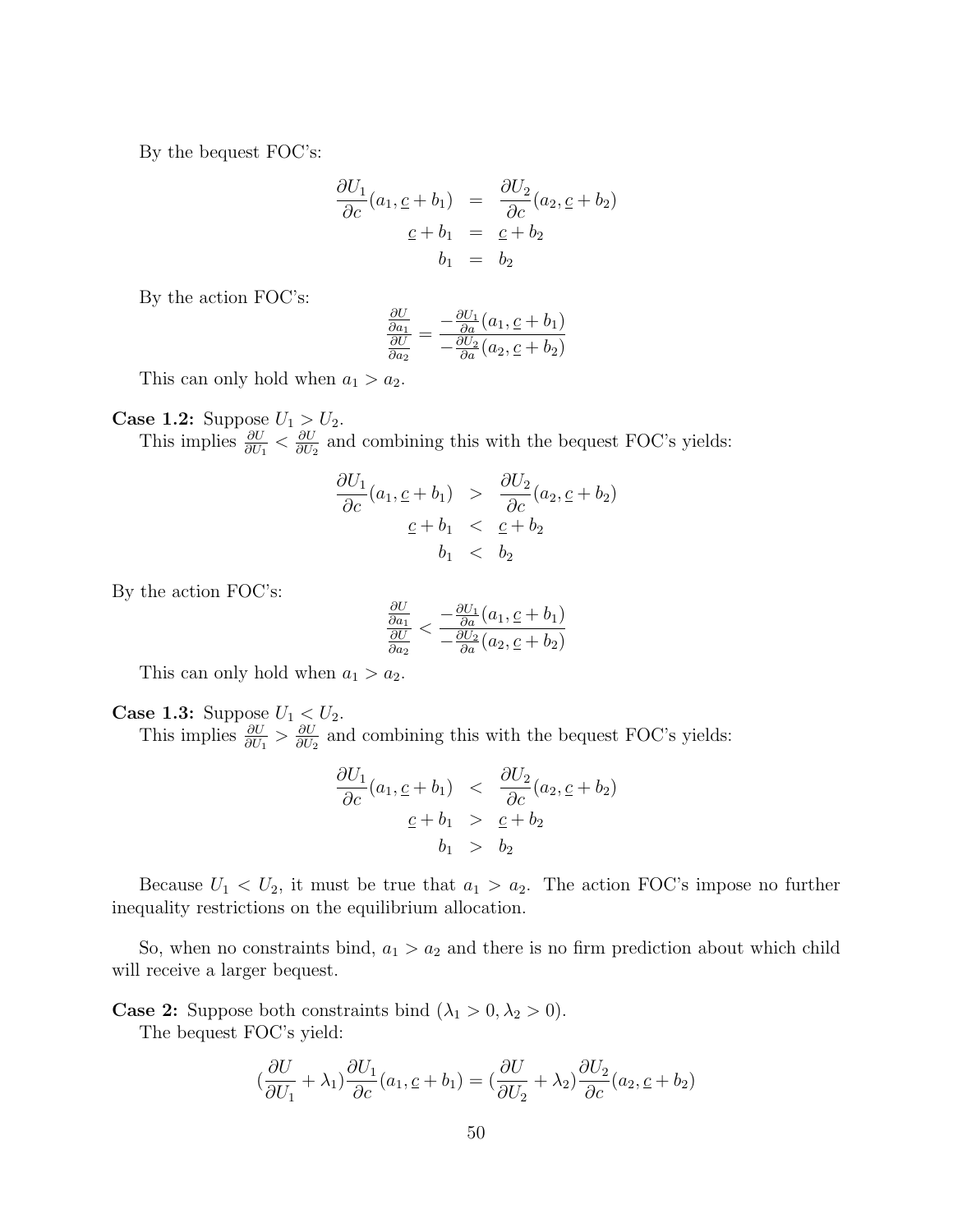The action FOC's yield:

$$
\frac{\frac{\partial U}{\partial a_1}}{\frac{\partial U}{\partial a_2}} = \frac{\left(\frac{\partial U}{\partial U_1} + \lambda_1\right)\left(-\frac{\partial U_1}{\partial a}\left(a_1, \underline{c} + b_1\right)\right)}{\left(\frac{\partial U}{\partial U_2} + \lambda_2\right)\left(-\frac{\partial U_2}{\partial a}\left(a_2, \underline{c} + b_2\right)\right)}
$$

**Case 2.1:** Suppose  $b_1 \leq b_2$ .

This implies  $\frac{\partial U_1}{\partial c}(a_1, \underline{c} + b_1) \geq \frac{\partial U_2}{\partial c}(a_2, \underline{c} + b_2)$  which when combined with the bequest FOC's yields:

$$
\frac{\partial U}{\partial U_1} + \lambda_1 \le \frac{\partial U}{\partial U_2} + \lambda_2
$$

Combining this with the action FOC's yields:

$$
\frac{\frac{\partial U}{\partial a_1}}{\frac{\partial U}{\partial a_2}} \le \frac{-\frac{\partial U_1}{\partial a}(a_1, \underline{c} + b_1)}{-\frac{\partial U_2}{\partial a}(a_2, \underline{c} + b_2)}
$$

This can only hold when  $a_1 > a_2$ .

**Case 2.2:** Suppose  $b_1 > b_2$ .

Combining with the bequest FOC's yields:

$$
\frac{\partial U}{\partial U_1} + \lambda_1 > \frac{\partial U}{\partial U_2} + \lambda_2
$$

Combining this with the action FOC's yields:

$$
\frac{\frac{\partial U}{\partial a_1}}{\frac{\partial U}{\partial a_2}} > \frac{-\frac{\partial U_1}{\partial a}(a_1, \underline{c} + b_1)}{-\frac{\partial U_2}{\partial a}(a_2, \underline{c} + b_2)}
$$

This inequality makes no strong prediction about the relationship between  $a_1$  and  $a_2$ .

**Case 3:** Suppose child one's constraint binds and child two's does not  $(\lambda_1 > 0, \lambda_2 = 0)$ 

#### **Case 3.1:** Suppose  $b_1 \leq b_2$ .

Combining with the bequest FOC's yields  $\frac{\partial U}{\partial U_1} + \lambda_1 \leq \frac{\partial U}{\partial U_2}$  $\frac{\partial U}{\partial U_2}$  and combining this with the action FOC's yields:

$$
\frac{\frac{\partial U}{\partial a_1}}{\frac{\partial U}{\partial a_2}} \le \frac{-\frac{\partial U_1}{\partial a}(a_1, \underline{c} + b_1)}{-\frac{\partial U_2}{\partial a}(a_2, \underline{c} + b_2)}
$$

This can only hold when  $a_1 > a_2$ .

**Case 3.2:** Suppose  $b_1 > b_2$ .

Combining with the bequest FOC's yields  $\frac{\partial U}{\partial U_1} + \lambda_1 \leq \frac{\partial U}{\partial U_2}$  $\frac{\partial U}{\partial U_2}$ , but combining this with the action FOC's yields no prediction about the relationshp between  $a_1$  and  $a_2$ .

**Case 4:** Suppose child one's constraint does not bind and child two's does  $(\lambda_1 = 0, \lambda_2 > 0)$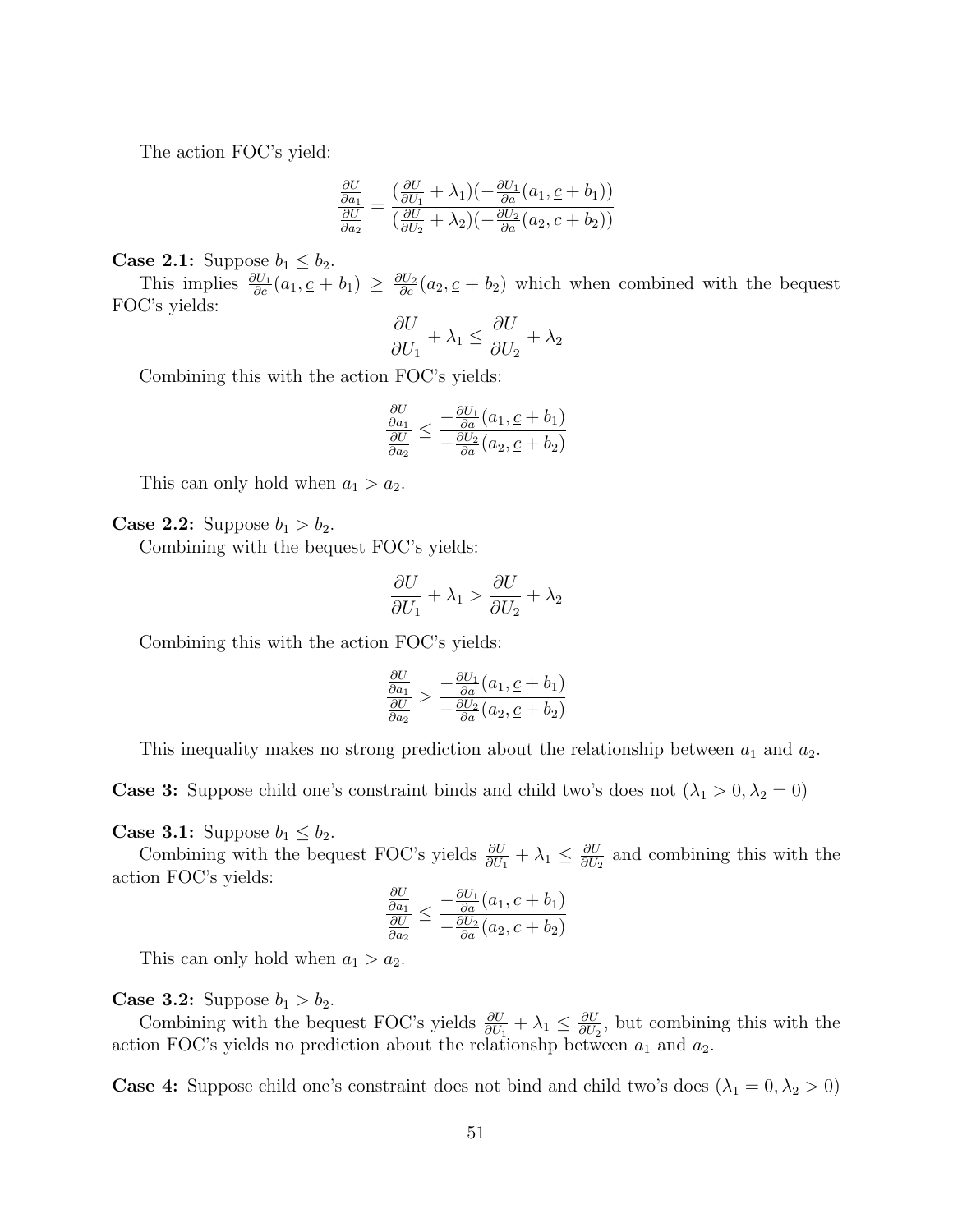**Case 4.1:** Suppose  $b_1 \leq b_2$  Combining with the bequest FOC's yields  $\frac{\partial U}{\partial U_1} \leq \frac{\partial U}{\partial U_2}$  $\frac{\partial U}{\partial U_2} + \lambda_2$  and combining this with the action FOC's yields:

$$
\frac{\frac{\partial U}{\partial a_1}}{\frac{\partial U}{\partial a_2}} \leq \frac{-\frac{\partial U_1}{\partial a}(a_1, \underline{c} + b_1)}{-\frac{\partial U_2}{\partial a}(a_2, \underline{c} + b_2)}
$$

This can only hold when  $a_1 > a_2$ .

**Case 4.2:** Suppose  $b_1 > b_2$  Combining with the bequest FOC's yields  $\frac{\partial U}{\partial U_1} > \frac{\partial U}{\partial U_2}$  $\frac{\partial U}{\partial U_2} + \lambda_2$  which implies  $\frac{\partial U}{\partial U_1} > \frac{\partial U}{\partial U_2}$  $\frac{\partial U}{\partial U_2}$  which implies  $U_1 < U_2$ . This can only hold when  $a_1 > a_2$ .

Thus, the only prediction we have is that when the constraint for the child one (who experiences a lower cost of service) does not bind, child one will perform more service. There is no prediction for the correlation of bequests and service in the household in any case.

**Proposition 4** Suppose children are identical  $(A7, A8)$  and parents don't care who provides service  $(A6)$ , but parents care more about the utility of child one than child two:

$$
\frac{\partial U}{\partial U_1}(c, a_1, a_2, U_c, U_c) > \frac{\partial U}{\partial U_2}(c, a_1, a_2, U_c, U_c) \ \forall c, a_1, a_2, U_c
$$

In the equilibrium allocation,  $a_1 = a_2$  and  $b_1 = b_2$  OR  $a_1 < a_2$  and  $b_1 > b_2$ . That is, action and bequest are negatively correlated.

#### Proof

**Case 1:** Neither constraint binds  $(\lambda_1 = \lambda_2 = 0)$ . Suppose  $U_1 \leq U_2$ . This implies  $\frac{\partial U}{\partial U_1} > \frac{\partial U}{\partial U_2}$  $\frac{\partial U}{\partial U_2}$  and substituting into the bequest FOC's yields:

$$
\frac{\partial U_c}{\partial c}(a_1, \underline{c} + b_1) < \frac{\partial U_c}{\partial c}(a_2, \underline{c} + b_2) \\
\underline{c} + b_1 > \underline{c} + b_2 \\
b_1 > b_2
$$

Because  $U_1 \leq U_2$ , we have  $a_1 > a_2$ . Combining  $\frac{\partial U}{\partial U_1} > \frac{\partial U}{\partial U_2}$  $\frac{\partial U}{\partial U_2}$  with the action FOC's yields:

$$
\frac{\frac{\partial U}{\partial a_1}}{\frac{\partial U}{\partial a_2}} > \frac{-\frac{\partial U_c}{\partial a}(a_1, \underline{c} + b_1)}{-\frac{\partial U_c}{\partial a}(a_2, \underline{c} + b_2)}
$$

This can only hold when  $a_1 < a_2$ , so we have a contradiction and it must be true that  $U_1 > U_2$ . This implies  $a_1 < a_2$  or  $b_1 > b_2$  or both.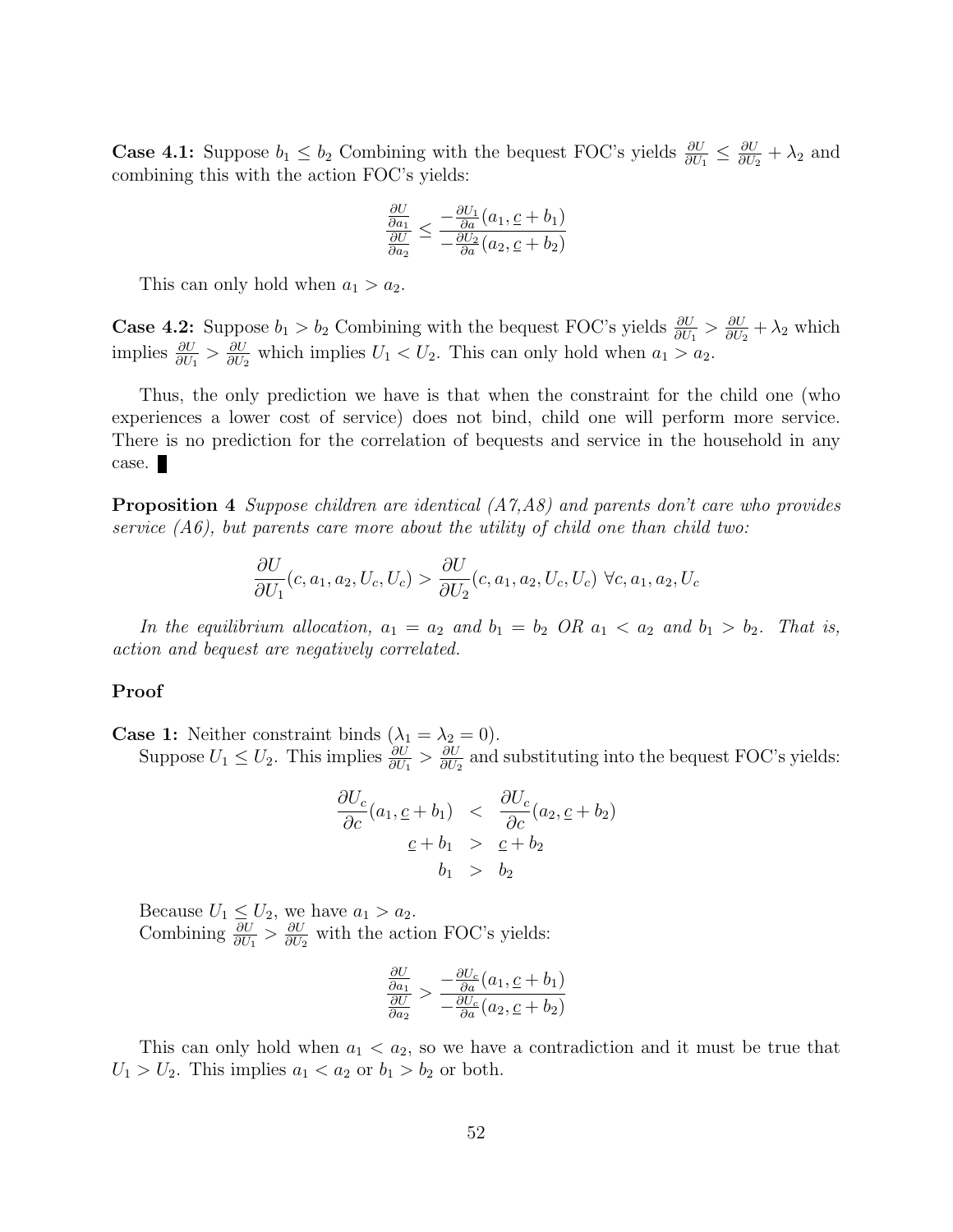Suppose  $a_1 < a_2$ . This implies the following two inequalities:

$$
\frac{\partial U}{\partial a_1} > \frac{\partial U}{\partial a_2}
$$

$$
-\frac{\partial U_c}{\partial a}(a_1, \underline{c} + b_1) < -\frac{\partial U_c}{\partial a}(a_2, \underline{c} + b_2)
$$

Combining these with the action FOC's implies  $\frac{\partial U}{\partial U_1} > \frac{\partial U}{\partial U_2}$  $\frac{\partial U}{\partial U_2}$ . Combining this with the bequest FOC's yields:

$$
\frac{\partial U_c}{\partial c}(a_1, \underline{c} + b_1) < \frac{\partial U_c}{\partial c}(a_2, \underline{c} + b_2) \\
\underline{c} + b_1 > \underline{c} + b_2 \\
b_1 > b_2
$$

This logic works in reverse as well, so when the constraints don't bind,  $a_1 < a_2$  and  $b_1 > b_2$ .

**Case 2:** Both constraints bind  $(\lambda_1 > 0, \lambda_2 > 0)$ . In this case,  $U_1 = U_2$  so  $\frac{\partial U}{\partial U_1} > \frac{\partial U}{\partial U_2}$  $\frac{\partial U}{\partial U_2}$ .

**Case 2.1:** Suppose  $a_1 < a_2$  and  $b_1 < b_2$ . This implies  $\frac{\partial U_c}{\partial c}(a_1, \underline{c} + b_1) > \frac{\partial U_c}{\partial c}(a_2, \underline{c} + b_2).$ 

Substituting into the bequest FOC's implies  $\frac{\partial U}{\partial U_1} + \lambda_1 < \frac{\partial U}{\partial U_2}$  $\frac{\partial U}{\partial U_2} + \lambda_2$ , but substituting into the action FOC's implies  $\frac{\partial U}{\partial U_1} + \lambda_1 > \frac{\partial U}{\partial U_2}$  $\frac{\partial U}{\partial U_2} + \lambda_2$ , so we have a contradiction.

**Case 2.2:** Suppose  $a_1 > a_2$  and  $b_1 > b_2$ .

Exactly the logic used in Case 2.1 can be applied here also leading to a contradiction.

Thus, when both constraints bind,  $a_1 = a_2$  and  $b_1 = b_2$ .

Case 3: Suppose the constraint on the favored child does not bind but the other constraint does  $(\lambda_1 = 0, \lambda_2 > 0)$ .

This implies  $U_1 > U_2$  which implies  $a_1 < a_2$  or  $b_1 > b_2$  or both. Suppose  $a_1 < a_2$ . This implies the following two inequalities:

$$
\frac{\partial U}{\partial a_1} > \frac{\partial U}{\partial a_2}
$$

$$
-\frac{\partial U_c}{\partial a}(a_1, \underline{c} + b_1) < -\frac{\partial U_c}{\partial a}(a_2, \underline{c} + b_2)
$$

Combining these with the action FOC's implies  $\frac{\partial U}{\partial U_1} > \frac{\partial U}{\partial U_2}$  $\frac{\partial U}{\partial U_2} + \lambda_2.$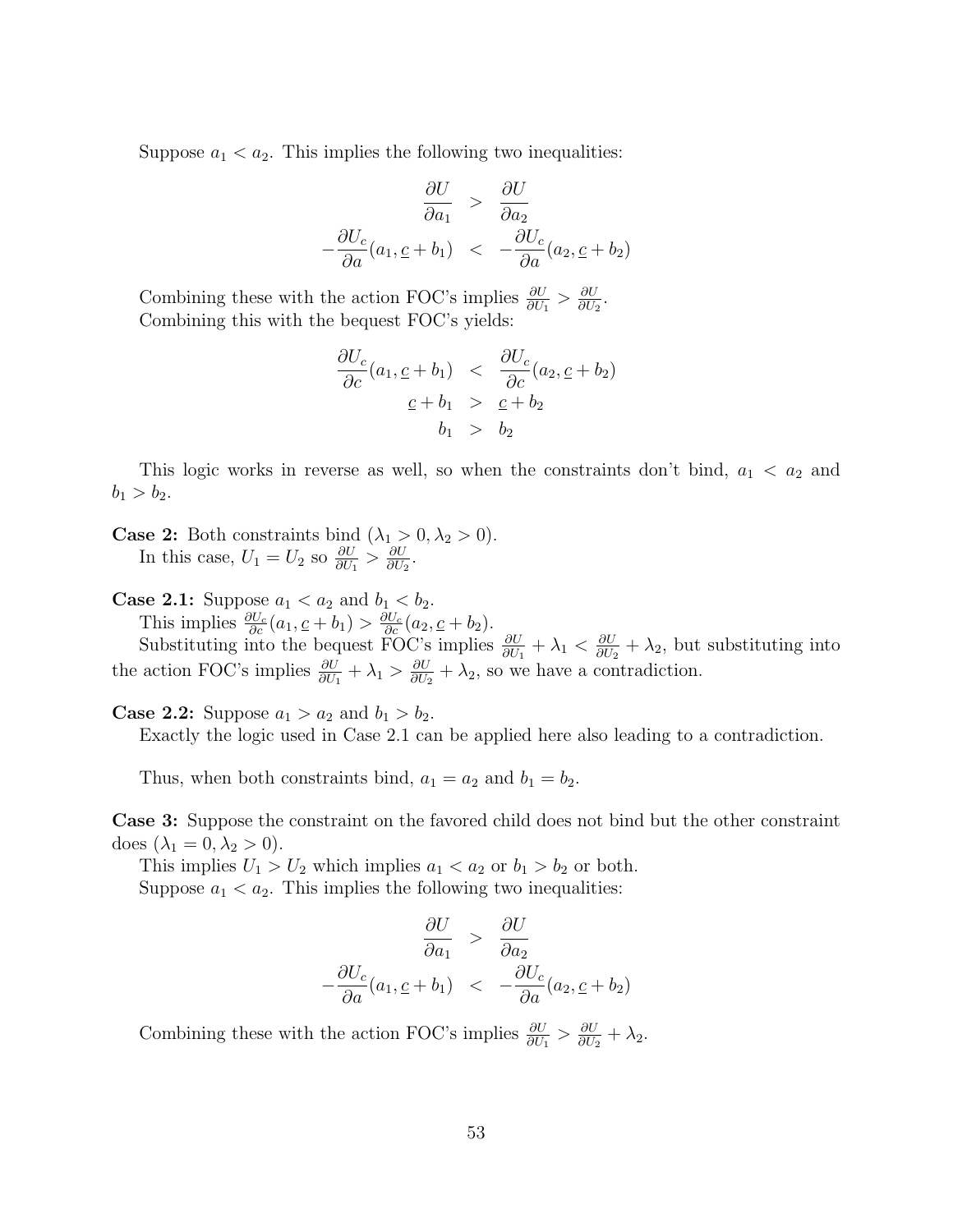Combining this with the bequest FOC's yields:

$$
\frac{\partial U_c}{\partial c}(a_1, \underline{c} + b_1) < \frac{\partial U_c}{\partial c}(a_2, \underline{c} + b_2) \\
\underline{c} + b_1 > \underline{c} + b_2 \\
b_1 > b_2
$$

This logic works in reverse as well, so when only the constraint on child two binds, we have  $a_1 < a_2$  and  $b_1 > b_2$ .

Case 4: Suppose the constraint on the favored child binds but the other constraint does not  $(\lambda_1 > 0, \lambda_2 = 0)$ .

This implies  $U_1 < U_2$  and thus  $\frac{\partial U}{\partial U_1} + \lambda_1 > \frac{\partial U}{\partial U_2}$  $\frac{\partial U}{\partial U_2}$ . Combining with the bequest FOC's yields:

$$
\frac{\partial U_c}{\partial c}(a_1, \underline{c} + b_1) < \frac{\partial U_c}{\partial c}(a_2, \underline{c} + b_2) \\
 b_1 < b_2
$$

Combining with the action FOC's yields:

$$
\frac{\frac{\partial U}{\partial a_1}}{\frac{\partial U}{\partial a_2}} > \frac{-\frac{\partial U_c}{\partial a}(a_1, \underline{c} + b_1)}{-\frac{\partial U_c}{\partial a}(a_2, \underline{c} + b_2)}
$$

This implies  $a_1 < a_2$ , but combining this with  $b_1 > b_2$  implies  $U_1 > U_2$ . Contradiction.

Therefore, in the equilibrium allocation,  $a_1 = a_2$  and  $b_1 = b_2$  OR  $a_1 < a_2$  and  $b_1 > b_2$ . П

Proposition 5 Suppose children are identical (A7,A8) and parents care equally about the utility of each child, but parents get more utility from the action of child one than child two. That is,

$$
\frac{\partial U}{\partial a_1}(c, a, a, U_1, U_2) > \frac{\partial U}{\partial a_2}(c, a, a, U_1, U_2) \ \forall c, a, U_1, U_2
$$

In the equilibrium allocation,  $a_1 > a_2$  and  $b_1 > b_2$ . That is, action and bequest are positively correlated.

#### Proof

**Case 1:** Neither constraint binds  $(\lambda_1 = \lambda_2 = 0)$ . Suppose  $U_1 \geq U_2$ . This implies  $\frac{\partial U}{\partial U_1} \leq \frac{\partial U}{\partial U_2}$  $\frac{\partial U}{\partial U_2}$  and substituting into the bequest FOC's yields:

$$
\frac{\partial U_c}{\partial c}(a_1, \underline{c} + b_1) \geq \frac{\partial U_c}{\partial c}(a_2, \underline{c} + b_2)
$$
  

$$
\underline{c} + b_1 \leq \underline{c} + b_2
$$
  

$$
b_1 \leq b_2
$$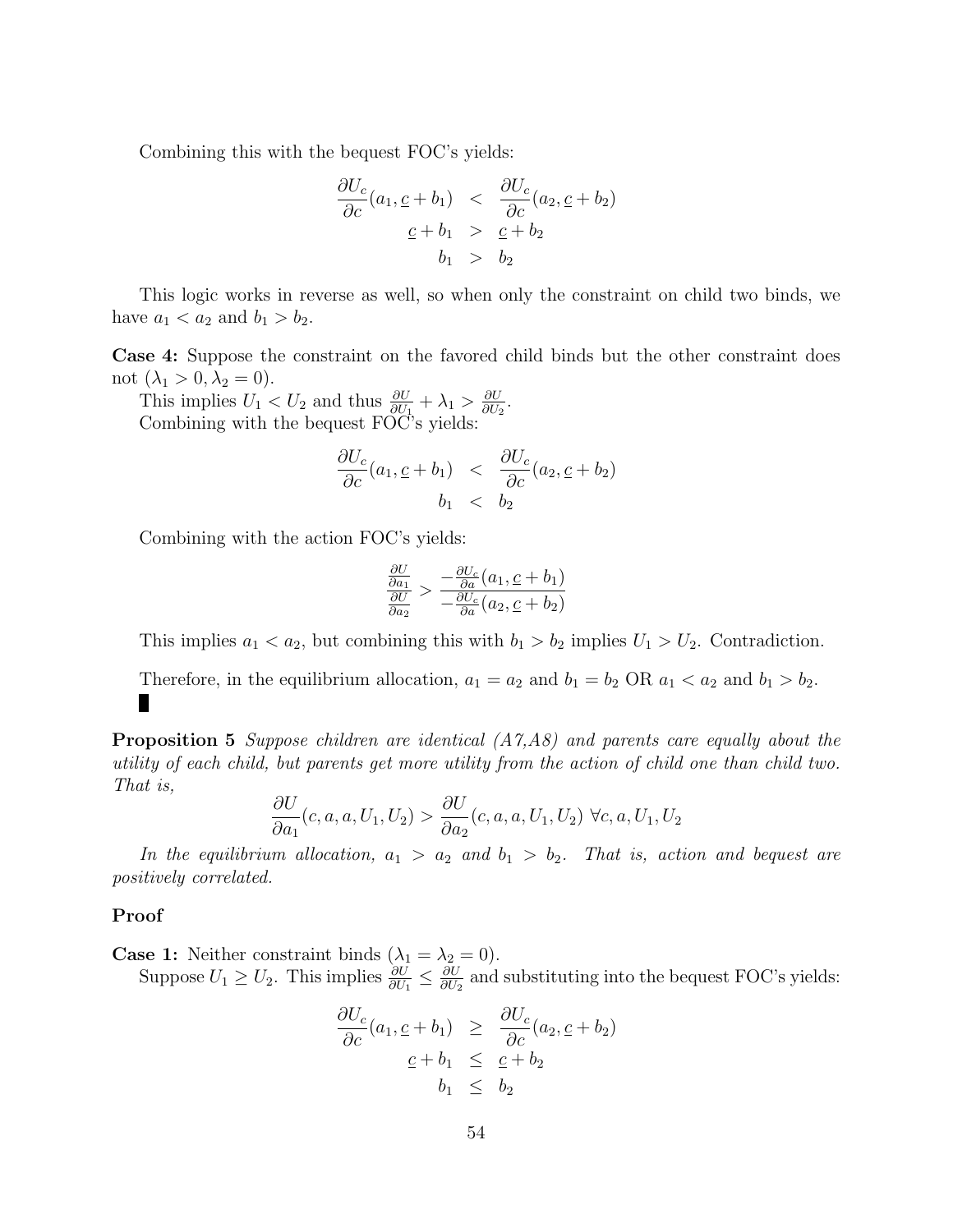Because  $U_1 \geq U_2$ , we have  $a_1 \leq a_2$ . Combining  $\frac{\partial U}{\partial U_1} \leq \frac{\partial U}{\partial U_2}$  $\frac{\partial U}{\partial U_2}$  with the action FOC's yields:

$$
\frac{\frac{\partial U}{\partial a_1}}{\frac{\partial U}{\partial a_2}} \le \frac{-\frac{\partial U_c}{\partial a}(a_1, \underline{c} + b_1)}{-\frac{\partial U_c}{\partial a}(a_2, \underline{c} + b_2)}
$$

This can only hold when  $a_1 > a_2$ , so we have a contradiction and it must be true that  $U_1 < U_2$ . This means  $\frac{\partial U}{\partial U_1} > \frac{\partial U}{\partial U_2}$  $\frac{\partial U}{\partial U_2}$ .

Combining with the bequest FOC's yields:

$$
\frac{\partial U_c}{\partial c}(a_1, \underline{c} + b_1) < \frac{\partial U_c}{\partial c}(a_2, \underline{c} + b_2) \\
 b_1 > b_2
$$

And because  $U_1 < U_2$ , we have  $a_1 > a_2$  when neither constraint binds.

**Case 2:** Suppose both constraints bind  $(\lambda_1 > 0, \lambda_2 > 0)$ . This implies  $U_1 = U_2$  and thus  $\frac{\partial U}{\partial U_1} = \frac{\partial U}{\partial U_2}$  $\frac{\partial U}{\partial U_2}.$ Suppose  $a_1 \leq a_2$ . This implies the following two inequalities:

$$
\frac{\partial U}{\partial a_1} > \frac{\partial U}{\partial a_2}
$$

$$
-\frac{\partial U_c}{\partial a}(a_1, \underline{c} + b_1) \leq -\frac{\partial U_c}{\partial a}(a_2, \underline{c} + b_2)
$$

Combining these with the action FOC's implies  $\frac{\partial U}{\partial U_1} + \lambda_1 > \frac{\partial U}{\partial U_2}$  $\frac{\partial U}{\partial U_2} + \lambda_2.$ Combining this with the bequest FOC's yields:

$$
\frac{\partial U_c}{\partial c}(a_1, \underline{c} + b_1) < \frac{\partial U_c}{\partial c}(a_2, \underline{c} + b_2) \\
\underline{c} + b_1 > \underline{c} + b_2 \\
b_1 > b_2
$$

This implies  $U_1 > U_2$ . Contradiction.

So, it must be true that  $a_1 > a_2$ , and because  $U_1 = U_2$ , we also have  $b_1 > b_2$  when both constraints bind.

Case 3: Suppose the constraint for child one binds but the constraint for child two does not  $(\lambda_1 > 0, \lambda_2 = 0).$ 

This implies  $U_1 < U_2$  and thuse  $\frac{\partial U}{\partial U_1} + \lambda_1 > \frac{\partial U}{\partial U_2}$  $\frac{\partial U}{\partial U_2}$ . Combining with the bequest FOC's yields:

$$
\frac{\partial U_c}{\partial c}(a_1, \underline{c} + b_1) < \frac{\partial U_c}{\partial c}(a_2, \underline{c} + b_2) \\
\underline{c} + b_1 > \underline{c} + b_2 \\
b_1 > b_2
$$

And because  $U_1 < U_2$ , we have  $a_1 > a_2$ .